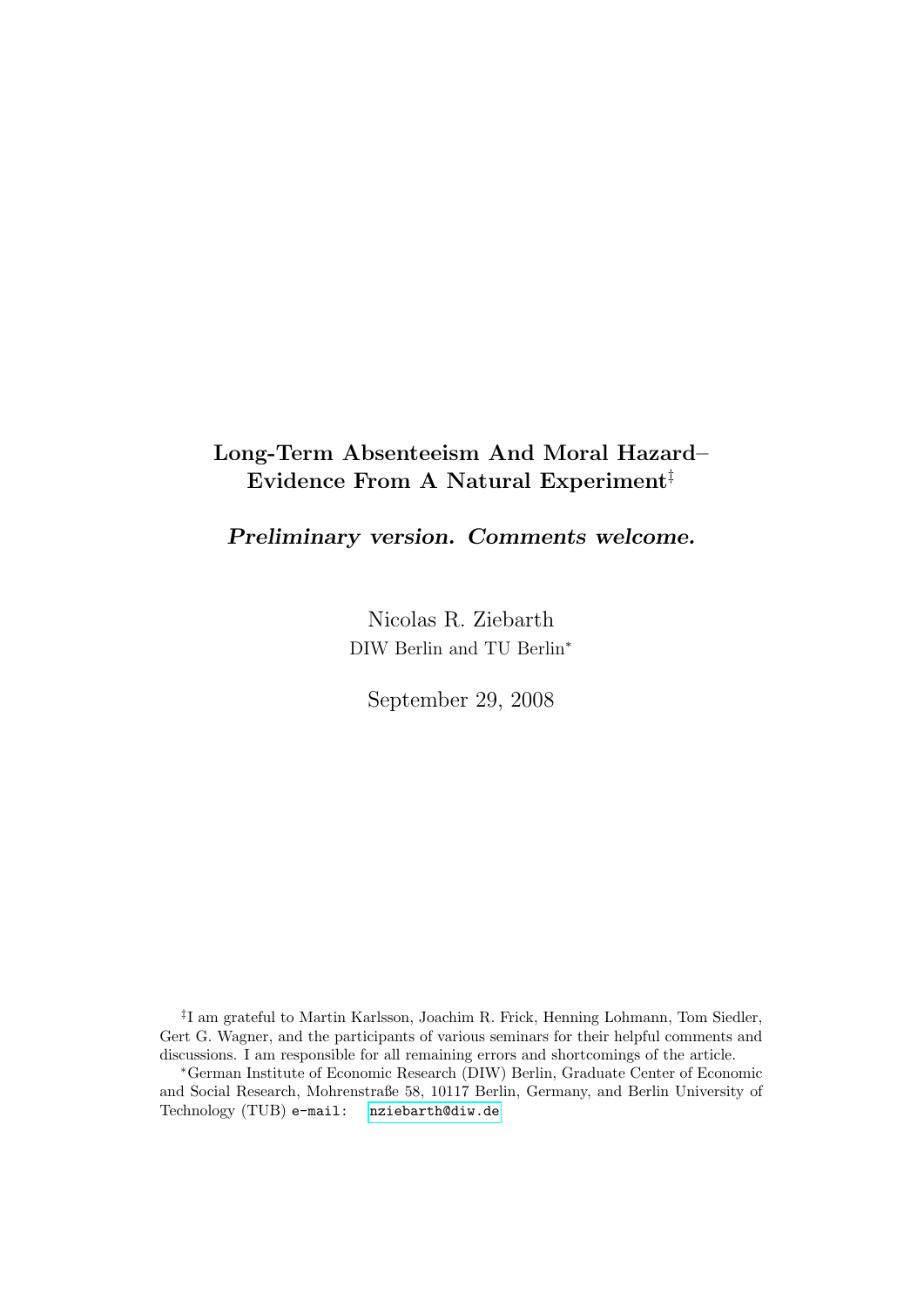#### Abstract

Sick leave payments represent a significant portion of health expenditures and labor costs. Reductions in replacement levels are a common instrument to tackle moral hazard and to enhance efficiency in the sickness insurance sector. In Germany's Statutory Health Insurance (SHI), the replacement level for sickness spells up to six weeks was reduced from 100 percent to 80 percent of an employee's gross wage at the end of 1996. At the same time, the replacement level for the long-term absent, i.e. from the seventh week onwards, was reduced from 80 to 70 percent. We show theoretically that the net reform effects on long-term absenteeism can be disentangled into a direct and an indirect effect. Using SOEP data, a natural control group, and two different treatment groups, we estimate the net and the direct effect on the incidence and duration of long-term absenteeism by difference-in-differences. Our findings suggest that, on population average, the reforms have not affected long-term absenteeism significantly which is in accordance with our theoretical predictions if we assume that the long-term absent are seriously sick. However, we find some heterogeneity in the effects and a small but significant decrease in the duration of long-term absenteeism for singles and middle-aged full-time employed. All in all, moral hazard and presenteeism seems to be less of an issue in the right tail of the sickness spell distribution. Finally, our calculations suggest that from 1997 until 2006, around 5.5 billion euros were redistributed from the long-term sick to the SHI insurance pool.

Keywords: long-term absenteeism, sick pay, moral hazard, natural experiment

JEL classification: C93; I18; J22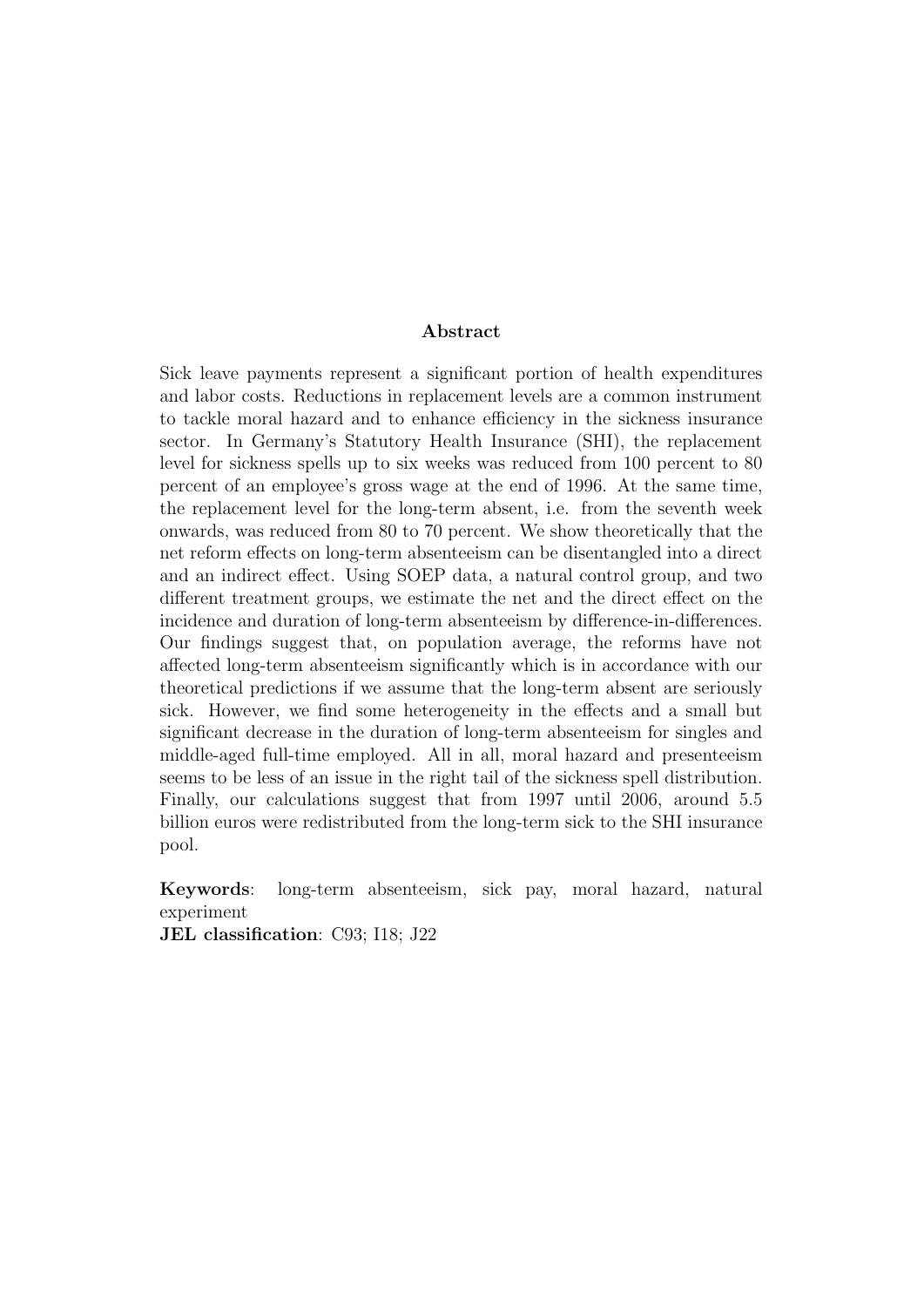# 1 Introduction

The average number of sick days per year and employee varies between 5 and 27 among OCED countries [\(OECD, 2006\)](#page-40-0). Sick leave payments determine health expenditures and labor costs to a large degree. Depending on the legal regulations that differ largely by country, either the employer or the health insurance compensates foregone earnings.

A common problem in insurance markets is moral hazard which drives up insurance costs and leads to an inefficient allocation of resources. As for sick leave, moral hazard prevails if insured employees call in sick although being able to work. Therefore, full compensation of foregone earnings is seldom provided both in private and public health insurance systems.

This study exploits a natural experiment that occurred in Germany at the end of 1996. At that time, compensation payments for long-term absent employees with sickness spells above six weeks amounted to 9.3 billion euros and made up 7.3 per cent of all expenditures in the German Statutory Health Insurance (SHI). Employers, who are legally obligated to pay employees for the first six weeks of sick leave, had to burden 28.2 billion euros [\(German](#page-39-0) [Federal Statistical Office, 1998\)](#page-39-0). As a reaction, two health reforms, which both cut the level of paid sick leave, were implemented. The main aim of this paper is to analyze how these reforms affected work absence spells of more than six weeks and to what extend moral hazard or presenteeism is of relevance in that part of the sickness spell distribution. Additionally, we calculate the SHI reform savings and redistributional effects.

There is a large amount of literature on absenteeism but only a few studies explicitly analyze the role of sick leave regulations and the design of insurance contracts. Some studies theoretically and empirically modeled determinants of sick leave behavior [\(Jensen and McIntosh, 1999;](#page-39-1) [Johansson and Palme,](#page-39-2) [1996\)](#page-39-2) and others showed how workplace conditions affect sickness absence [\(Dionne and Dostie, 2007;](#page-38-0) [Ose, 2005\)](#page-40-1). It is well documented that unemployment rates and absenteeism are negatively correlated. One reason refers to changes in the composition of the labor force but behavioral factors seem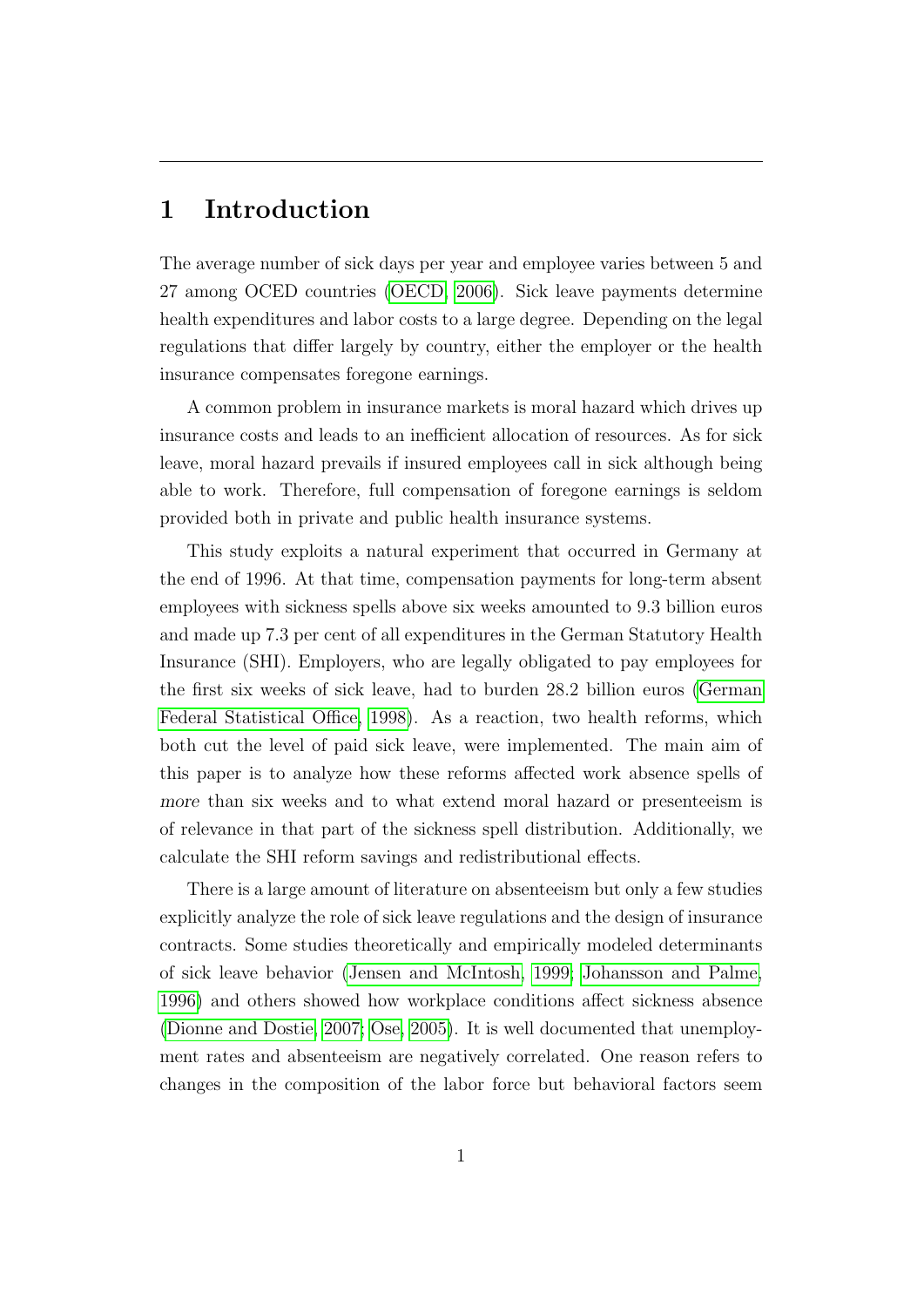to play a major role [\(Askildsen et al., 2005\)](#page-38-1). It has also been found that workers are more often on sick leave after the end of probation once employment protection is granted [\(Lindbeck et al., 2006;](#page-39-3) [Ichino and Riphahn, 2005;](#page-39-4) [Engellandt and Riphahn, 2005;](#page-38-2) [Riphahn, 2004\)](#page-40-2). The theoretical paper of [Chatterji and Tilley \(2002\)](#page-38-3) is one of the few that explicitely discusses the role of presenteeism as a possible source of behavioral changes due to cuts in sick pay.

Only a handful of studies have empirically analyzed the relationship between absence behavior and compensation levels where only data from Sweden or the U.S. is employed. [Curington \(1994\)](#page-38-4) used U.S. data on claim records of "minor permanent partial impairments" and estimated the effects of several legislative changes in the benefit levels on the length of work absences from 1964 through 1983. The results are mixed; some amendments induced changes in the work absence behavior, others did not. Another study from the U.S. showed that increases in workers' compensation for "temporary total disabilities" due to work related injuries led to an increase in injury duration in several states in the U.S. in the 80s [\(Meyer et al., 1995\)](#page-40-3). [Johansson](#page-39-5) [and Palme \(2002\)](#page-39-5) modeled the impact of a tax reform and a reduction in replacement levels in the Swedish sickness insurance in 1991 on the hazard of work absence. They found that the increase in the costs of being absent reduced the incidence and length of sickness spells. [Henrekson and Persson](#page-39-6) [\(2004\)](#page-39-6) used long time series data for Sweden and took advantage of several legislative changes of the compensation levels to show that economic incentives strongly affect absence behavior. The study that comes closest to the one at hand has been conducted by [Johansson and Palme \(2005\)](#page-39-7) who took the health reform in Sweden in 1991 as an exogenous source of variation. They found that even for absence spells of more than 90(!) days, employees adapt their absence behavior to changes in replacement levels. To our knowledge, it is at the same time the only study that (indirectly) analyzes how long-term absenteeism is affected by reductions in replacement levels.

All in all, the existing literature suggests that sick people react to economic incentives as classical economic theory would predict. These behav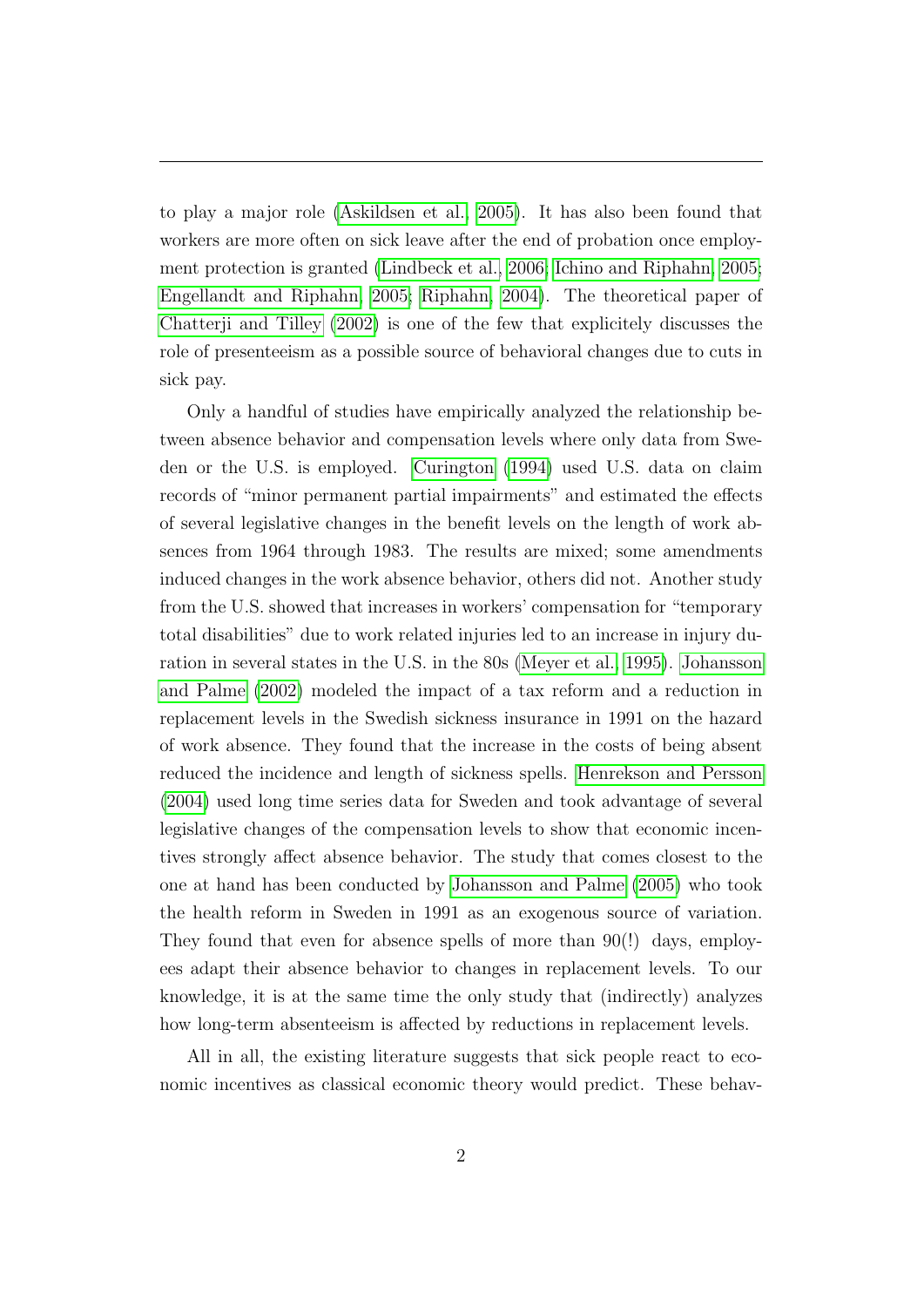ioral reactions could be induced by moral hazard, i.e. employees absent themselves from work although being healthy, or presenteeism, i.e. employees go to work although being sick.

We analyze the causal effects of two health reforms on long-term absenteeism in Germany. At the end of 1996, sick leave compensation for the first six weeks was reduced from 100 percent to 80 percent of foregone gross wages. The second reform came into force at the beginning of 1997 and reduced the compensation level from 80 to 70 percent from the seventh week onwards.[1](#page-4-0) Both reforms generate exogenous sources of variation and yield testable implications.

To theoretically predict the effects of both reforms on long-term absenteeism we employ a dynamic model of absence behavior. First, if moral hazard plays a role and long-term sick employees react to economic incentives, long-term absenteeism should decrease as the direct costs of being long-term absent unambiguously increase. Second, the costs of long-term absences decrease relative to the costs of short term absences. This indirect effect theoretically impacts long-term absenteeism in a positive way. However, under the assumption that the long-term absent are severely sick, the incentive structure of the sick pay scheme breaks down and individuals do not adapt their labor supply to moderate cuts in sick pay.

Since Germany has two independent health care systems existing side by side, we are able to define subsamples that were affected by none, one, or both of the reforms. Thus, using data from the German Socio-Economic Panel Study (SOEP) and difference-in-differences methods, we can directly estimate the net effect and the direct effect of the two reforms on the incidence and duration of long-term absence spells. As the legislator also decreased the upper limit of long-term sick pay from 100 percent to 90 percent of monthly net wages, the treatment intensity is likewise exogenously varied. Hence, we are not only able to define treatment and control groups but also to analyze the reform effects by treatment intensity in relation to the gross wage.

<span id="page-4-0"></span><sup>1</sup>Henceforth, sickness spells that last less than six weeks are defined as short-term absence and sickness spells that last longer than six weeks are defined as long-term absence.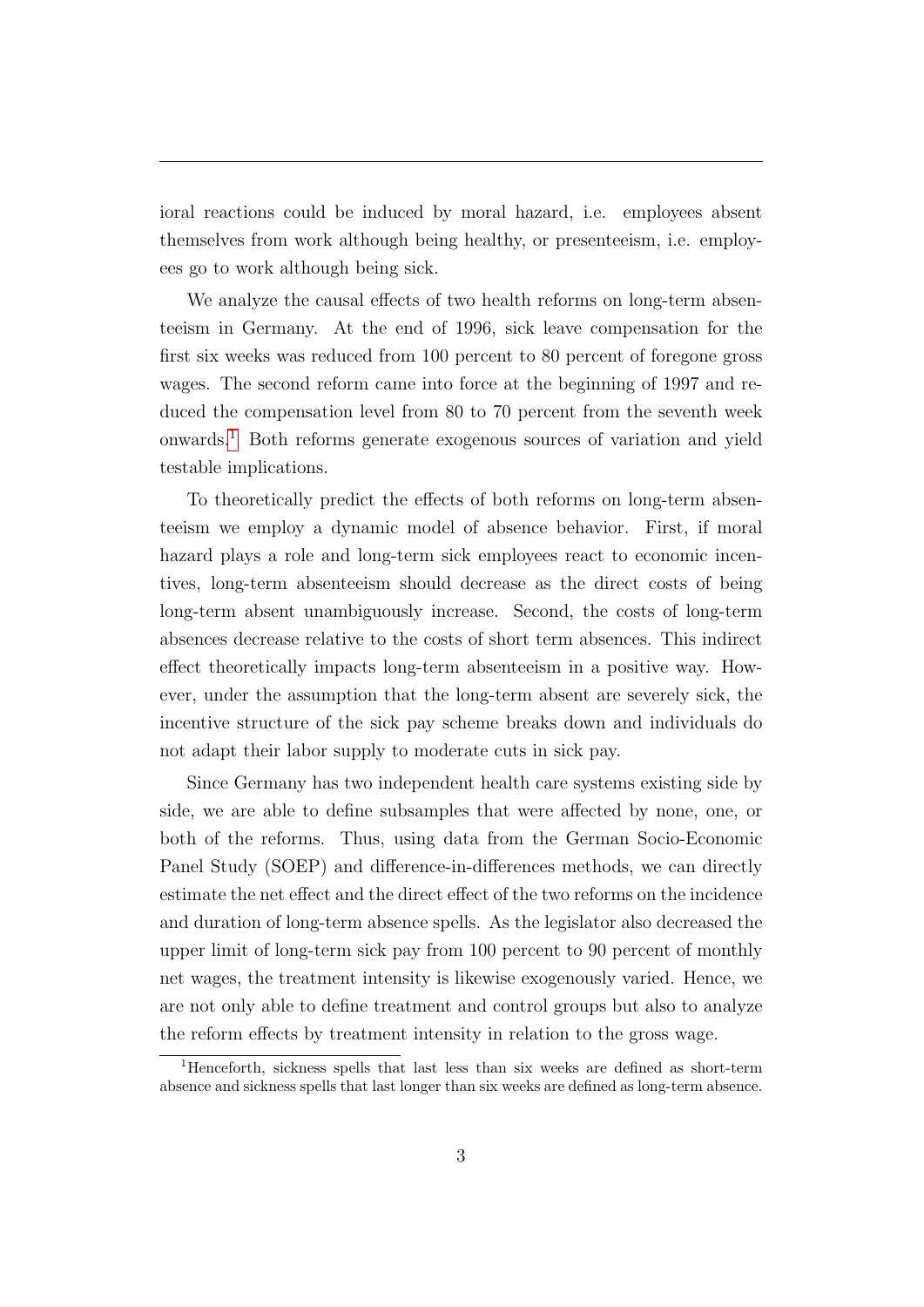We are confident that we have not just captured a diverging time trend but causal effects for several reasons. First, the control and treatment groups are legally clearly defined by political decisions the character of the reforms with respect to the individual was unambiguously exogenous. Second, the legal regulations do not allow selection in or out of the treatment. Moreover, we control for many socioeconomic characteristics and the health status which is by far the most important determinant of long-term absenteeism. Third, due to the panel data format, the composition of the labor force can be considered. Finally, the reform effects on the incidence and the length of long-term absence spells are taken into account and differentiation by treatment intensity is possible.

We find that the cut in replacement levels had on average no significant effect on the incidence and duration of long-term sickness spells, neither directly nor indirectly. This result is in line with our model predictions if we assume that long-term absent employees are seriously sick. However, we find evidence for heterogeneity in the effects. For singles and middleaged full-time employed, the duration of long-term absenteeism decreased significantly, although this decrease was of small magnitude. In contrast to the previous literature, these findings suggest that work absence behavior of more than thirty days does not react, or only react very weakly, to economic incentives which implies that moral hazard is of little importance in this context. We calculate that the SHI saved from 1997 until 2006 between 4 and 5.8 billion euros due to the cut in long-term sick pay. This amount was redistributed from the long-term sick to the insurance pool for the benefit of lower contribution rates.

The remainder of this paper is organized as follows. Section [2](#page-6-0) explains the institutional features of the German health care sector, outlines the two health reforms, and describes which subsamples were affected by the health reforms. In Section [3](#page-9-0) we derive theoretically how both reforms affected longterm absenteeism by means of a dynamic model on absence behavior. Section [4](#page-15-0) describes which data we use and how our variables were generated, whereas our estimation and identification strategy is detailed in Section [5.](#page-19-0) Section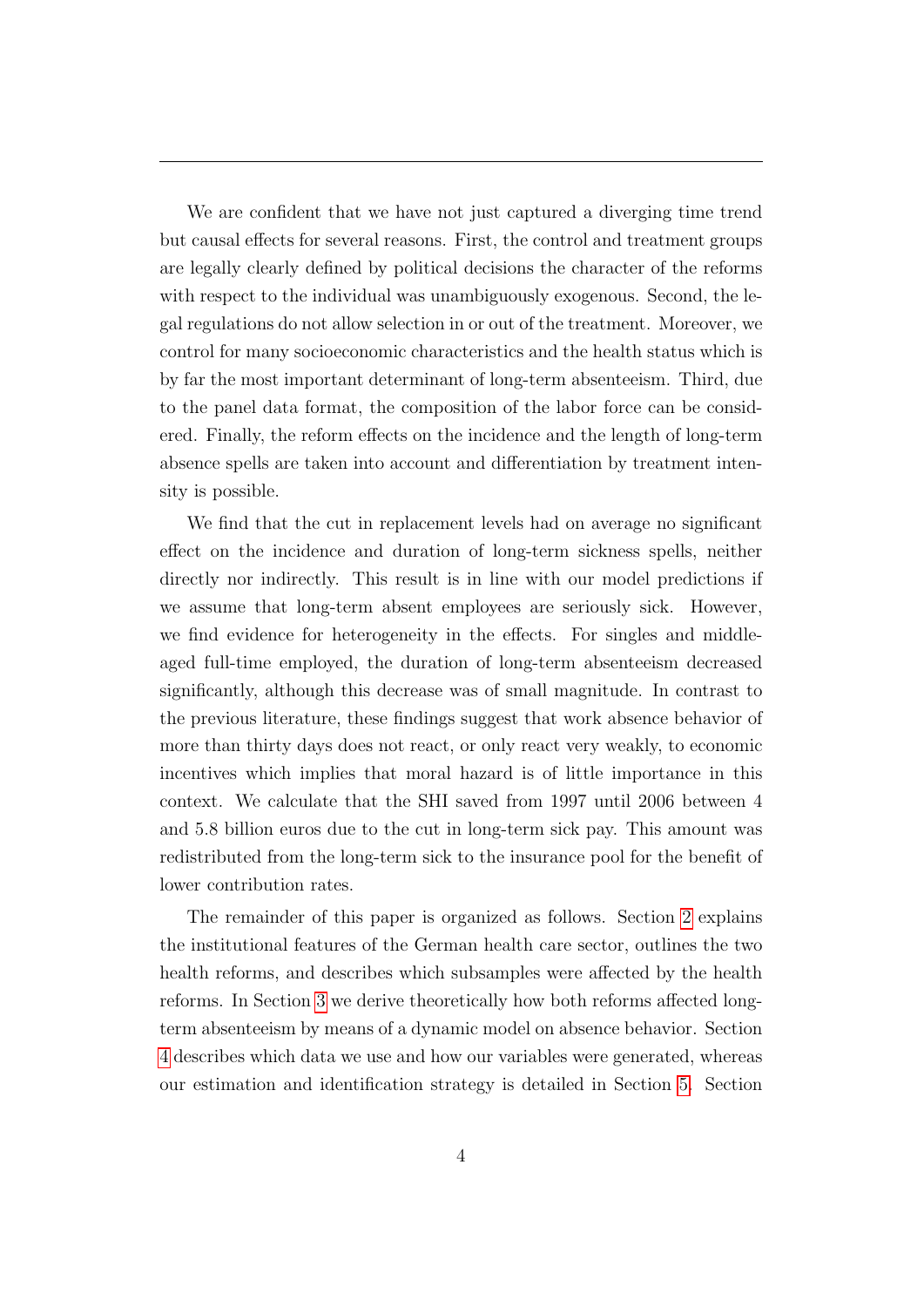[6](#page-26-0) presents our estimation results which are discussed and summarized in Section [7.](#page-35-0)

# <span id="page-6-0"></span>2 The German Health Care System And The Policy Reforms

The German health care system actually consists of two independent health care systems existing side by side. The major of the two is the Statutory Health Insurance (SHI) that covers about 90 percent of the German population. Employees whose income from salary is below a politically defined income threshold (2007:  $\epsilon$ 3,975 per month) are compulsorily insured with the SHI. High-income earners who exceed that threshold as well as self-employed have the right to choose between the SHI, a private health insurance (PHI), or to remain uninsured. Non-working spouses and dependent children are automatically insured by the SHI family insurance at no charge. Special groups such as students or unemployed are subject to special arrangements but mostly SHI insured. In principle, insurance coverage is the same for all SHI insured [\(German Ministry of Health, 2008\)](#page-39-8).

The SHI is primarily financed by mandatory payroll deductions which are not risk-related. These contributions are equally paid by employer and employee up to a contribution ceiling  $(2007: \epsilon \in \mathfrak{3}, 562.50 \text{ per month})$ . Despite several health care reforms that tried to tackle the problem of rising health care expenditures, the contribution rates rose from 12.6 per cent in 1990 to 13.9 per cent in 2007 mainly due to demographic changes, medical progress, and system inefficiencies. The SHI is embedded in the German social legislation and is subject to the Social Code Book V [\(German Federal Statistical](#page-39-9) [Office, 2008\)](#page-39-9).

The second track of the German health care system is the Private Health Insurance (PHI). It basically covers private sector employees over the income threshold, public sector employees, and self-employed.[2](#page-6-1) Privately insured

<span id="page-6-1"></span><sup>2</sup> We need to distinguish two types of employees in the German public sector. First, there are civil servants with tenure (called Beamte), henceforth called "civil servants."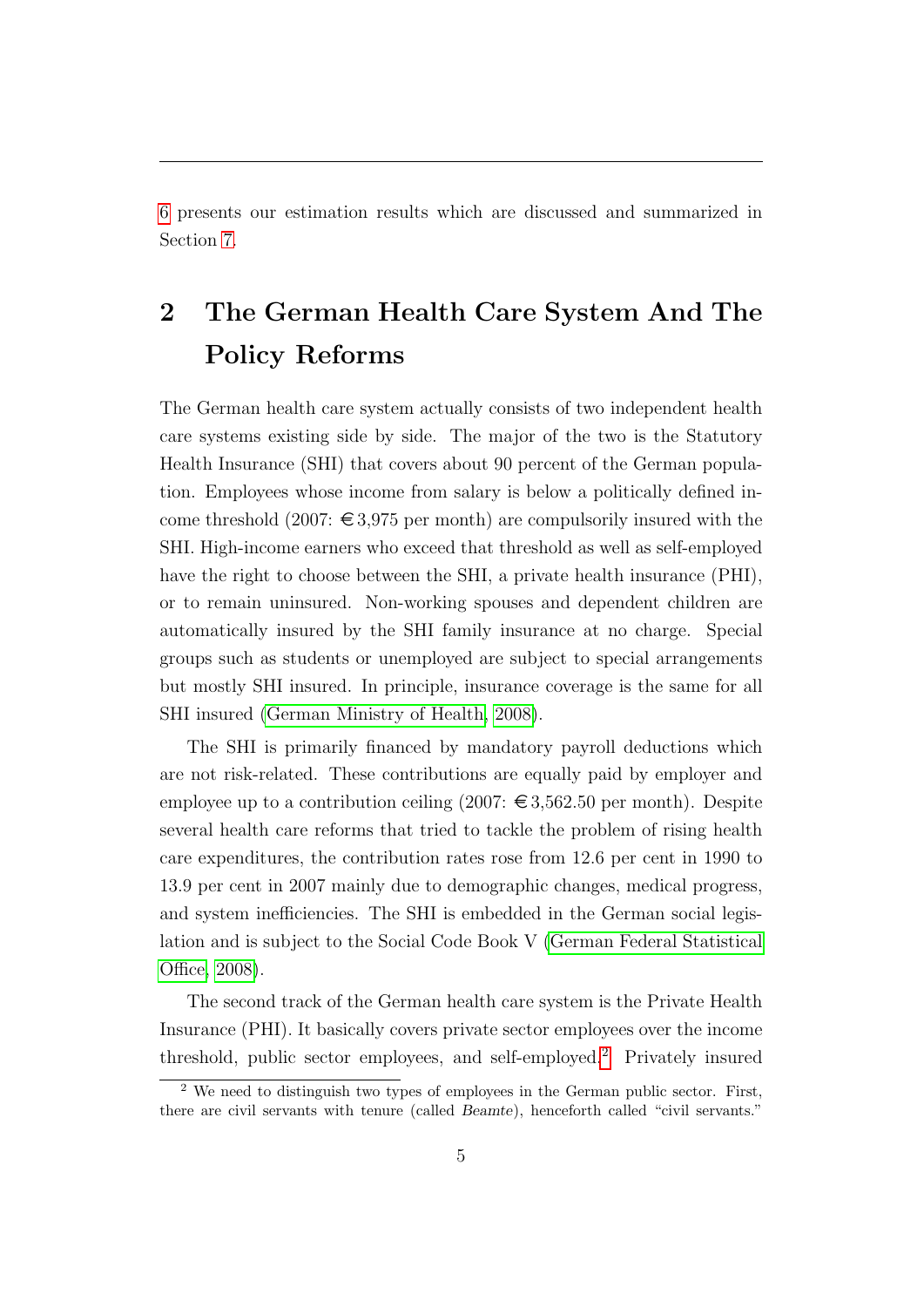people pay risk-related insurance premiums based on a health checkup at the beginning of the insurance period. The premiums exceed the expected expenditures in younger ages as the health insurer makes provisions for rising expenditures in older ages. Coverage is provided according to different health plans and insurance contracts are subject to private law. Consequently, in Germany, public health care reforms affect the SHI rather than the PHI.

It is important to note that, once an optionally insured opts out of the SHI system, a switch back is practically not possible. Employees above the income threshold are legally not allowed to switch back and employees who fall below the income threshold in subsequent years may switch back but loose their provisions as they are not transferable (neither between PHI and SHI, nor between the different private health insurances). In reality, a change to a private health insurance can be regarded as a lifetime decision and switching between the SHI and the PHI system as well as between private health insurances is very rare.

If an employee falls sick, a certificate from a physician is required from the third day in a sickness period. The employer is legally obligated to pay sickness compensation up to six weeks per sickness spell regardless of the employee's health insurance. From the seventh week on, the physician needs to issue a different certificate and sick leave is paid by the SHI or the PHI. The replacement level for SHI insured is codified in the social legislation and is the same for all SHI insured. In 1996, SHI payments for long-term absenteeism made up 7.3 per cent of all SHI expenditures, which equaled 9.3 billion euros [\(German Federal Statistical Office, 1998\)](#page-39-0).

Two health reforms were implemented at the end of 1996. From October 1996 on, the replacement level during the first six weeks of sickness was reduced from 100 percent to 80 percent of foregone gross wages.<sup>[3](#page-7-0)</sup> This reform

They are primarily PHI insured as the state reimburses around 50 per cent of their health expenditures (Beihilfe) and almost all of them insure the non-reimbursable expenditures privately. Second, we need to consider employees in the public sector without tenure (called Angestellte im öffentlichen Dienst). They have some privileges, too, but are mostly insured with the SHI (under the same conditions like everybody else). We call them "public servants."

<span id="page-7-0"></span><sup>3</sup> The correct German name of this law that was passed on September 15, 1996 is Arbeit-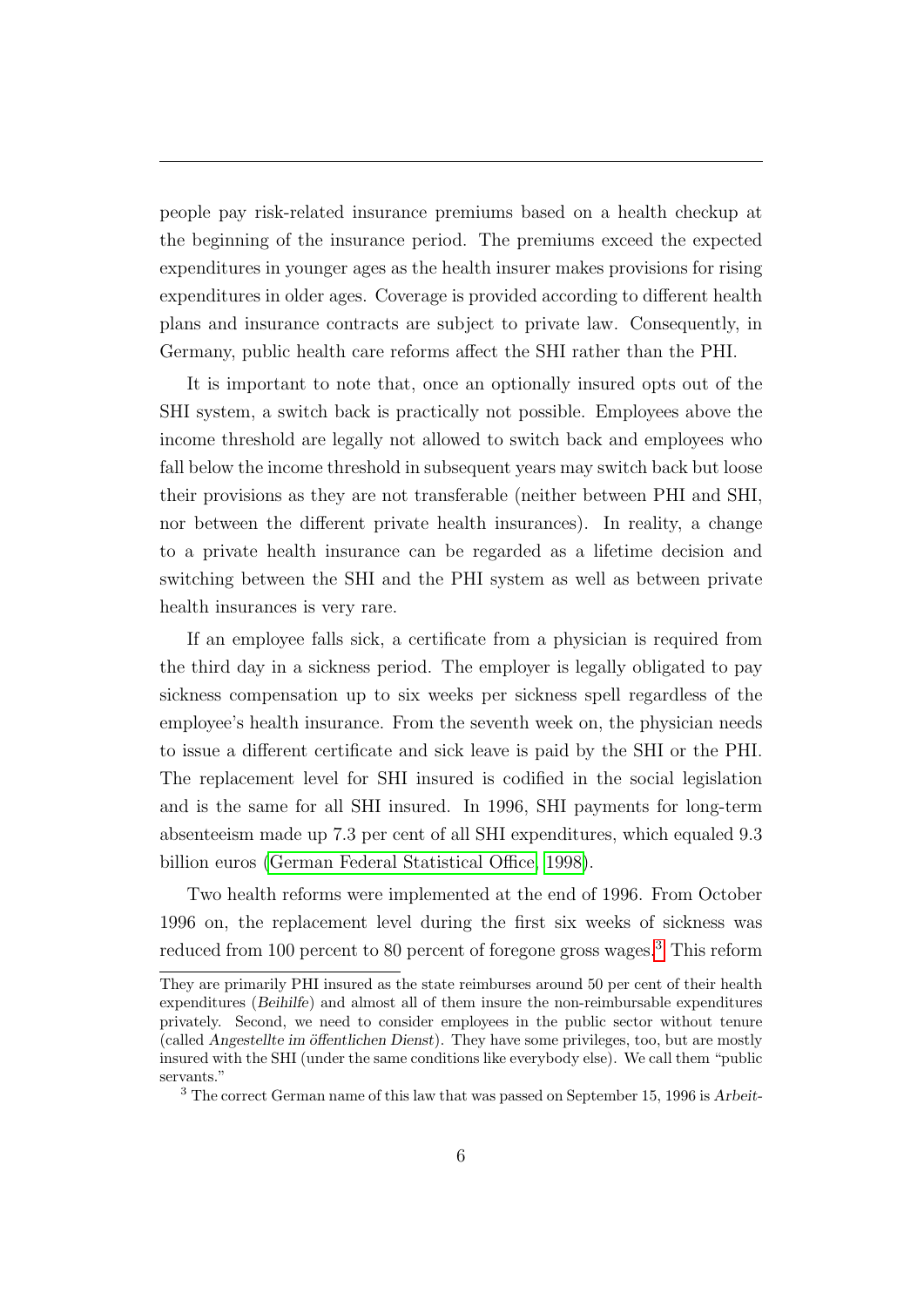had, at least theoretically, an indirect influence on sickness spells of more than six weeks and should therefore be considered. A second health reform act became effective on January 1, 1997. The replacement level from the seventh week on was cut from 80 percent to 70 percent of foregone earnings for those insured with the SHI.[4](#page-8-0) Figure 1 illustrates the reduction in the replacement rates for short and long-term absence spells.

#### [Insert Figure 1 about here]

Sick leave payments for long-term absence spells are additionally limited by two benefit caps. First, if the wage of an SHI insured employee exceeds the legally defined contribution ceiling, then long-term sick pay is limited to 70 (80) percent of this contribution ceiling  $(2007: \text{\textsterling} 0.7^*3, 562.50 \text{ per month})$ as contributions are capped over this ceiling as well. Second, before 1997, the replacement level was 80 percent of the gross wage if the total amount did not exceed 100 percent of net wage. After 1997, the replacement level decreased to 70 percent of the gross wage and the benefit cap to 90 percent of net wage. These upper limits introduce additional exogenous variation and allows us to generate an index that mirrors the cut in long-term sick pay on a continuous scale from zero per cent of gross wages to 10 percent of gross wages.

To deter people from substituting one long-term absence spell with several short-term absence spells to be compensated with the higher sick pay, the according law on employer-provided sick pay contains a specific passage.<sup>[5](#page-8-1)</sup>

srechtliches Gesetz zur Förderung von Wachstum und Beschäftigung (Arbeitsrechtliches Beschäftigungsförderungsgesetz), BGBl. I 1996 p. 1476-1479. The law became effective at October 1, 1996. It should be noted that we are not able to perfectly identify those employees who were affected by this law as employers and unions voluntarily agreed in some collective wage agreements upon the continuity of the old sick pay arrangement. However, as this reform is not the focus of this paper, this is of minor importance.

<span id="page-8-0"></span><sup>4</sup> The correct German name of this law that was passed on November 1, 1996 is Gesetz zur Entlastung der Beiträge in der gesetzlichen Krankenversicherung (Beitragsentlastungsgesetz - BeitrEntlG), BGBl. I 1996 p. 1631-1633.

<span id="page-8-1"></span> $5$  The correct German name of this law is Gesetz über die Zahlung des Arbeitsentgelts an Feiertagen und im Krankheitsfall (Entgeltfortzahlungsgesetz - EntgFG), BGBl. I 1994 p. 1014,1065. Para. 3 contains the passage.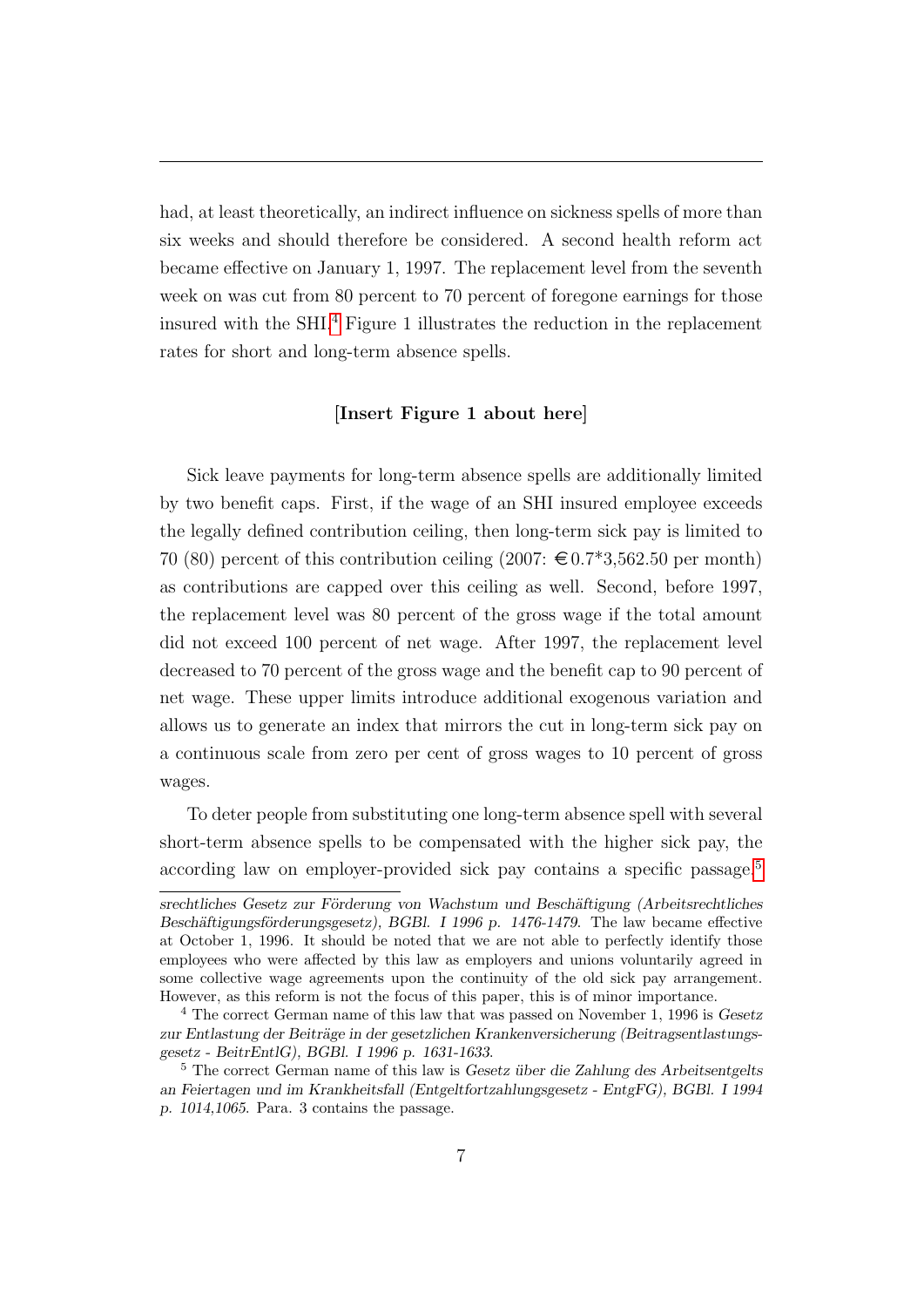The passage particularizes that if an employee repeatedly has absence periods due to the same illness, the claim for employer-provided 100 percent sick pay is only sustained in case that a.) the employee was not on sick leave due to that particular illness for at least six month or b.) at least 12 month have elapsed since the employees fell sick for the first time. Consequently, the substitution of multiple short-term spells for one long-term spell is practically not possible and poses hence no problem.

We now define subsamples that have been affected differently by the two health reforms, thereby serving as treatment and control groups in the evaluation of this natural experiment. As the sickness compensation for long-term absence is paid by the health insurance and not by the employer, the second reform did not affect privately insured people as their replacement levels are subject to individual insurance contracts.

### [Insert Table [1](#page-42-0) about here]

We can easily see from Table [1](#page-42-0) that private sector employees who were insured with the SHI (Subsample 1) were affected by both reforms. In contrast, SHI insured public sector employees (Subsample 2) were affected by the reduction in long-term sick pay but not by the cut in short-term sick pay due to political decisions. The same holds for SHI insured trainees (Subsample 3). The last two subsamples, PHI insured public sector employees and self-employed, were affected by none of the reforms. Like Table [2](#page-43-0) visualized, we accordingly defined two treatment groups and one control group.

[Insert Table [2](#page-43-0) about here]

## <span id="page-9-0"></span>3 A Dynamic Model of absence behavior

In the following, we analyze the absence behavior of an individual  $i$  within a two-period model. We modify a model by [Brown \(1994\)](#page-38-5) so as to be able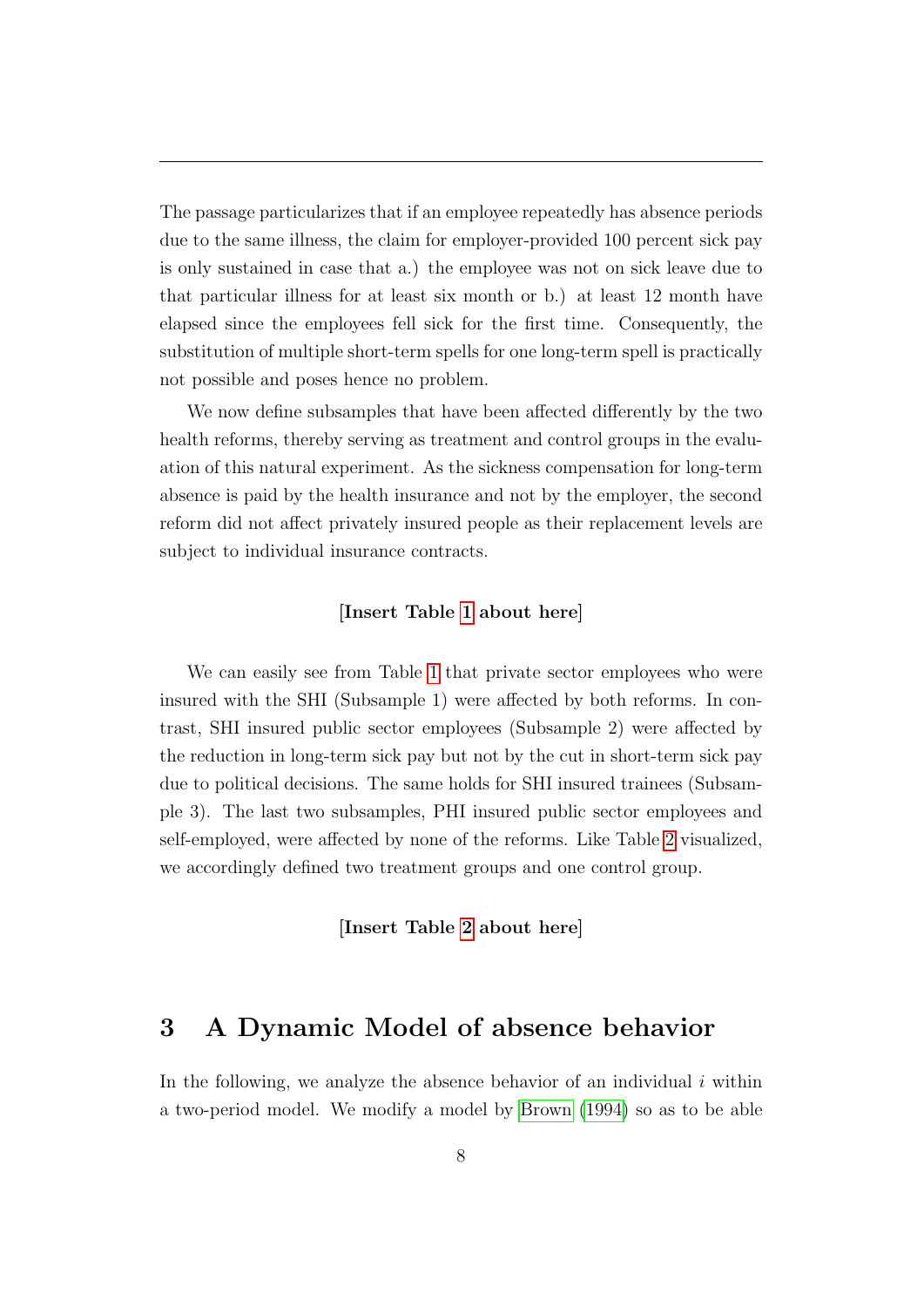to study the theoretical effects of the German health reforms on long-term absence behavior. The individual's utility function can be specified as:

$$
u_t = (1 - \sigma_t)c_t + (\sigma_t)l_t, \qquad t = t, t + 1; \ \sigma_t \in [0, 1]
$$
 (1)

where t is the time period,  $c_t$  represents consumption in period t, and  $l_t$ leisure in period t. The sickness level in t is specified by  $\sigma_t$ , where larger values of  $\sigma_t$  represent a higher degree of sickness. If the sickness index tends towards unity, i.e. a high level of sickness prevails, the individual draws utility only from leisure or recuperation time rather than consumption. On the other hand, if the sickness level is relatively low, the individual attaches more weight to consumption as opposed to leisure. To simplify the analysis, we assume that  $f(\sigma_t)$  follows a uniform distribution:

$$
f(\sigma_t) = \begin{cases} 1 & \text{if} \quad 0 \le \sigma_t \le 1 \\ 0 & \text{otherwise} \end{cases}
$$

This means that each sickness level is equally probable. At time  $t$ , individuals are aware of their sickness level  $\sigma_t$  but concerning the subsequent period, only the probality distribution  $f(\sigma_{t+1})$  is known.

To adequatly model the German sick pay scheme, we define the replacement level during long-term sickness spells as  $r_l$  with  $0 < r_l < 1$ , and the replacement level during short term sickness spells as  $r_h$  with  $0 < r_h < 1$ . Moreover,  $r_l < r_h < w$ , where w represents the gross wage and is normalized to one. Sick pay is always provided when the individual is absent from work. Long-term sickness prevails if an individual is on sick leave for at least two continuous periods. Hence, in the first absence period after a working period, the sick pay is  $r_h$  which is reduced to  $r_l$  in the second period. If a working period follows a long-term sickness period, the replacement level for the next sickness period is again  $r_h$ .

A key feature of this simple dynamic model is the concept of the reservation sickness level,  $\sigma_t^*$ , as introduced by [Barmby et al. \(1994\)](#page-38-6). The reservation sickness level is defined as the value of  $\sigma_t$  such that an individual is indif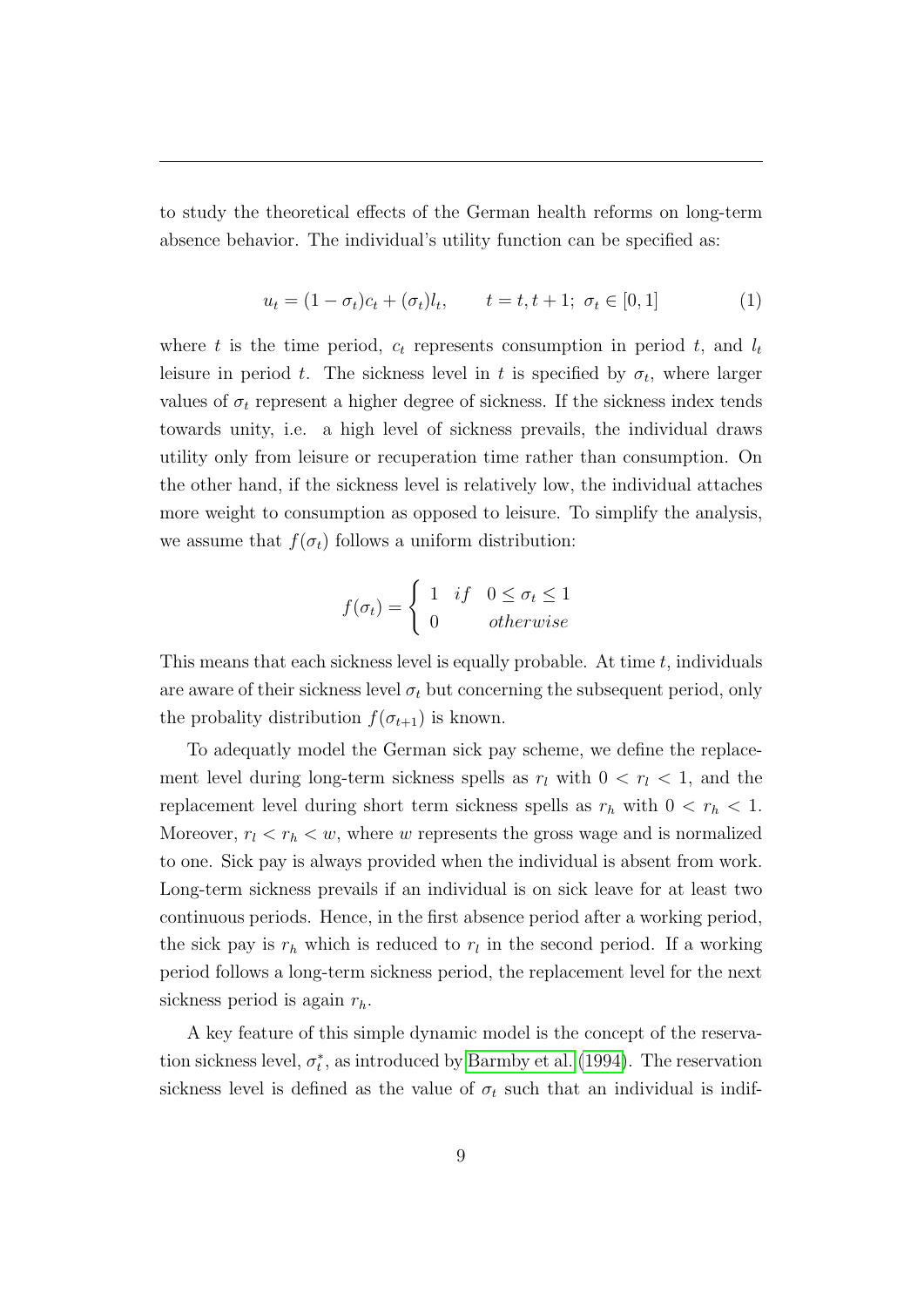ferent between attending work and staying home. To be more precise, at  $\sigma_t^*$  the utility from working in period 1 plus the expected utility in period 2 equals the utility from being absent in period 1 plus the expected utility in period 2. As we are primarily interested in the reform effects on long-term absenteeism, we assume that our individual was on sick leave in  $t - 1$  and is eligible for sick pay in t with  $r_l$  as the replacement level. In t, the reservation level is hence implicitely defined by:

$$
(1 - \sigma_t^*)r_l + \sigma_t^*T + \frac{1}{1 + \rho}E(U_{t+1}^{absent}) = (1 - \sigma_t^*)w + \sigma_t^*(T - h) + \frac{1}{1 + \rho}E(U_{t+1}^{work})
$$
(2)

The left hand side of this equation represents the utility in period  $t$  if the individual continues to be on sick leave with sick leave compensation  $r_l$  and leisure  $T$ , where  $T$  is the total time available. The expected utility from period  $t + 1$  is added and discounted with the individual's time preference rate  $\rho$ . Analogously, the right hand side adds up the discounted utility in  $t + 1$  with the utility from working h hours and enjoying  $T - h$  hours leisure in  $t.^6$  $t.^6$ 

The individual decides whether to be absent from work by maximizing utility over both periods. If  $\sigma_t > \sigma_t^*$ , i.e. the actual sickness level exceeds the reservation sickness level, the individual stays away from work as more weight is placed on leisure rather than consumption. With other words, if employees are seriously sick, they value recuperation time far more than materialistic needs and go on sick leave. On the other hand, if  $\sigma_t < \sigma_t^*$ , individuals maximize their utility by working  $h$  hours.

On has to bear in mind that the decision to be absent from work or not has implications for the sick pay level in the next period. If individuals are absent from work in t, they get  $r_l$  in t as well as in  $t + 1$  if their sickness continues to be so severe that  $\sigma_{t+1} > \sigma_{t+1}^{a*}$ , where  $\sigma_{t+1}^{a*}$  is the reservation sickness level in  $t+1$  conditional on having been absent in t. If they work in

<span id="page-11-0"></span><sup>6</sup> We assume a rigid employment contract without the possibility of working overtime or less than the contracted hours  $h$ .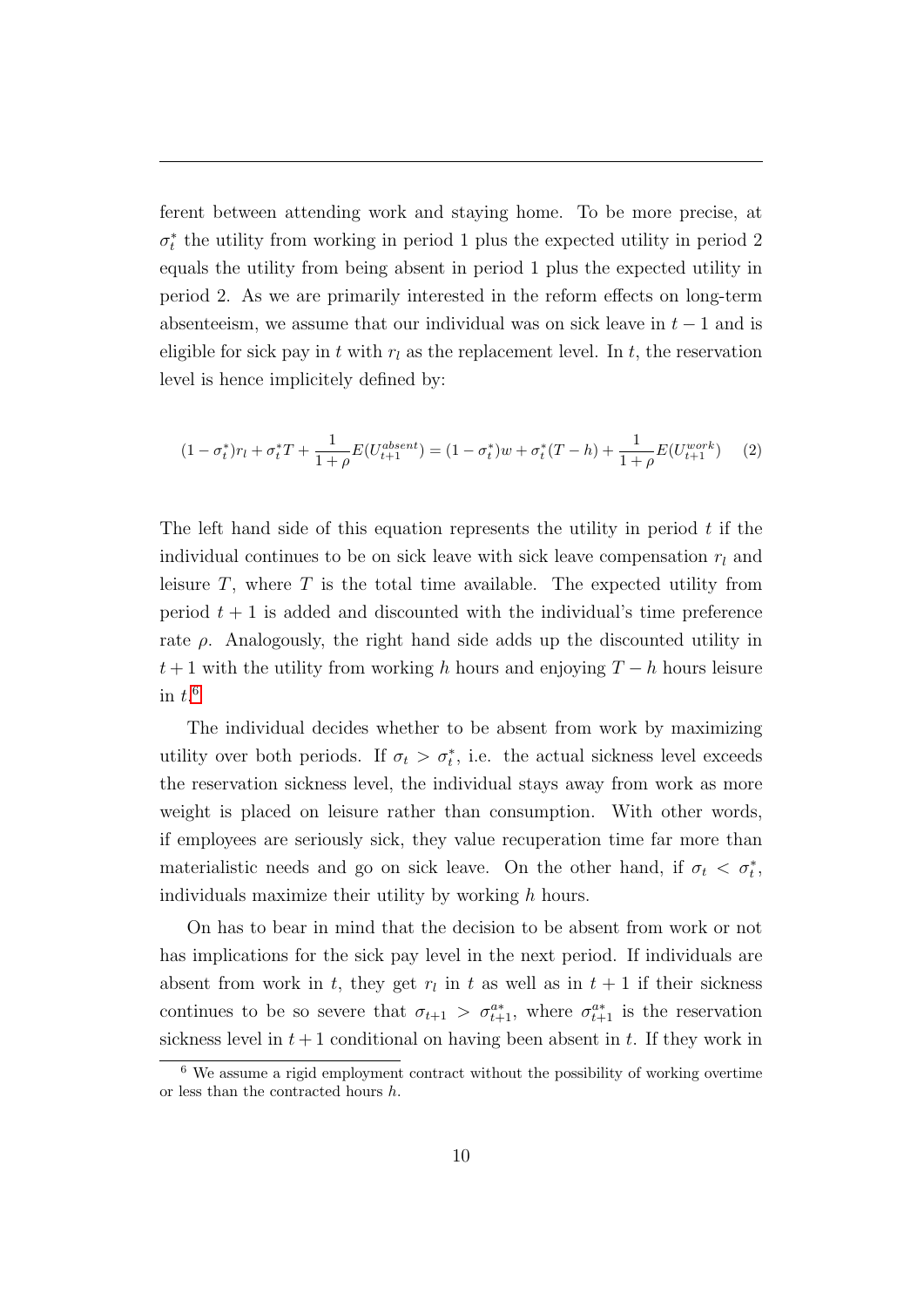t and fall sick in  $t + 1$ , with  $\sigma_{t+1} > \sigma_{t+1}^{w*}$ , their sick pay is  $r_h$ . Hence we can define  $E(U_{t+1}^{absent})$  which is the expected utility in  $t + 1$  conditional on having been absent at time t:

$$
E(U_{t+1}^{absent})
$$
\n
$$
= (1 - \sigma_{t+1}^{a*}) \left[ \left( 1 - E(\sigma_{t+1} | \sigma_{t+1}^{a*} < \sigma_{t+1} < 1) \right) r_l + E(\sigma_{t+1} | \sigma_{t+1}^{a*} < \sigma_{t+1} < 1) T \right] + \sigma_{t+1}^{a*} \left[ \left( 1 - E(\sigma_{t+1} | 0 < \sigma_{t+1} < \sigma_{t+1}^{a*}) \right) w + E(\sigma_{t+1} | 0 < \sigma_{t+1} < \sigma_{t+1}^{a*}) (T - h) \right]
$$
\n
$$
= (1 - \sigma_{t+1}^{a*}) \left[ \left( 1 - \left( \frac{1 + \sigma_{t+1}^{a*}}{2} \right) \right) r_l + \left( \frac{1 + \sigma_{t+1}^{a*}}{2} \right) T \right] + \sigma_{t+1}^{a*} \left[ \left( 1 - \left( \frac{\sigma_{t+1}^{a*}}{2} \right) \right) w + \left( \frac{\sigma_{t+1}^{a*}}{2} \right) (T - h) \right] \tag{3}
$$

As can be seen from (3), the expected utility in  $t + 1$  is expressed as the weighted average of the expected utility from attending work and being absent from work. The weights represent the probability that  $\sigma_{t+1}$  is less than the reservation sickness level and exceed the reservation sickness level, respectively. The expected values of consumption and leisure are evaluated by using the conditional probability distribution. Conditional on  $\sigma_{t+1}$  being between 0 and  $\sigma_{t+1}^{a*}$ , the expected value of  $\sigma_{t+1}$ , which is  $\frac{\sigma_{t+1}^{a*}}{2}$  for the uniform distribution, is taken to evaluate the utility of a working employee. Analogously, the expected value of  $\sigma_{t+1}$ , conditional on being between  $\sigma_{t+1}^{a*}$  and  $1, \frac{1+\sigma_{t+1}^{a*}}{2}$ , is substituted into the utility function for an absent employee.

Equivalently defined is  $E(U_{t+1}^{work})$  which is the expected utility in  $t + 1$ conditional on having worked in t:

$$
E(U_{t+1}^{work}) = \sigma_{t+1}^{w*} \left[ \left( 1 - \left( \frac{\sigma_{t+1}^{w*}}{2} \right) \right) w + \left( \frac{\sigma_{t+1}^{w*}}{2} \right) (T - h) \right] +
$$
  

$$
(1 - \sigma_{t+1}^{w*}) \left[ \left( 1 - \left( \frac{1 + \sigma_{t+1}^{w*}}{2} \right) \right) r_h + \left( \frac{1 + \sigma_{t+1}^{w*}}{2} \right) T \right] \tag{4}
$$

Finally, we derive  $\sigma_{t+1}^{a*}$  and  $\sigma_{t+1}^{w*}$  as: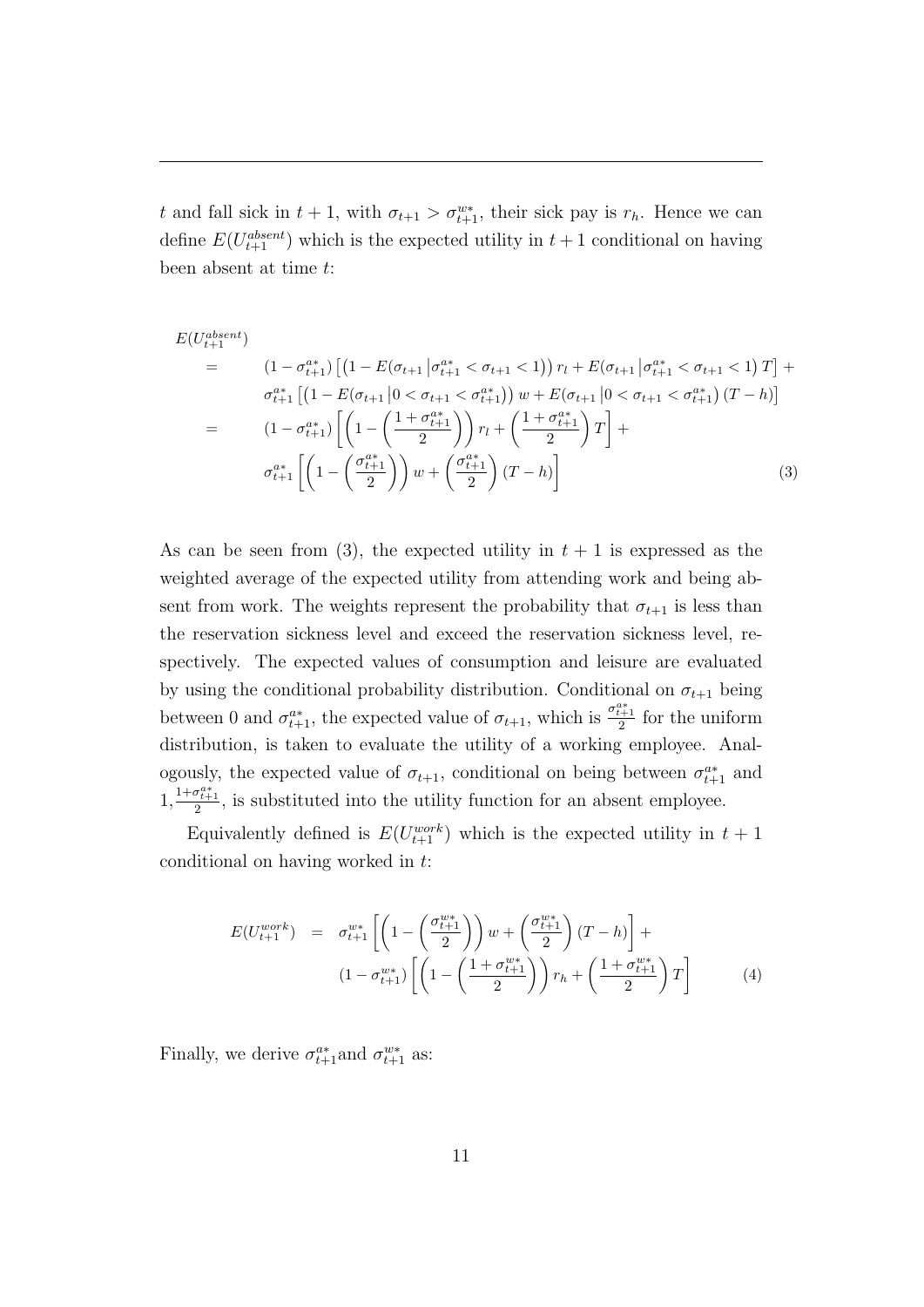$$
\sigma_{t+1}^{a*} = \frac{w - r_l}{w - r_l + h} \tag{5}
$$

$$
\sigma_{t+1}^{w*} = \frac{w - r_h}{w - r_h + h} \tag{6}
$$

We find that  $\frac{\partial \sigma_{t+1}^{a*}}{\partial r_l} < 0$  and  $\frac{\partial \sigma_{t+1}^{w*}}{\partial r_h} < 0$  which means that a decrease in sick pay levels has a positive impact on the reservation sickness levels resulting, ceteris paribus, in a lower probability to be absent from work. This is what we intuitively would expect when the costs of sickness rise. Moreover, static labor supply models also predict a decrease in absenteeism with decreasing sick pay rates [\(Brown and Sessions, 1996\)](#page-38-7). Henceforth, we call this the direct effect of a reduction in sick pay.

As  $r_l < r_h < w$ , we get  $\sigma_{t+1}^{a*} > \sigma_{t+1}^{w*}$  meaning that the probability to work in  $t + 1$  is higher for an employee who stayed home in t as opposed to an employee who worked in  $t$ . The reason is that the gap between wages and sick pay, i.e. the costs of absence, is bigger for an employee who experiences a continuous sickness spell as opposed to a one-period sickness spell. This is a reasonable approximation of the statutory sick leave regulations in Germany.

Plugging equations (3) to (6) into (2) and solving for the reservation sickness level  $\sigma_t^*$  yields:

$$
\sigma_t^* = \sigma_{t+1}^{a*} + \frac{\varpi}{(1+\rho)(w - r_l + h)}
$$
(7)

$$
\varpi = \frac{(r_h - r_l)h^2}{2(w - r_l + h)(w - r_h + h)} > 0
$$
\n(8)

We see that  $\sigma_t^*$  equals  $\sigma_{t+1}^{a*}$  plus a discounted positive term which we interpret as the impact of future absence costs on the today's decision to be absent from work or not. It illustrates how the German sick pay scheme, which penalizes long absence spells in comparison to short absence spells, impacts the probability to stay home in the current period. In case of a flat sick pay level, which would not depend on the length of absence, the second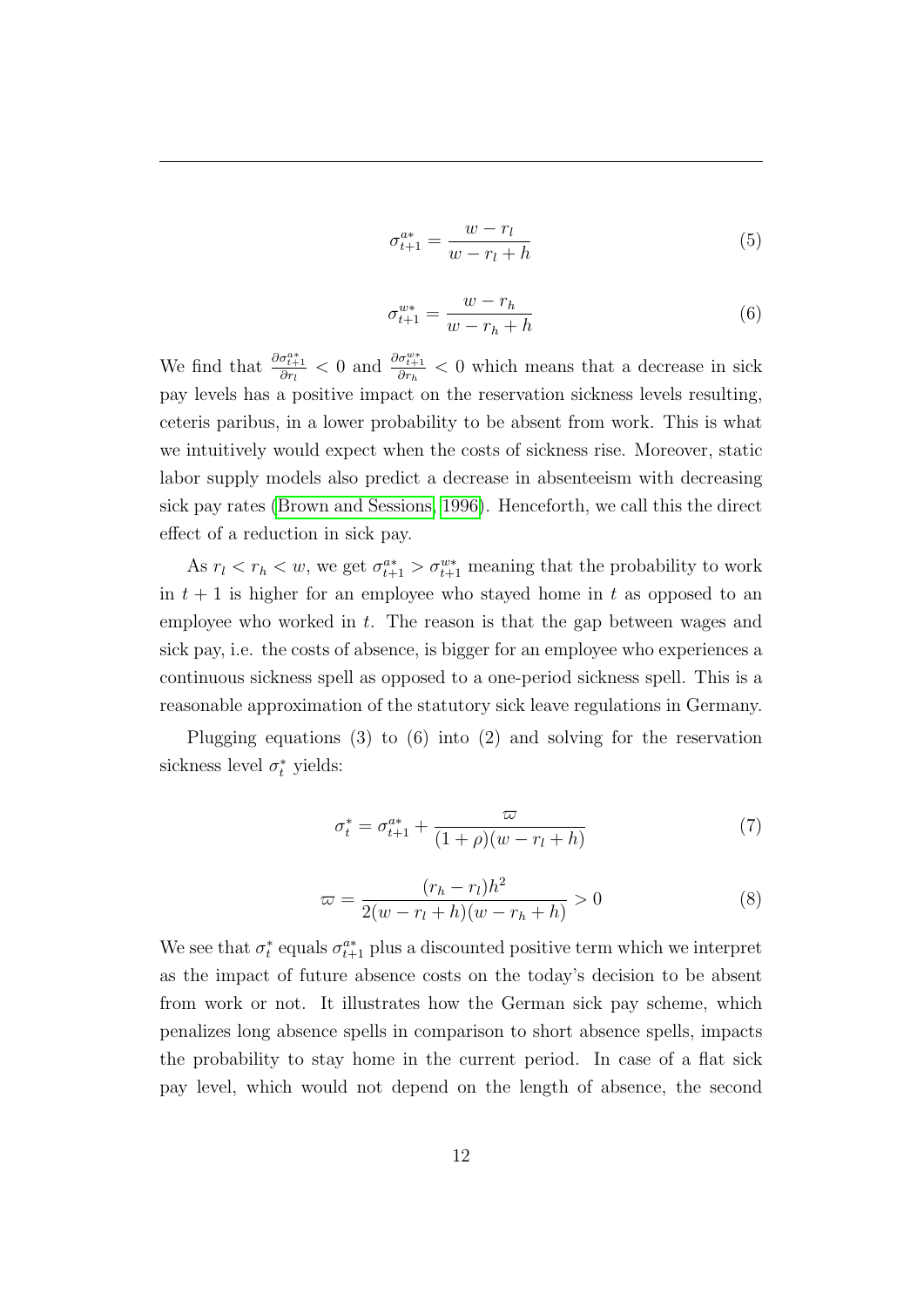term would vanish and the probability to be absent from work today would equal the probability to be absent from work tomorrow. Remember that this holds under the assumption that every health status is equally probable and outside the individual's influence. Utility maximizing individuals need to take the impact of today's absence behavior on future sick pay entitlements into account.

We now predict how long-term absenteeism is affected if the sick pay levels for short and long absence spells decrease and the employee is entitled for  $r_l$  in case of being absent. Consider first the effects of a reducation in  $r_l$ .

$$
\frac{\partial \sigma_t^*}{\partial r_l} = \underbrace{\frac{\partial \sigma_{t+1}^{a*}}{\partial r_l}}_{< 0} + \underbrace{\frac{\partial \varpi}{\partial r_l}(w - r_l + h) + \varpi}_{< 0} \tag{9}
$$

We see from equation (9) that the total effect of a decrease in  $r_l$  is the sum of the direct effect  $\frac{\partial \sigma_{t+1}^{a*}}{\partial r_l}$  and an additional factor. Hence, it is crucial to consider the impact of the discounted future term when evaluating the impact of a reducation in  $r_l$ . The second term represent the indirect effect that arises from the gap in the replacement levels between long and short-term absence spells,  $r_h - r_l$ . In case of a flat compensation scheme the gap closes and the indirect effect disappears. Ceteris paribus, a reduction in  $r_l$  widens the compensation gap, increases future absence costs, and thus effects long-term absenteeism negatively thereby strengthening the direct effect.

Now we consider a reducation in  $r_h$ . Note that there is no direct effect of a decrease in  $r<sub>h</sub>$  for people who are in an ongoing long-term sickness spell. These people continue to get  $r_l$  if they remain absent and get their full wage if they go back to work. However, a reduction in  $r_h$  would, ceteris paribus, diminish the compensation gap between short and long-term absences and thus exert a positive effect on long-term absenteeism.

$$
\frac{\partial \sigma_t^*}{\partial r_h} = \underbrace{\frac{\partial \sigma_{t+1}^{a*}}{\partial r_h}}_{=0} + \underbrace{\frac{\frac{\partial \varpi}{\partial r_h}}{(1+\rho)(w-r_l+h)}}_{>0} \tag{10}
$$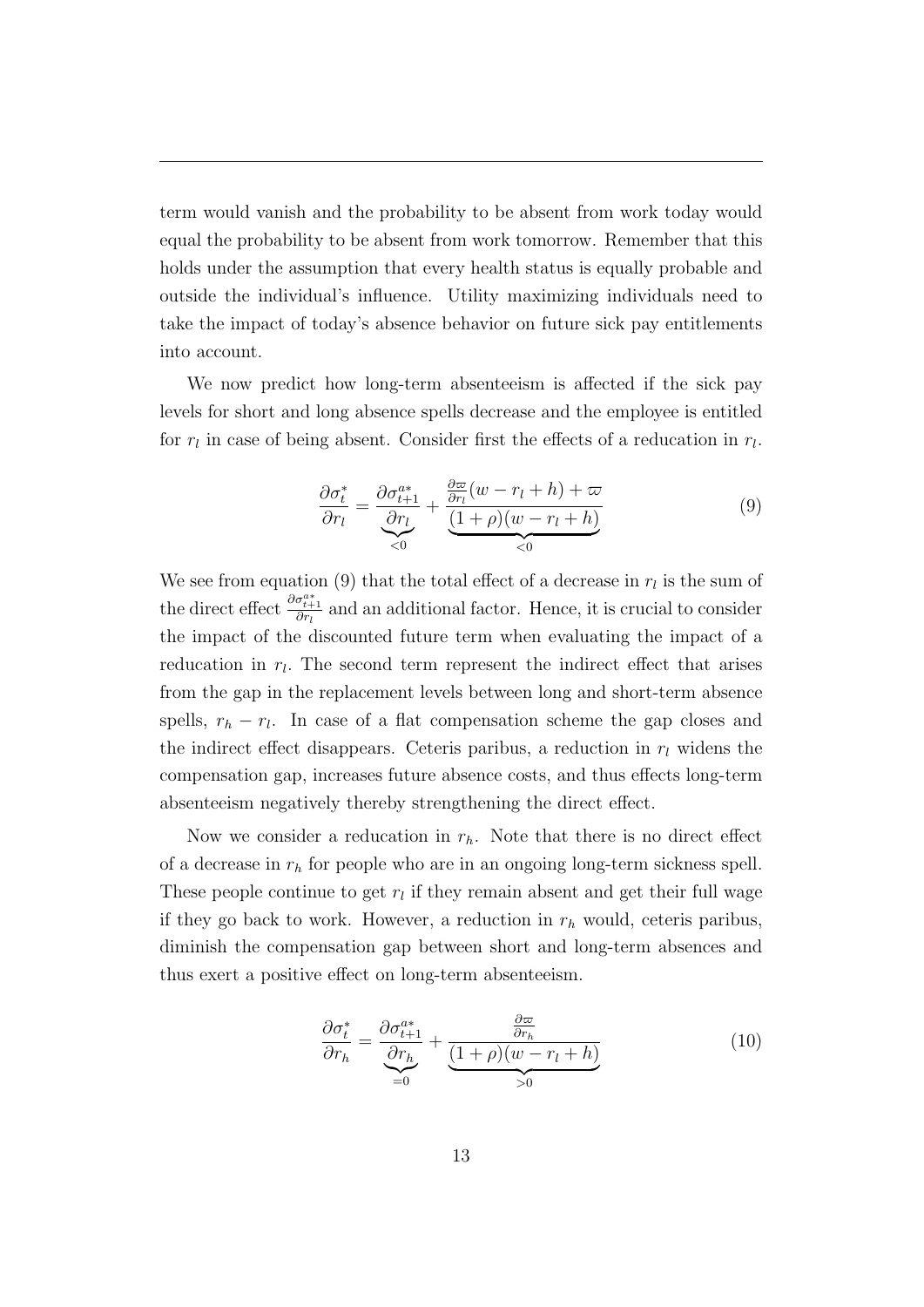We now want to relax the rather restrictive assumption that the sickness level  $\sigma_t$  is independent of the sickness level in the previous periods and that every sickness level is equally probable in every period. Suppose that the sickness levels are serially correlated and that  $r<sub>h</sub>$  is paid for sickness spells up to 6 periods. If the employee continues to be on sick leave in the seventh period,  $r_l$  is paid. For a sickness spell to last more than 6 periods, the illness is supposed to be so severe that  $\sigma_t > \sigma_t^*$  in every period. If that is the case, the incentive structure of our sick leave scheme breaks down and the employee is absent from work in every period.

In section [6,](#page-26-0) we empirically estimate the net effect as well as the direct effect of the German health reforms on long-term absenteeism.

# <span id="page-15-0"></span>4 Data And Variable Definitions

The dataset that we use is the German Socio-Economic Panel Study (SOEP). The SOEP is an annual representative household survey that started in 1984 and sampled more than 20,000 persons in 2006. Further details can be found elsewhere [\(Wagner et al., 2007\)](#page-40-4).

Depending on our empirical estimation strategy, we use data of the years 1994 to 1999. As our goal is to evaluate a reduction in wage compensation levels, we drop non-working respondents and those you are not eligible for long-term sickness compensation (i.e. people who earn less than 400 euros per month, working students). Furthermore, we drop observations with missings and restrict our sample to respondents aged 18 to 65.

### 4.1 Endogenous and Exogenous Variables

The SOEP contains various questions about the usage of health services and the health insurance. We generate our first dependent dummy variable, which measures the incidence of long-term absenteeism, from the following question that was continuously asked from 1994 on: "Were you sick from work for more than six weeks at one time last year?" Since the sick pay is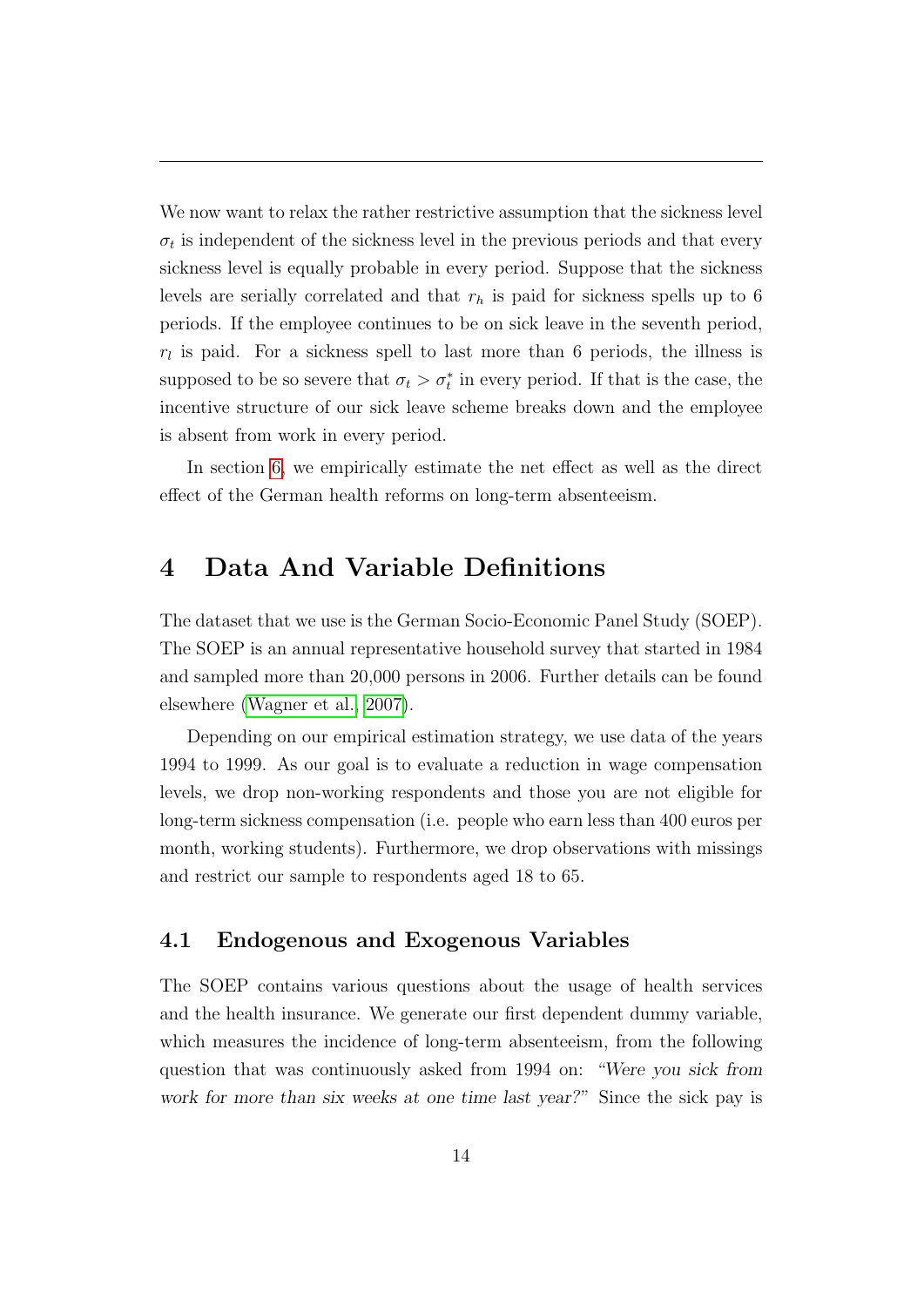lowered after six weeks, since it is no longer disbursed by the employer but by the health insurance, and since a different certificate needs to be issued by the physician, measurement errors should play a minor role.

To measure how many days long-term sick pay was drawn, we use the following SOEP question: "How many days were you not able to work in 199X because of illness?" We generate our second dependent variable by subtracting, for those who had a long-term absence spell, from the total number of absent days the number of employer provided sick pay days, namely 30.[7](#page-16-0) [8](#page-16-1) Clearly, this duration variable is subject to measurement errors as we assume that the respondents had no other absence spells. Moreover, comparing the average duration of long-term sick pay with official data, it becomes clear that we face a systematic underreporting in the survey data as persons with long-term sickness spells are less likely to participate in the survey. However, if the cut in long-term sick pay did not affect the probability to participate in the survey and did not affect the sickness spell distribution, this duration measure is sufficient to evaluate the reform effects. While the former assumption clearly holds, one might argue that the latter is more problematic. Those who were only affected by the cut in long-term sick pay have an incentive to interrupt their long-term sickness spell and to start a new sickness spell. However, we do not need to fear such behavioral effects as, according to German law, the claim for employer-provided sick pay expires in case of such sickness spell substitutions (see Section [2](#page-6-0) for more details). Once more the importance of having various treatment groups is emphasized here. By

<span id="page-16-0"></span><sup>7</sup> As already remarked, public servants enjoy special privileges. The period in which their employer provides a 100 percent sickness compensation varies from 6 weeks to 26 weeks depending on their seniority. As we have detailed information about the seniority levels, we are able to identify privileged public servants and redefine for them long-term absence spells. Eventually, they coincide with the period of the lower SHI sick pay. Hence, for public servants, we subtract the benefit days that are provided by the employer and that vary between 6 and 26 weeks.

<span id="page-16-1"></span><sup>8</sup> For those respondents who indicated to have been absent for more than 6 weeks but reported a total number of sick days of less than 30, we replaced the values as follows: the number of benefit days was replaced by the mean number of benefit days for respondents with valid information in the corresponding year. We are thereby likely to overestimate the true value which poses no problem as it is hardly imaginable that the treatment had an impact on the misreporting behavior.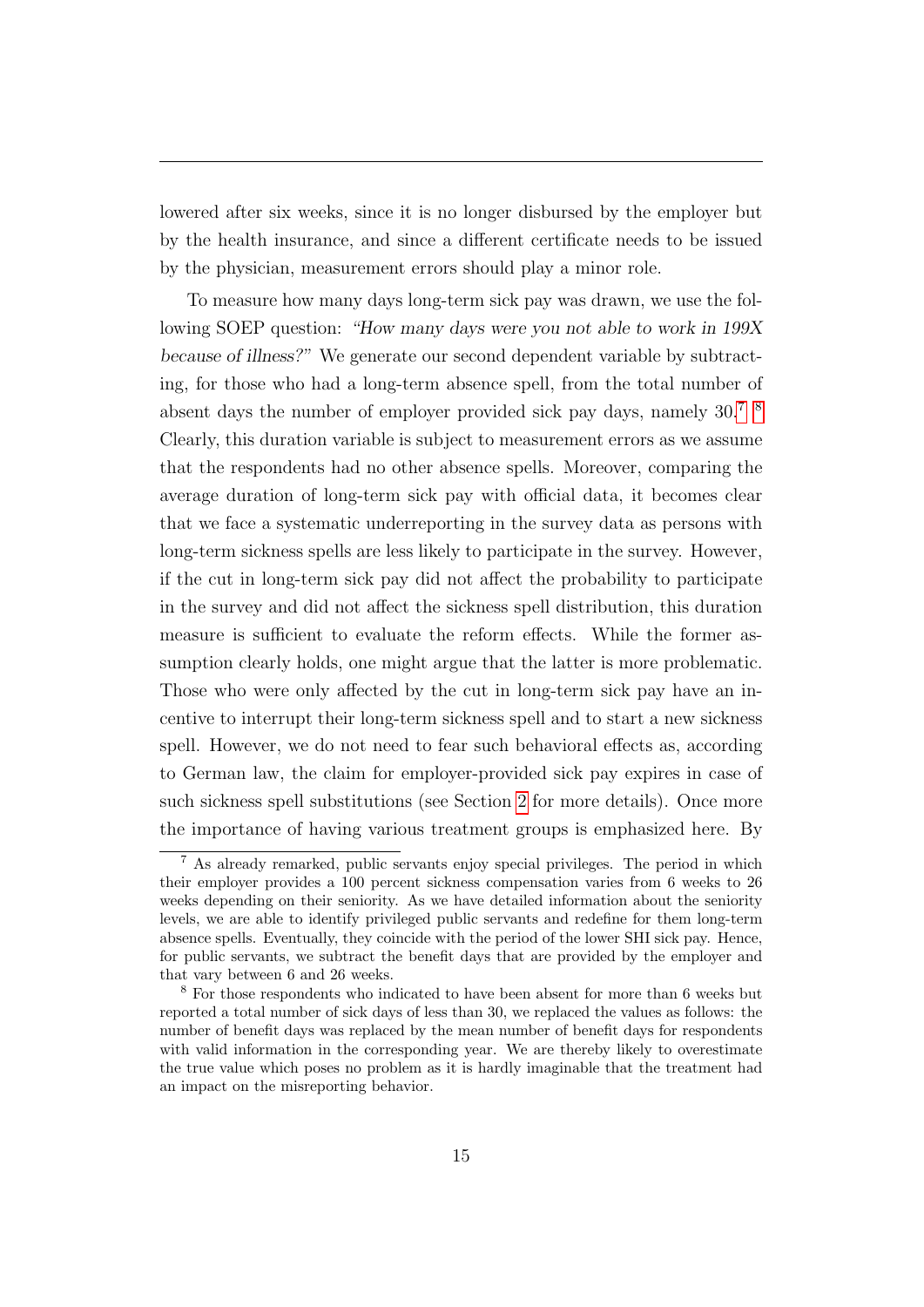comparing Treatment Group 1 with our controls, we cannot identify potential reform effects as a negative effect on the duration measure might as well be caused by the first reform. Contrasting Treatment Group 2, which was only affected by the cut in long-term sick pay, with the controls and bearing in mind that sickness spell substitutions are not of relevance here, we can reliably estimate the reform impact on the length of long-term sickness spells.

As both questions on absenteeism refer to the last year, we take the information of time variant covariates from the previous year if the respondent was interviewed the year before. For respondents who were not interviewed in the previous year, we take the current information and assume that it did not change meanwhile.

The whole set of explanatory variables can be found in Appendix A and is categorized as follows. A first group incorporates variables on personal characteristics, like the dummies on gender, immigrant, East Germany, partner, married, children, disabled, good health, bad health, no sports, and age  $(age<sup>2</sup>)$ . The second group consists of educational controls such as the degree obtained, the number of years with the company, and whether the person was trained for the job. The last group contains explanatory variables on job characteristics. Among them are blue collar worker, white collar worker, the size of the company, or the monthly gross wage.

# 4.2 Control Group, Treatment Groups, and Treatment Intensity Indices

As described in Section [2](#page-6-0) and visualized in Table [2](#page-43-0) and Table [2,](#page-43-0) we generate one control group and two treatment groups. For each of the treatment groups we compute a treatment index that represents the treatment intensity. By these means, we estimate the net effect and the direct effect.

The SOEP is very detailed about the insurance status and the workplace of the respondents which allows us to precisely assign them to the control and treatment groups. However, self-employed SHI insured have the option to exclude long-term sick pay for the benefit of lower contribution rates. As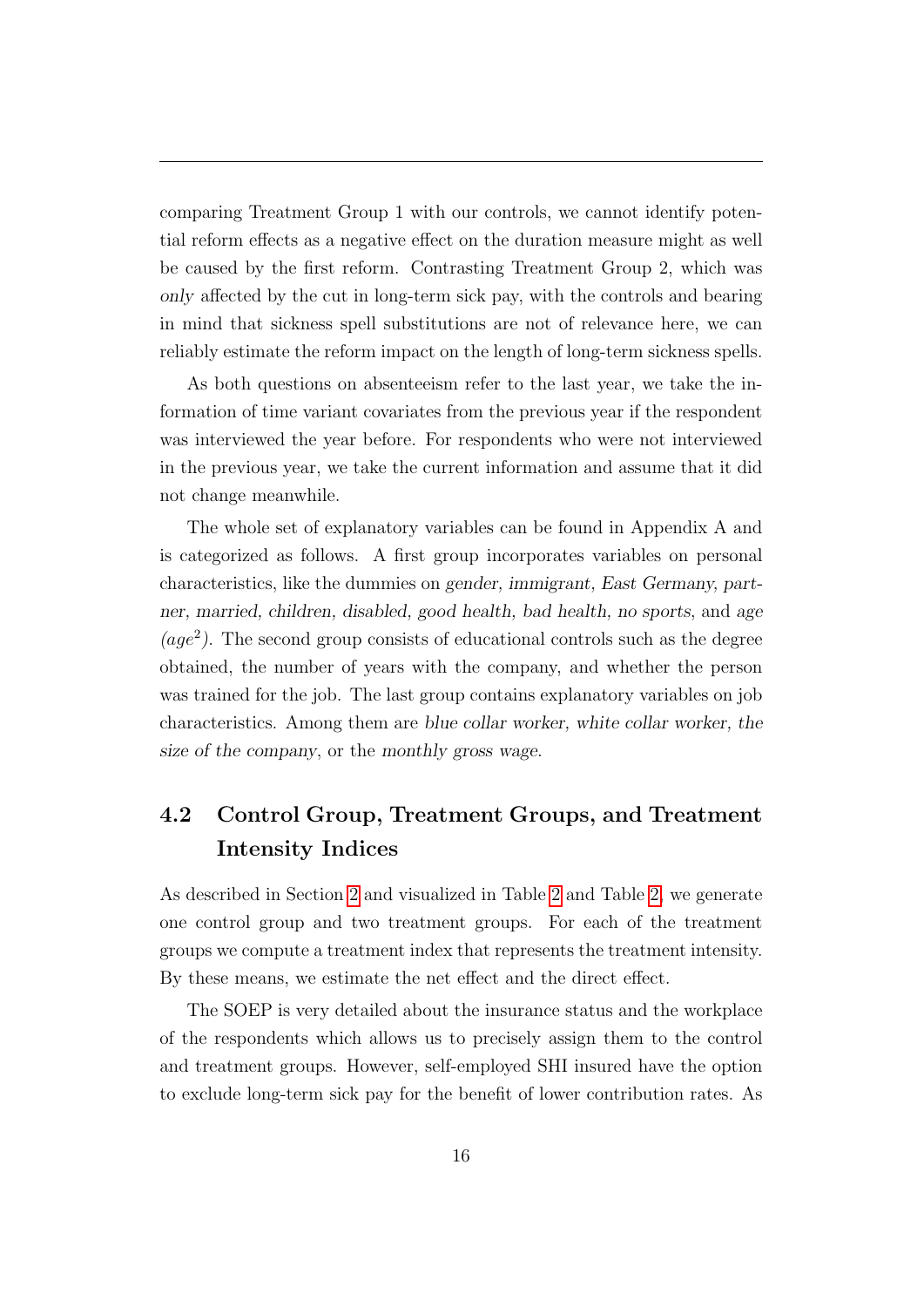we are unable to identify respondents with such contracts, we drop them.

Another advantage of the SOEP is the extensive data about gross wages, net wages, and variable income components such as christmas or vacation bonuses. The SOEP group deals precisely with the problem of missing income data and imputes values thoroughly [\(Frick and Grabka, 2005\)](#page-39-10). Thanks to this information and the legally defined upper limits for long-term sick pay (see Section [2\)](#page-6-0), we are able to accurately generate treatment indices that display the decrease in replacement levels continuously from 0 to 10 percent of individual gross wages.

We firstly specify three treatment dummy variables. Treatment Group 1 is a dummy variable that equals 1 if the respondent belongs to Treatment Group 1 and 0 if the respondent is in the Control Group. Treatment Group 2 is a dummy variable that takes on the value 1 for respondents in Treatment Group 2 and 0 for respondents in the Control Group. Finally, Treatment Group 3 has a 1 for people belonging to Treatment Group 2 and a 0 for people belonging to Treatment Group 1. In our basic specification, Treatment Group 1 contains 16,020 observations, Treatment Group 2 has 6,519 observations, and the Control Group contains 2,737 observations (see Appendix A).

Beside the universal rule that long-term sick pay is 70 (80) percent of the gross wage up to the contribution ceiling, legally defined upper limits induce an additional, continuous, and more precise source of exogenous variation. The maximum amount of long-term sick pay was restricted to 100 percent of the net wage before the reform and to 90 percent of the net wage after the reform. Depending on the individual gross and net wages for those being treated, we can calculate the individual decrease in long-term sick pay in percent of the gross wage. Hence, the treatment intensity varies from 0 percent of the gross wage for those being unaffected by the reform to a maximum decrease of 10 percent of the gross wage. We generate a continuous variable called Treatment Index 1 that has the value 0 for those in the Control Group and values from 0.57 (percent) up to 10.00 (percent) for those in the Treatment Group 1. Equivalently built is Treatment Index 2 who includes people in the Control Group and Treatment Group 2. The density of both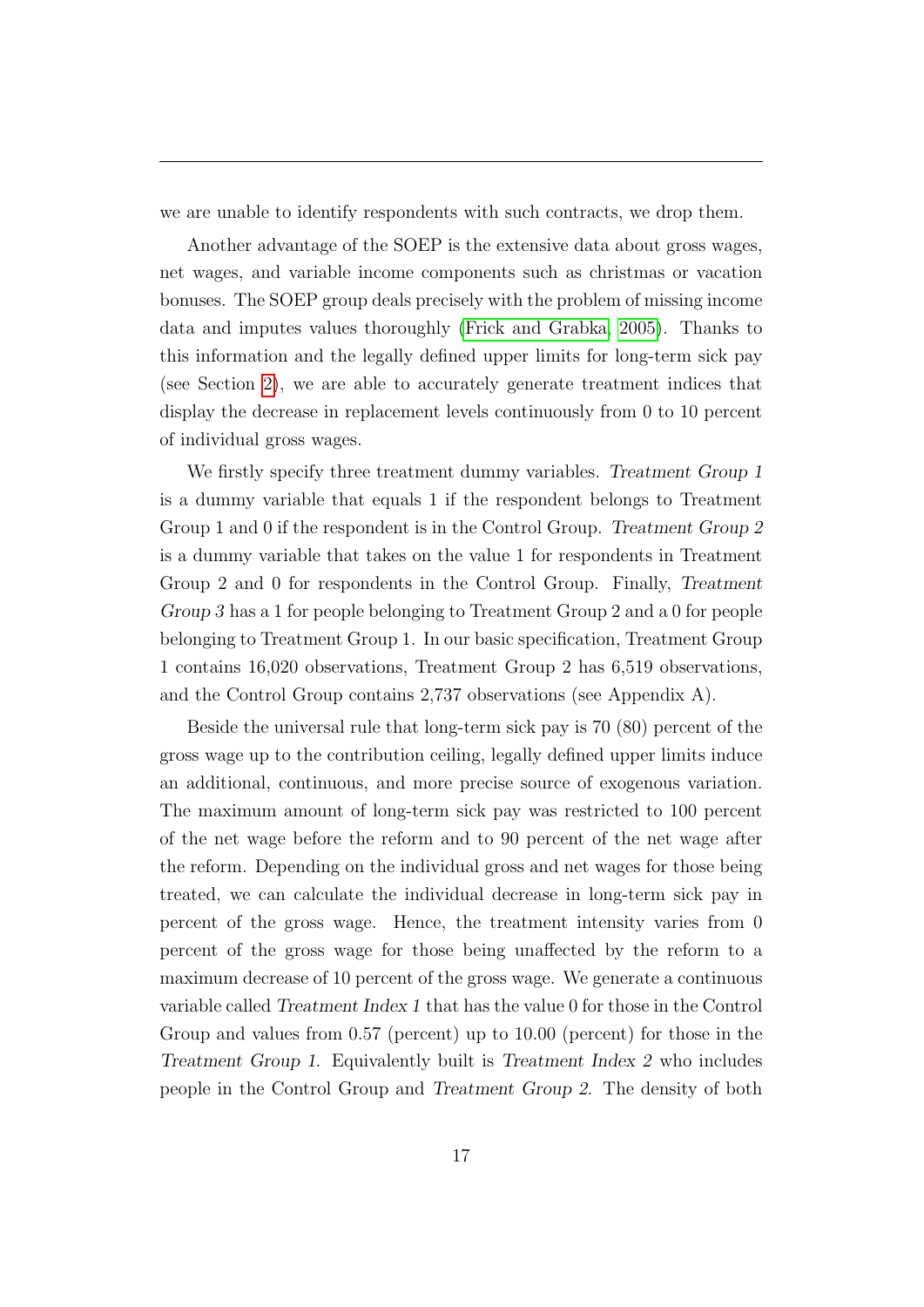variables Treatment Index 1 and Treatment Index 2 peaks around 6 (percent) and 10 (percent). About 80 percent of the treated faced a cut in long-term sick pay that lay between 4 and 8 percent and about 12 percent experienced a cut of 10 percent.

# <span id="page-19-0"></span>5 Estimation Strategy and Identification

We would like to measure the effect of a decrease in sick pay on absenteeism. Thinking of the policy intervention as a treatment, we define:

$$
D_i = \begin{cases} 1 & \text{if individual } i \text{ belongs to the treatment group} \\ 0 & \text{otherwise} \end{cases}
$$

and the first dependent variable  $y_{it}^{(1)}$ , which measures the incidence of longterm absenteeism, as:

$$
y_{it}^{(1)} = \begin{cases} 1 & \text{if individual } i \text{ was long long-term absent in } t \\ 0 & \text{otherwise} \end{cases}
$$

with  $t = 0$  as the pre-treatment and  $t = 1$  as the post-treatment period. The second outcome variable measures the number of days with long-term sick pay benefits, represents as such a non-negative integer count, and can be expressed as:

$$
y_{it}^{(2)} = \begin{cases} 1, ..., 335 & \text{if individual } i \text{ was long long-term absent in } t \\ 0 & \text{otherwise} \end{cases}
$$

The following formula gives us the average treatment effect on the treated  $(ATOT)$ :

<span id="page-19-1"></span>
$$
\widehat{ATOT} = E(y_{i1} - y_{i0} | D = 1) - E(y_{i1} - y_{i0} | D = 0)
$$
\n(11)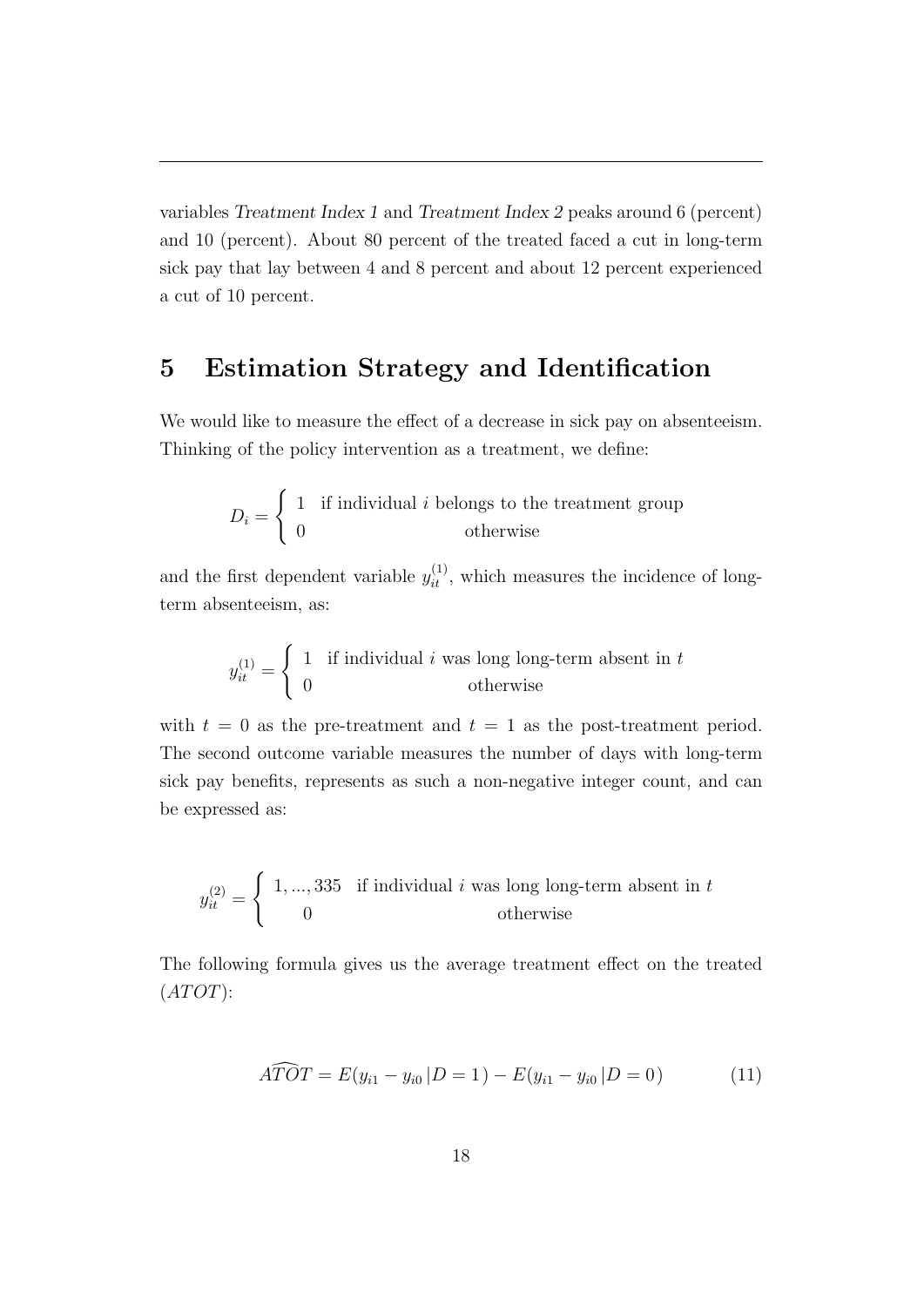This difference-in-differences (DiD) estimator differences out the overall time trends common to both groups. We can easily compute it by calculating the mean absence rates of the treatment group and the control group in both periods. Taking differences according to equation [11](#page-19-1) yields the causal effect of the treatment on the outcome variable. However, the identifying assumption claims that the difference in the changes of the absence rates over time goes entirely back to the exposure of the treatment. With other words, it is assumed that the average outcome for both groups would have underlied a common time trend if there had been no treatment.

### 5.1 Probit Specification

The DiD estimator can be equivalently obtained in a regression framework that allows us to make statistical inferences. As our first dependent variable  $y_{it}^{(1)}$  is binary we fit a probit model:

$$
p_i = Pr[y_i^{(1)} = 1 | p97, D, y97^*D] =
$$
  

$$
\Phi(\beta_0 + \beta_1 y97 + \beta_2 D + \delta \underbrace{(p97^*D)}_{DiD})
$$
 (12)

where  $p97$  is a dummy that takes on the value 1 for post-treatment years and D is the treatment dummy. The interaction term between both dummies gives us the same DiD estimator as equation [11](#page-19-1) with  $\delta$  being the causal effect of the policy intervention. To evaluate how the reform affected our outcome variable, henceforth, we always compute and display the marginal effect of the interaction term  $\frac{\Delta \Phi(.)}{\Delta (p97*D)}$  $\frac{\Delta \Phi(.)}{\Delta (p97*D)}$  $\frac{\Delta \Phi(.)}{\Delta (p97*D)}$ .<sup>9</sup>  $\Phi(.)$  is the cumulative distribution function for the standard normal distribution. When estimating models that differentiate by treatment intensity, we replace the dummy Treatment Group 1 (or 2) by the continuous variable Treatment Index 1 (or 2), respectively,

<span id="page-20-0"></span> $9$  [Puhani](#page-40-5) [\(2008\)](#page-40-5) has shown that the advice of [Ai and Norton](#page-38-8) [\(2004\)](#page-38-8) to compute the discrete double difference  $\frac{\Delta^2 \Phi(.)}{\Delta p 97\Delta D}$  is not of relevance in nonlinear models when the interest lies in the estimation of a treatment effect.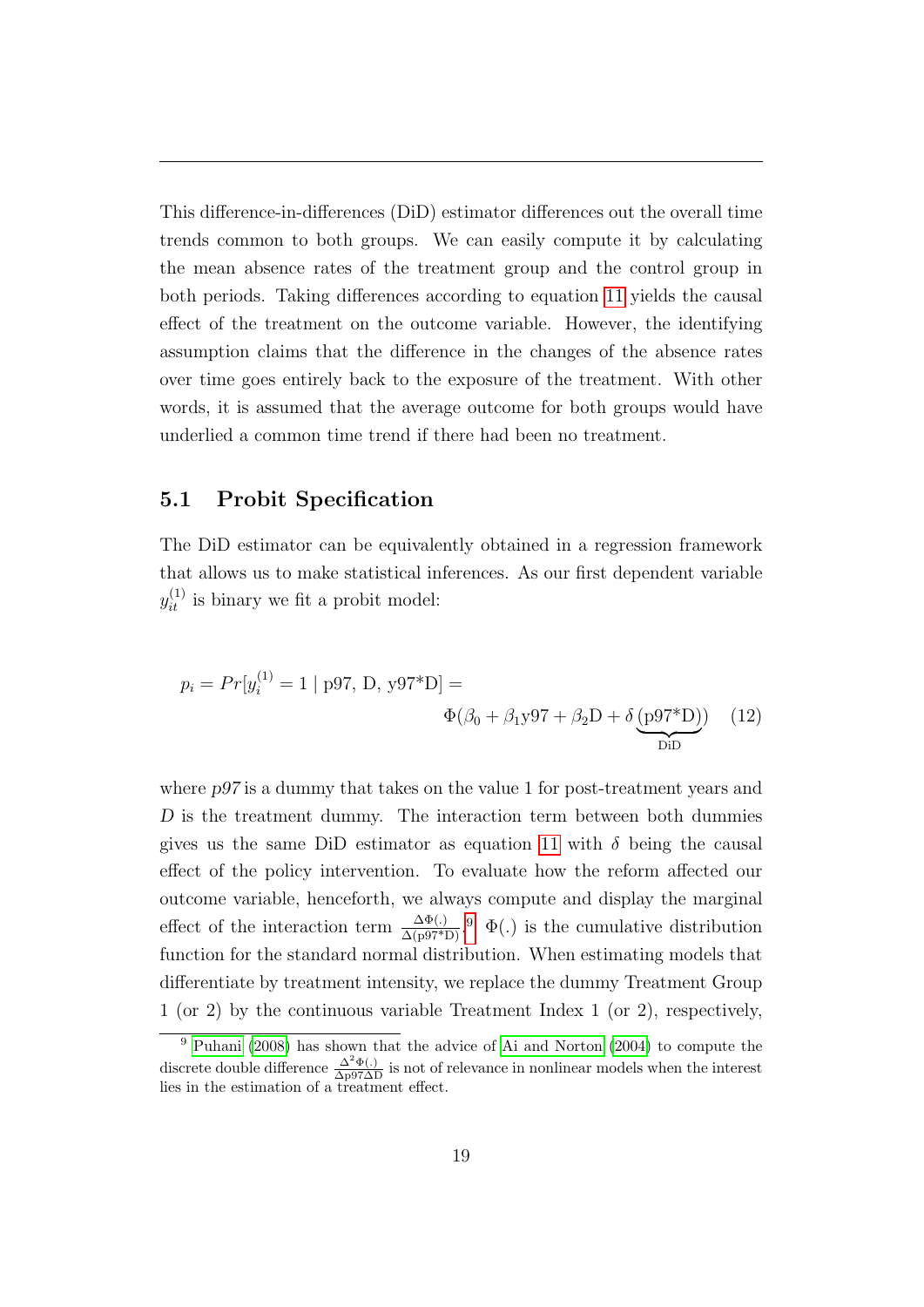but keep the rest of the specification.

In practice, it is very rarely the case that control and treatment groups are absolutely identical over all observable characteristics. If the samples differ with respect to those characteristics that are related to the dynamic of the outcome, the DiD estimator is no longer consistent. Hence, it is standard practice to control for observed individual characteristics making the assumption of common time trends more reliable [\(Cameron and Trivedi,](#page-38-9) [2005\)](#page-38-9). In our case we can formulate:

<span id="page-21-0"></span>
$$
p_i = Pr[y_i = 1 | \mathbf{X}] = \Phi(\beta_0 + \beta_1 p 97 + \beta_2 D + \delta D iD + \gamma'\beta_3 + \xi'\beta_4 + \psi'\beta_5 + \zeta'\beta_6 + \omega'\beta_7)
$$
(13)

where  $\gamma'$  contains 12 variables on personal characteristics like gender, age, and health status.  $\xi'$  incorporates 8 educational variables and  $\psi'$  8 job related variables (see Appendix A).  $\zeta'$  and  $\omega'$  include 15 state dummies as well as the state unemployment rates.

### 5.2 Count Data Specifications

The second empirical specification intends to estimate how the policy reform affected the length of long-term absence spells in posttreatment periods. As the number of benefits days is a count with exzess zero observations and overdispersion, e.g. the conditional variance exceeding the conditional mean, we fit count data models. Based on the Akaike (AIC) and Bayesian (BIC) information criteria as well as different tests, we found two model specifications to be appropiate.

The first is a Hurdle-at-Zero Negative Binomial Model, also simply referred to as two-part model, which models two distinct statistical processes for the incidence and the duration of long-term absenteeism. The first part represents the probability of crossing the hurdle, e.g. of being long-term absent, and can be estimated by a logit or probit model equivalent to that in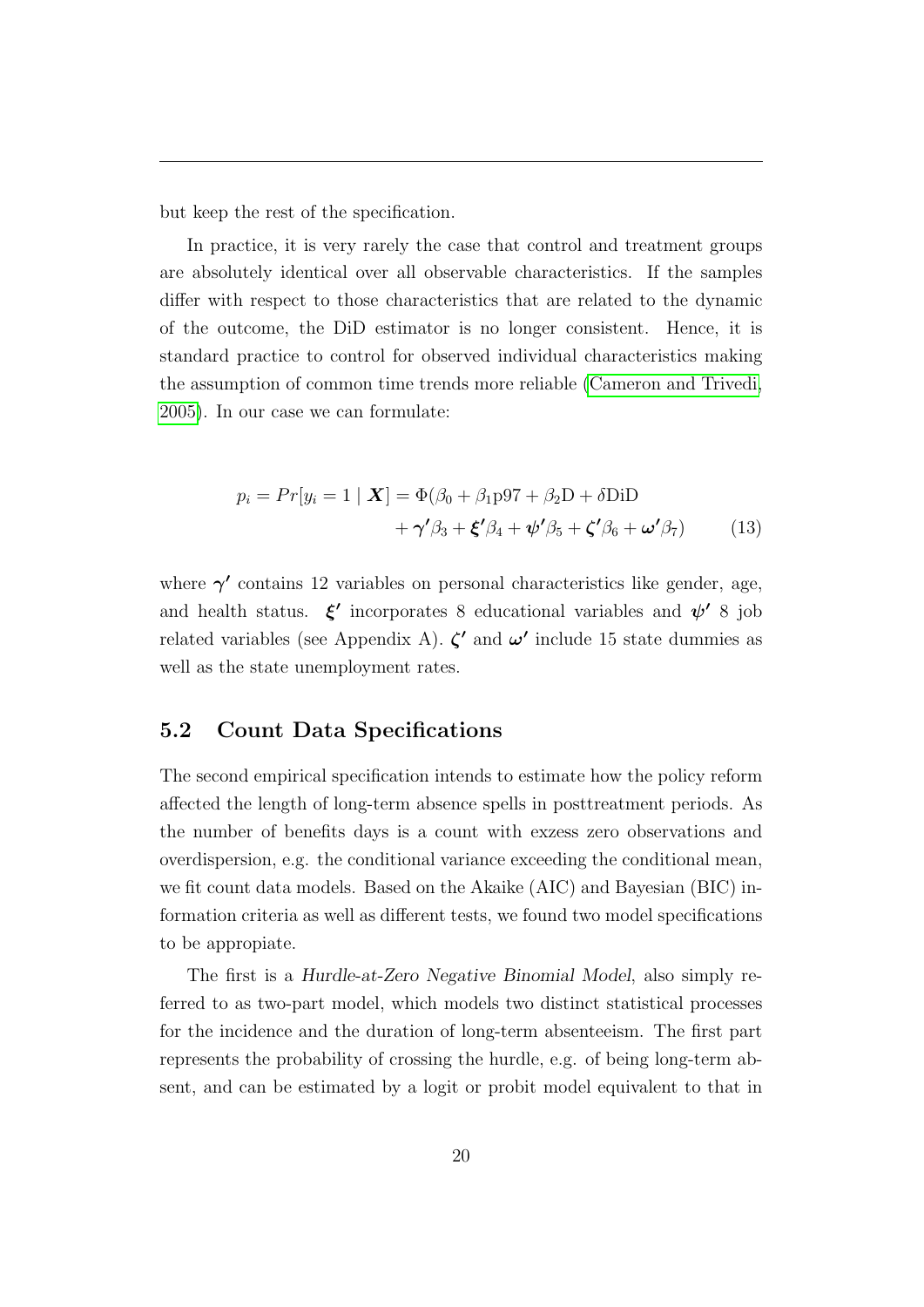equation [13.](#page-21-0) The second part models the duration of long-term absenteeism by fitting a truncated at zero Negative Binomial-2 (NegBin-2) model [\(Deb](#page-38-10) [and Trivedi, 1997\)](#page-38-10).

The second count data model to be employed is the so called Zero-Inflated Negative Binominal-2 Model that equally allows diverging statistical processes for the incidence and duration of long-term absenteeism. The underlying statistical mechanism differentiates between the long-term ill and the non-long-term ill and assigns different probabilities to each group which are parameterized as functions of the covariates. The binary process is again specified in form of a logit or a probit model and the count process is now modeled as an untruncated NegBin-2 model for the binary process to take value one. Hence, zero counts may be generated in two ways: as realizations of the binary process and as realizations of the count process when the binary process is one [\(Winkelmann, 2008\)](#page-40-6).

Both count data models incorporate the negative binomial distribution. The reason is that, in contrast to the more restrictive Poisson distribution, it does not only take excess zeros into account but also allows for overdispersion and unobserved heterogeneity. The NegBin model can be seen as a special case of a continuous mixture model. In the following, we use the no-tation of [Cameron and Trivedi \(2005\)](#page-38-9). Assume that  $y_i$  is poisson distributed conditional on  $\lambda_i$ , where  $\lambda_i$  is random. More specificly, let  $\lambda_i = \mu_i \nu_i$  with

$$
\mu_i = exp(\mathbf{X}\boldsymbol{\beta}) = e^{\beta_0 + \beta_1 p \cdot \beta_1 + \beta_2 D + \delta D i D + \gamma' \beta_3 + \xi' \beta_4 + \psi' \beta_5 + \zeta' \beta_6 + \omega' \beta_7}
$$
(14)

Moreover, assume that  $\nu_i > 0$  and iid with density  $\gamma(\nu_i | \alpha_i)$  and the unknown parameter  $\alpha_i$ . Unobserved heterogeneity is thus modeled by  $\lambda_i$  which takes on different values for each individual and incorporates the unobserved random component  $\nu_i$ . We obtain the conditional poisson distribution for y as:

$$
f(y|\lambda) = f(y|\mu, \nu) = \frac{e^{-\lambda}\lambda^y}{y!} = \frac{e^{-\exp(\mathbf{X}\boldsymbol{\beta})\nu}\{ \exp(\mathbf{X}\boldsymbol{\beta})\nu\}^y}{y!}
$$
(15)

To express the marginal density of  $y_i$  conditional on the two deterministic parameters  $\mu_i$  and  $\alpha_i$  but *unconditional* on the random parameter  $\nu_i$ , we have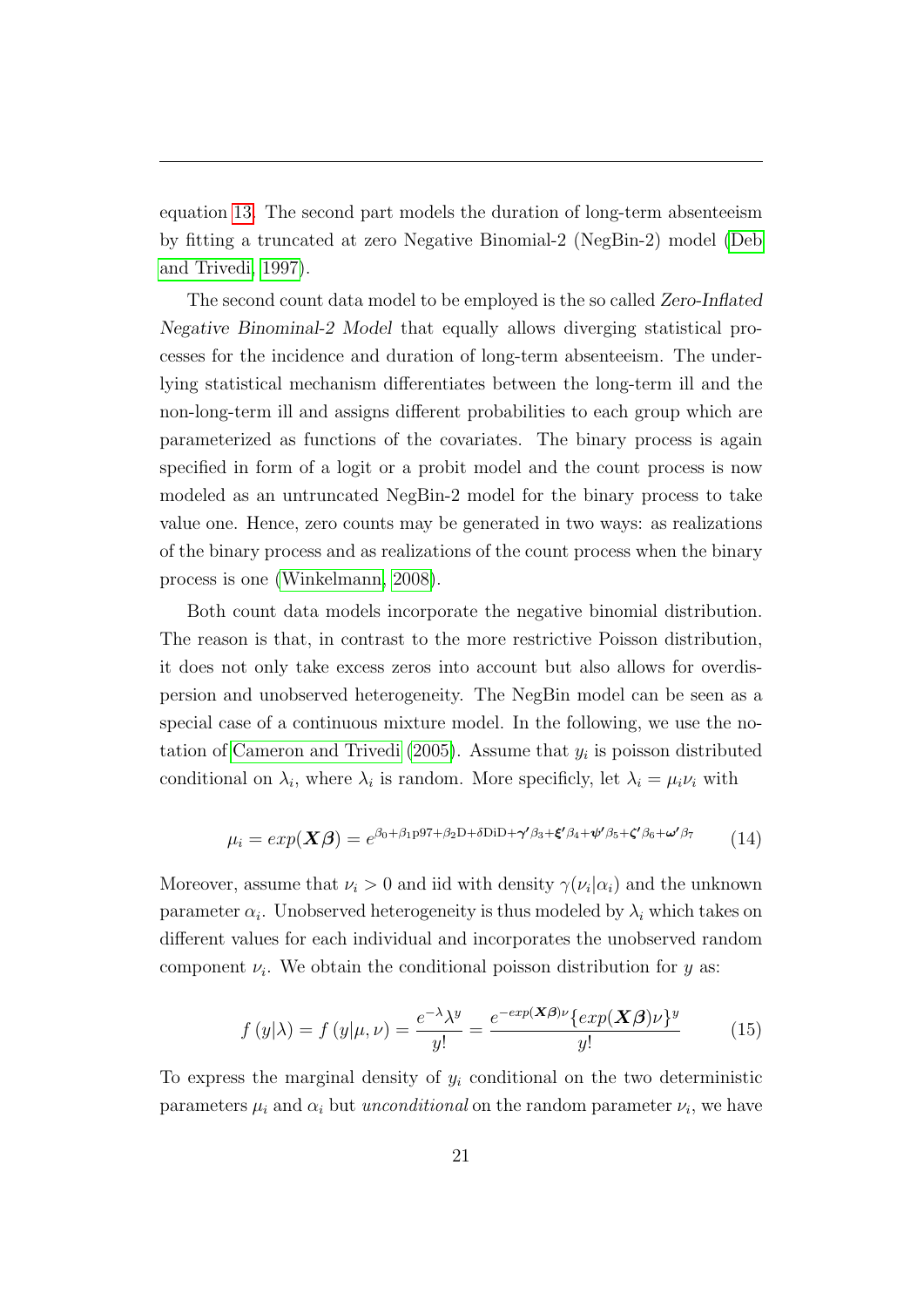to integrate  $\nu_i$  out which gives us the NegBin distribution:

<span id="page-23-0"></span>
$$
\varphi(y|\mu,\alpha) = \int f(y|\mu,\nu) \times \gamma(\nu|\alpha) d\nu \tag{16}
$$

Here  $f(y|\lambda)$  is poisson distributed as shown above and  $\gamma(\nu|\alpha)$  is assumed to be gamma distributed with  $E[\nu] = 1$  and  $V[\nu] = \frac{1}{\delta} = \alpha$ . Hence, with  $\nu, \delta > 0,$ 

$$
\gamma(\nu|\alpha) = \frac{\nu^{\delta - 1} e^{-\nu \delta} \delta^{\delta}}{\Gamma(\delta)}
$$
\n(17)

Plugging  $f(y|\mu, \nu)$  and  $\gamma(\nu|\alpha)$  into equation [16,](#page-23-0) we get the NegBin distribution as a density mixture:

$$
\varphi(y|\mu,\alpha) = \int f(y|\mu,\nu) \times \gamma(\nu|\alpha) d\nu
$$
  
= 
$$
\int_0^\infty \left( \frac{e^{-\exp(\mathbf{X}\beta)\nu} \{ \exp(\mathbf{X}\beta)\nu \}^y}{y!} \right) \left( \frac{\nu^{\delta-1} e^{-\nu \delta} \delta^\delta}{\Gamma(\delta)} \right) d\nu
$$
  
= 
$$
\frac{\Gamma(\alpha^{-1} + y)}{\Gamma(\alpha^{-1})\Gamma(y+1)} \left( \frac{\alpha^{-1}}{\alpha^{-1} + \mu} \right)^{\alpha^{-1}} \left( \frac{\mu}{\mu + \alpha^{-1}} \right)^y
$$
(18)

Γ(.) denotes the gamma integral. The Negbin-2 model leaves  $\alpha$  as a parameter to be estimated. The conditional variance function is quadratic in the mean and the first two conditional moments of the Negbin-2 model are  $E[y|\mu,\alpha] = \mu$  and  $V[y|\mu,\alpha] = \mu(1+\alpha\mu)$ . The NegBin can be derived in different ways, has different variants, and different interpretations. Note that in the special case of  $\alpha = 0$  the NegBin collapses to a simple Poisson model.

### 5.3 Identification

Our identification strategy is based on various pillars making us confident to reliably identify the causal effects of the two German health reforms on the incidence and duration of long-term absence spells.

First, we should point out that we use a dinstinct control group which was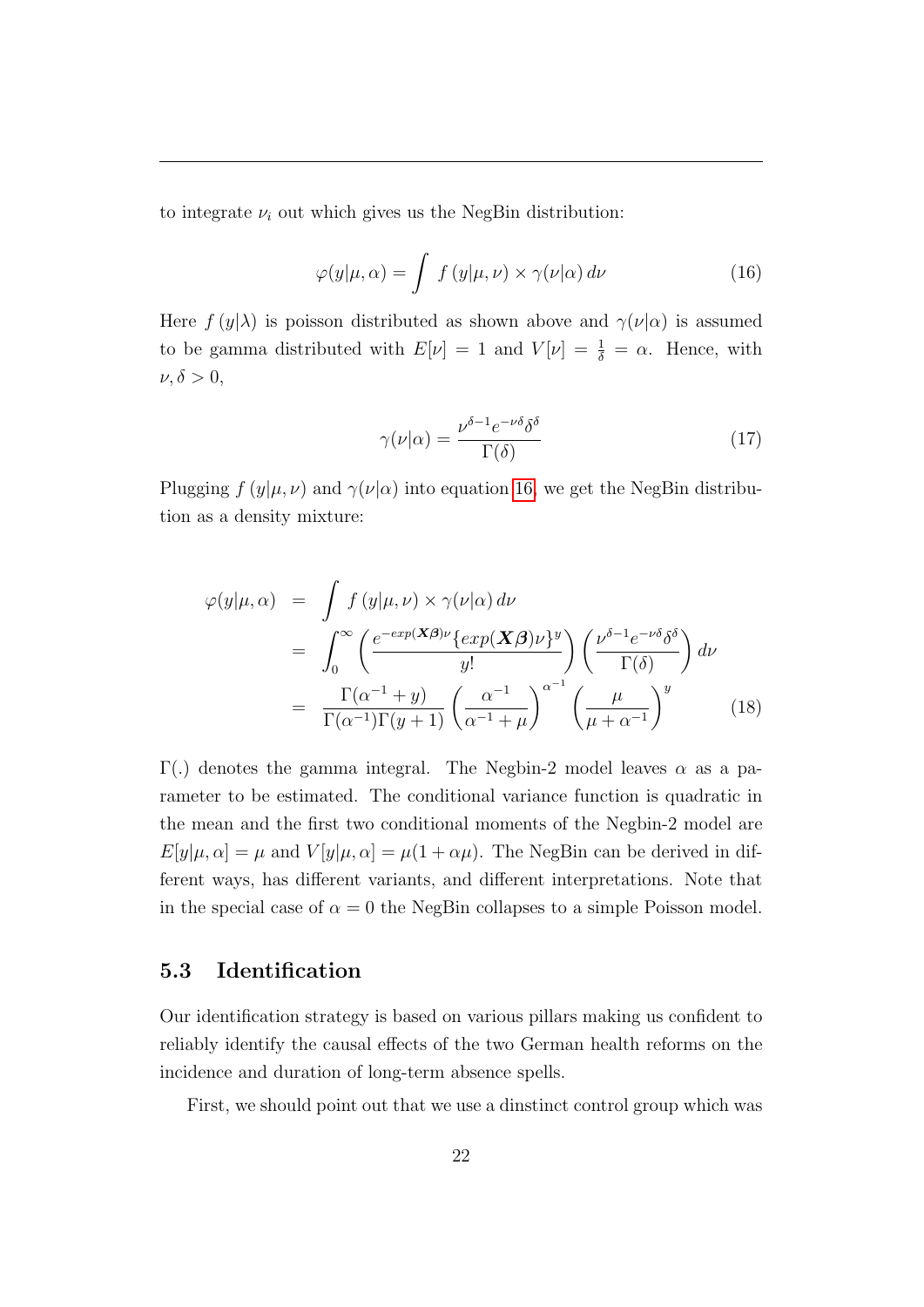not affected by the reforms and which we observe over time. Additionally, the identification of two different treatment groups that were affected by a single and both reforms, respectively, makes it possible to distinguish between direct and net reform effects. As the insurance status of the respondents as well as their job characteristics and earnings are accurately collected, we can assign people very precisly to the control and treatment groups.

Second, we exploit an additional source of exogenous variation which allows us to distinguish effects by treatment intensity (see Section [2](#page-6-0) for more details). By using income information that differentiates between gross wages, net wages, and fringe benefits we are able to generate treatment intensity variables remarkably exact. The implementation of the reform and the variation in the treatment intensity are distinct exogenous to the individuals and were politically determined.

Third, as in almost every study that builds upon natural experiments, the control group and the two treatment groups differ significantly with respect to most of the observed characteristics (see Table [3\)](#page-44-0). For example, in comparison to the Control Group, Treatment Group 1 includes less females but more immigrants and the employees are less educated. Treatment Group 2 is younger than the other subsamples, less often married, and includes more white collar workers without tenure. As by definition, self-employed are only included in the Control Group and Treatment Group 1 excludes public sector employees, we do not incorporate these covariates in our regression framework. The heterogeneity in most of the observable characteristics is due to the federal regulations of the German health insurance and hence unavoidable. However, we argue that it is very unlikely that the common time trend assumption is violated as a.) the differences in characteristics are not the result of treatment related self-selection but politically determined, b.) we have a very rich dataset and are able include a variety of controls, c.) the key determinant of long-term absenteeism is the health status which we are able to control for. Recall that it poses no problem if the subsamples have different probabilities to be affected by long-term sickness; the identifying assumption would only be violated if unobservables existed that would impact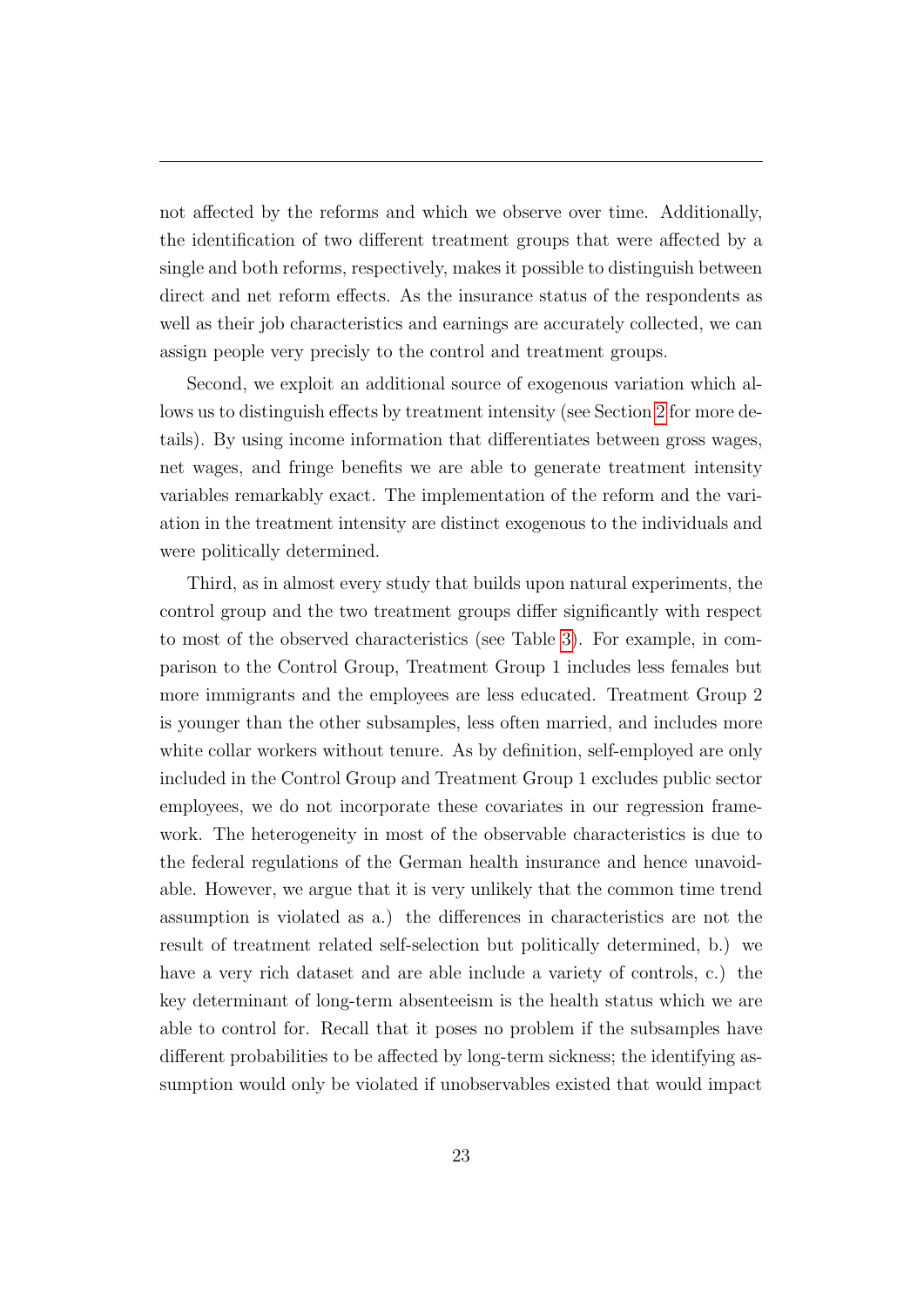the change of these probabilities differently.

### [Insert Table [3](#page-44-0) about here]

We can see from Table [4](#page-46-0) that relatively few covariates affect long-term absenteeism significantly. More educated employees are less often long-term absent and firm size is positively correlated with long absence spells. As expected, the most important driver of long-term absenteeism is the health status. This is not surprising since the main reasons for long-term absences are a persistently low health stock and health shocks like unexpected illnesses and accidents (Müller et al., 1998).

### [Insert Table [4](#page-46-0) about here]

Once again, differences in the levels of the observables pose no problem per se as the crucial assumption to hold is that no unobserved time trends affected the long-term absence spells of the subsamples differently. In case of long-term absenteeism it is difficult to think of unobservables that have a diverging effect on the dynamic of the outcome, all the more, after having controlled for a rich set of health related, personal, educational, job related and regional covariates.

Fourth, we do not only estimate the reform effects on the incidence of long-term absenteeism but also the effects on the length of long-term absence spells. Although we work with survey data, which makes it possible to control for health, personal, and job characteristics at the cost of having no detailed spell data, we have good arguments why the available sick absence information is sufficient (see Section [4\)](#page-15-0).

Fifth, to prove the consistency of our results, we perform various robustness checks. Thanks to the panel structure, we are able to control for the labor force composition by using balanced panels. Moreover, we experiment with different pre- and post-reform years and pool the data over only two years. Additionally, we restrict the sample size to singles and full-time employed aged 25 to 55.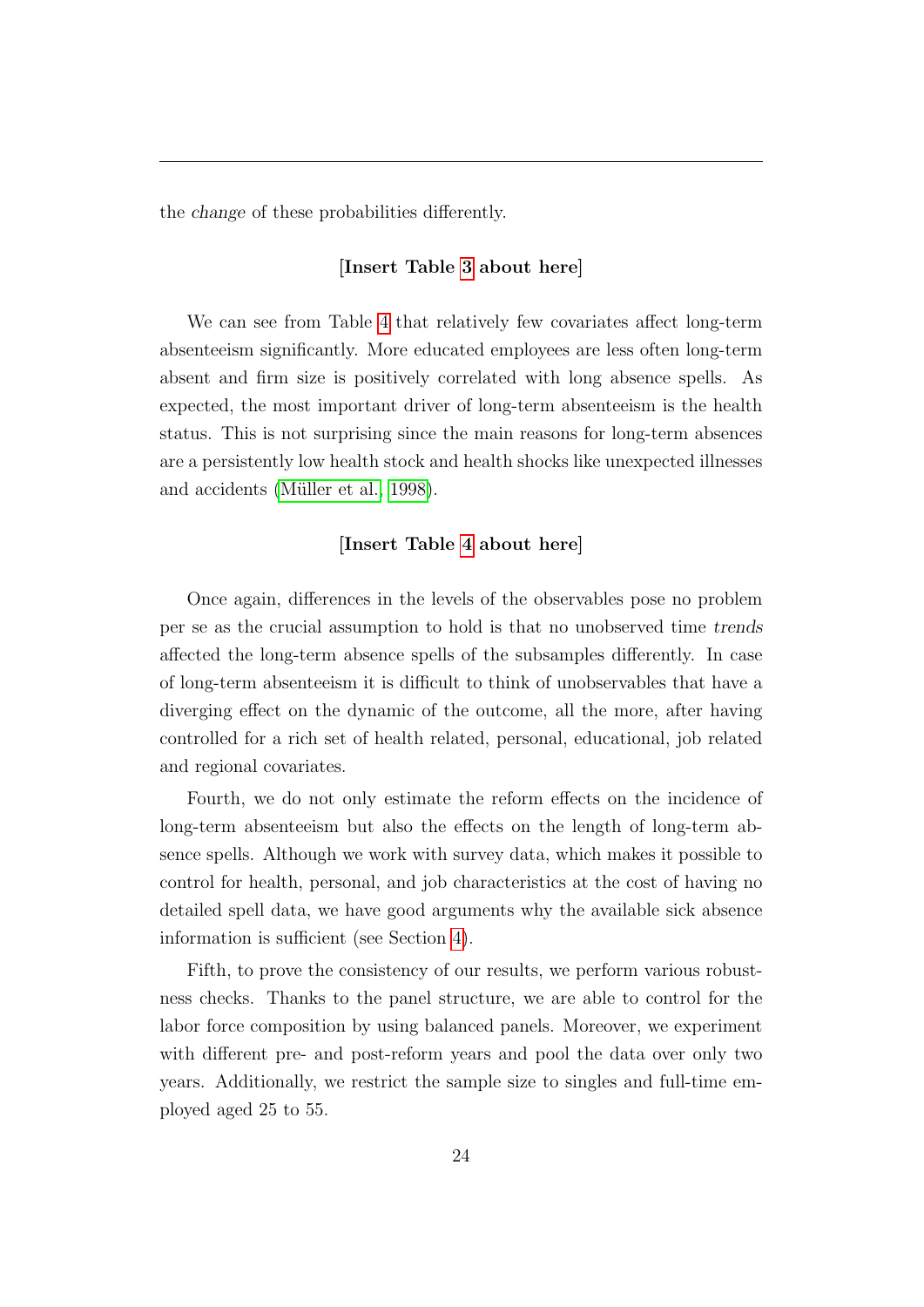Finally, an important feature of this study is that there is no selection in or out of the treatment which is a central issue in other settings, e.g. when labor market programs are evaluated. Switching between the two diverse health care systems, which were differently affected by the reforms, is not allowed for the great majority. We are able to identify the only subsample that has this right and exclude it in our robustness checks.<sup>[10](#page-26-1)</sup>

Our basic empirical strategy is thus to pool the data for the years 1995 to 1998 and to estimate probit models as well as count data models where we employ the variables Treatment Group 1 to 3 as well as Treatment Index 1 and 2, respectively.

## <span id="page-26-0"></span>6 Results

Table [5](#page-47-0) provides the unconditional DiD estimate of the reform's net effect on the incidence of long-term absenteeism which has been calculated according to equation [11.](#page-19-1) The unconditional long-term absence rate fell for Treatment Group 1 from 6.26 percent in the pre-treatment years 1995 and 1996 to 5.99 percent in 1997 and 1998. Without the availability of a control group and by means of before-after estimators one could erroneously attribute the total decrease to the reform. However, the absence rate for the Control Group fell even stronger from 3.51 to 3.06 percent, resulting in an overall differencein-differences estimate of  $+$  0.18 percent. Table [6](#page-47-1) shows the same estimates for the duration of long-term absence spells. The average number of benefit days per insured person fell from 2.96 to 2.62 days for Treatment Group 2 and rose slightly from 2.05 to 2.15 days for the Control Group leading to an unconditional DiD estimate of -0.45 days.

<span id="page-26-1"></span><sup>&</sup>lt;sup>10</sup> The only group that has the right to opt out of the SHI are optionally insured employees (self-employed and high-income earners above the income threshold). However, it is very unlikely that employees opted out of the SHI as a reaction to the cut in long-term sick pay. Opting out is a lifetime decision which is practically not feasible for the old due to extremely high premiums and makes no sense for the young as they are very likely to be unaffected by long-term absenteeism anyway. We consider the possibility that selection out of the treatment played a role in Section [6.](#page-26-0)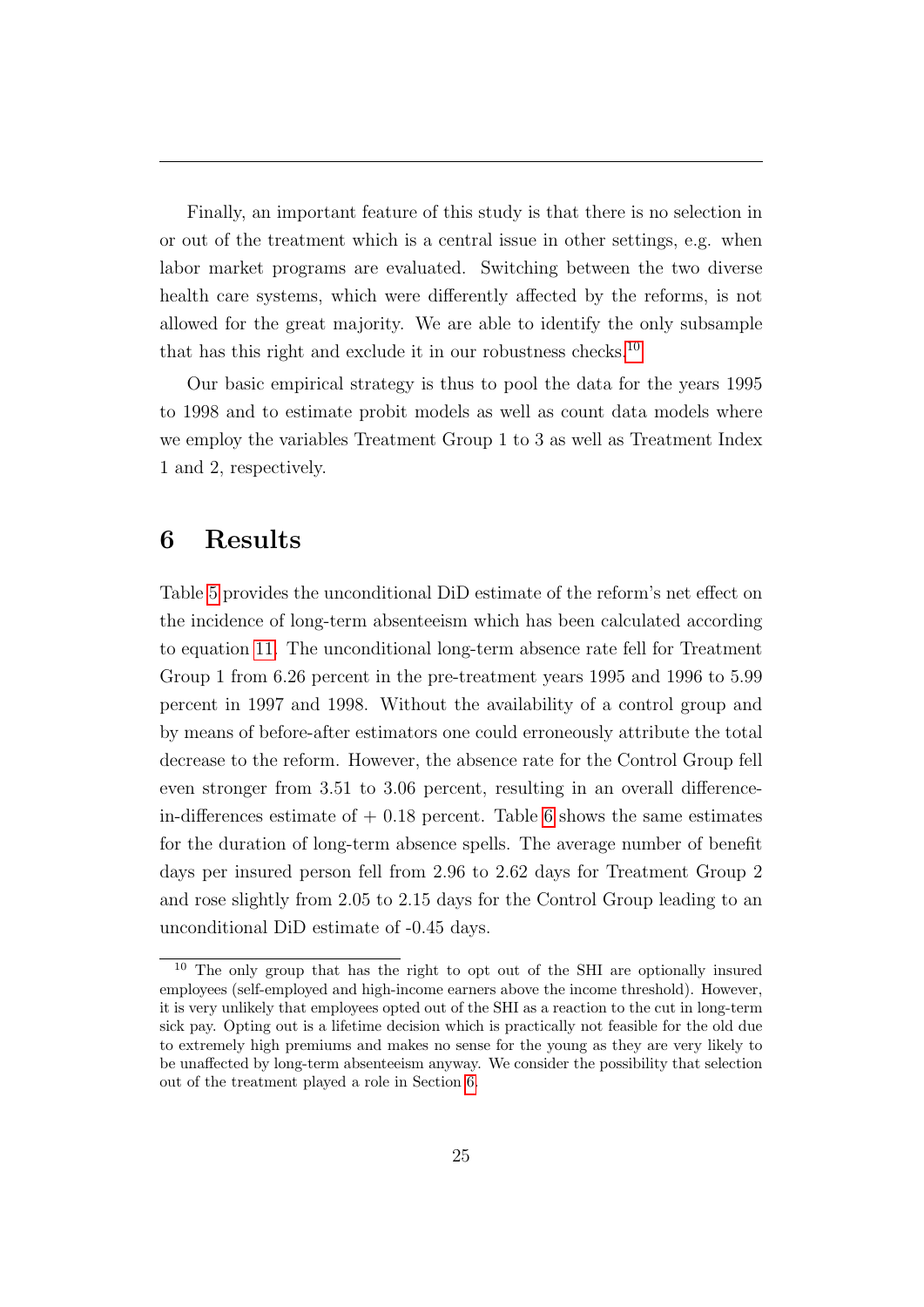#### [Insert Table [5](#page-47-0) and [6](#page-47-1) about here]

To judge whether the decreases in the incidence and duration are statistically significant and to include further control variables, the DiD estimator is now incorporated into a regression framework. Table [7](#page-48-0) reports the results from six model specifications that differ with respect to the inclusion of additional controls and measure the impact on the incidence of long-term absenteeism. Each specification represents a probit model equivalent to equation [13](#page-21-0) with a dependent variable that is 1 if the respondent had a long-term sickness spell in the previous year and zero otherwise. The variable of interest is displayed as DiD1 and consists of an interaction between the dummy Treatment Group 1 and the year dummy y1997. In every specification, marginal effects are calculated and displayed. In none of the model specifications, the DiD estimate is statistically different from zero. Notice that there was no time trend in 1997 that significantly affected the absence rates.

#### [Insert Table [7](#page-48-0) about here]

In the next step, we disentangle the net effect of the reform into a direct effect and an indirect effect and separately estimate their impact on the incidence of long-term absenteeism. As has been theoretically shown in Section [3](#page-9-0) this is crucial since it may be that the indirect reform effect compensated the direct effect rendering the net reform effect insignificant. This highlights the importance of a separate analysis which is displayed in Table [8.](#page-49-0) Column 1 shows once again the net effect; the regression model equals Model 6 in Table [7.](#page-48-0) Column 2 displays the direct effect of the reduction in long-term sick pay on the absence rate. Again, we used equation [13](#page-21-0) but in contrast to column 1, Treatment Group 2, i.e. those only affected by the cut in longterm sick pay, has been interacted with the reform year dummy to get the DiD2 estimate. It is easy to see that the DiD2 coefficient is statistically not different from zero which is also the case for DiD3 in column 3 where we used Treatment Group 3 which contrasts those solely affected by the cut in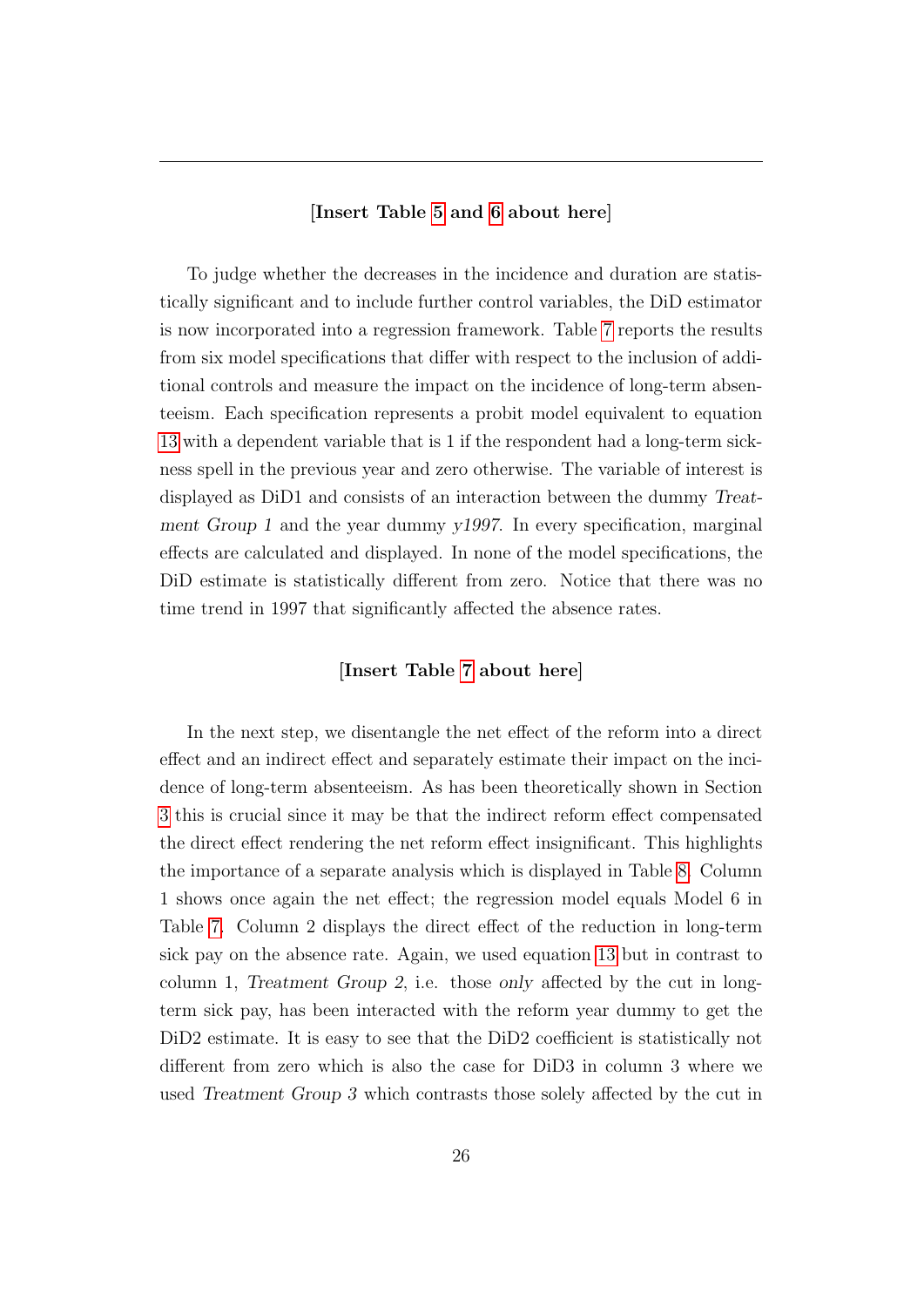long-term sick pay with those being affected by both reforms. Note that all DiD point estimates are close to zero in magnitude.

#### [Insert Table [8](#page-49-0) about here]

Treatment Index 1 and 2 represent the treatment intensity of the reform, namely the cut in long-term sick pay in percent of the individuals' gross wage. As before, we use these variables to estimate the net effect as well as the direct effect of the reforms on the incidence of long-term absenteeism. And as before, we are unable to reject the hypothesis that the difference-indifferences estimate is statistically different from zero (see Table [9\)](#page-50-0).

#### [Insert Table [9](#page-50-0) about here]

Table [10](#page-51-0) gives us the DiD estimates when we use the long-term absent benefit days as dependent variable and estimate count data models. We always contrast Treatment Group 2 to our controls. As we do not find that those who were only affected by the cut in long-term sick pay significantly reduced their long-term absence durations, we infer that the reforms had no significant impact on absenteeism, neither on the incidence nor on the length of long-term absence spells.

#### [Insert Table [10](#page-51-0) about here]

One piece of "eyeball evidence" supporting this conclusion is descriptive statistics from the German Federal Statistical Office. These statistics show a slight decrease from 5.84 benefit days per SHI member in 1996 to 5.07 benefit days in 1997 which lies within the usual fluctuation range (e.g. 1993: 4.88) and is in line with our results [\(German Federal Statistical Office, 2008\)](#page-39-9).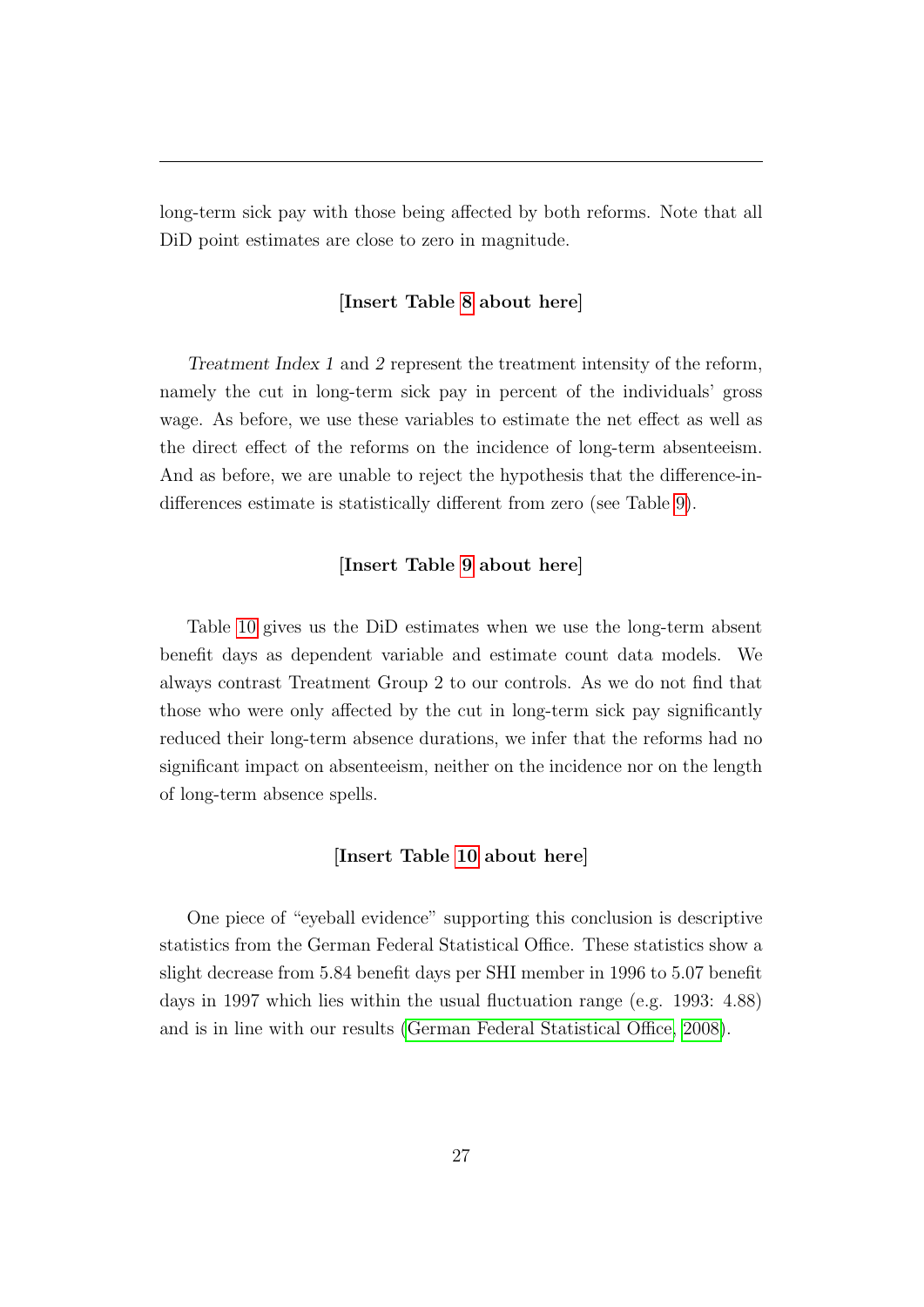### 6.1 Robustness Checks and Heterogeneity in Effects

Until now our estimation strategy was to pool the data over four years, which means that we allowed the sample composition to change over the years. As people with long-term absence spells have a higher probability to leave the labor force as a result of their (possibly severe) illness, we should check whether this selection out of the labor market distorted our results. From those who had a long-term absence spell in 1996, 7.1 percent did not answer the questionnaire one year later for unknown reasons (one respondent died and one moved abroad). We do not find evidence that long-term illness led to a higher probability to drop out of the sample in the subsequent year as 7.7 percent of the respondents without long-term absence spells did not participate in the following year. One the other hand, 74.6 percent of those who were longterm absent in 1996 were full-time employed at that time, whereas one year later, this number decreased to 62.3 percent for those who remained in the sample.<sup>[11](#page-29-0)</sup> Especially if we had found a significant reform effect, one could have argued that the estimate was biased and caused by selection out of the labor market. There are several reasons why this selection effect is only of minor importance in our setting. First, in light of the selection, it is even more remarkable that we do not find significant reform effects. Second, in 1998 (with information about 1997) the SOEP group draw a random refreshment sample that covered all existing subsamples and included in total 1067 observations [\(Wagner et al., 2007\)](#page-40-4). Thanks to this refreshment sample, the employment status distribution over those who had long-term sickness spells in 1996 and 1997 remained very stable. Under the consideration of the new observations, in total 73.1 percent of those who suffered long-term absence spells in 1997 were full-time employed (as compared to 62.3 percent without considering the refreshment sample).<sup>[12](#page-29-1)</sup> Third, through the availability of a control group that we observe over time, we are able to control for treatment

<span id="page-29-0"></span><sup>11</sup> The ratio of full time employed who were not long-term absent was 71.9 percent in 1996 and 72.6 percent in 1997

<span id="page-29-1"></span><sup>&</sup>lt;sup>12</sup> For the other employment status groups the deviation was less than 1.6 per cent.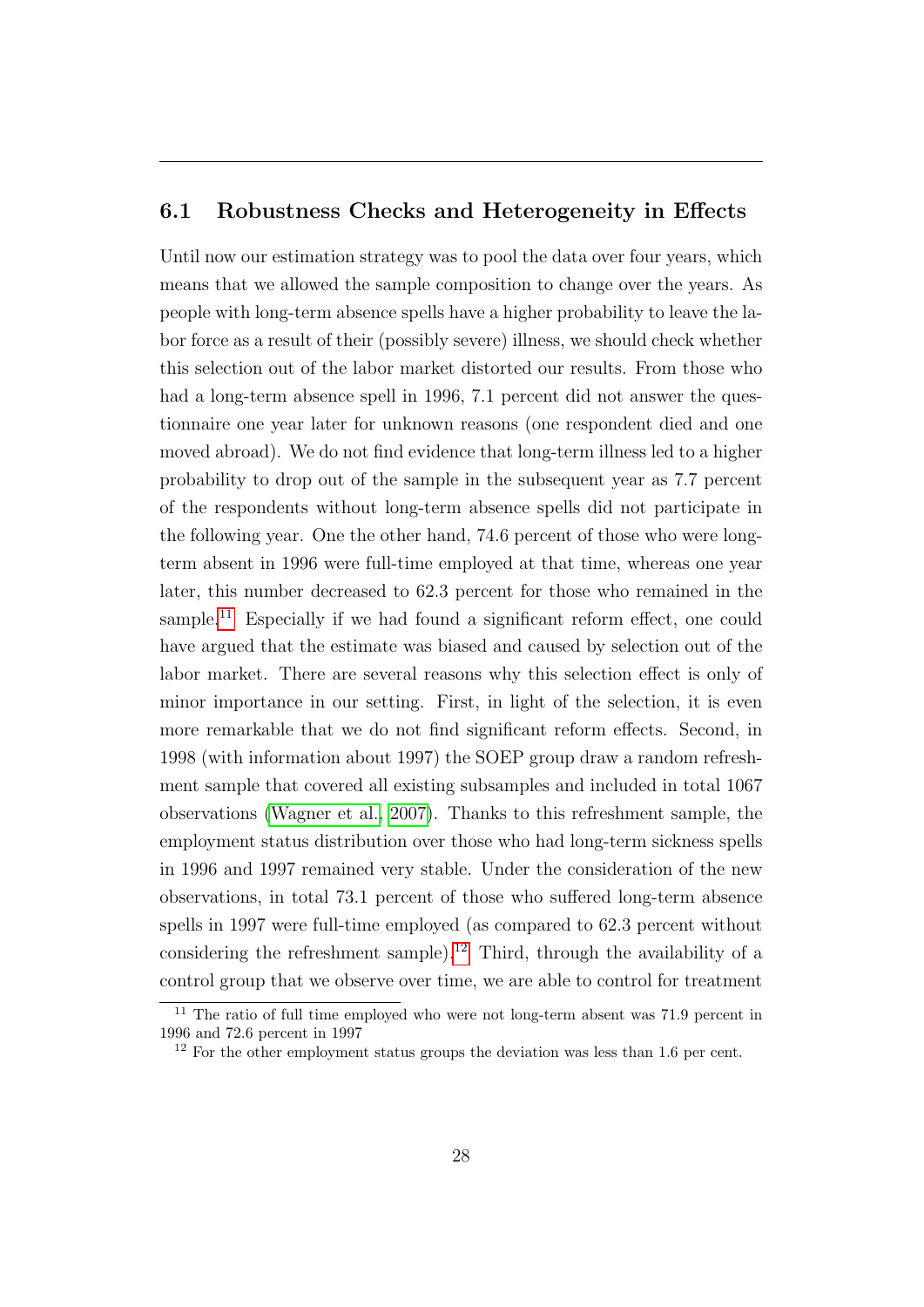independent selection.<sup>[13](#page-30-0)</sup> In the absence of a control group one could easily confuse the illness related selection out of the labor market with a causal reform effect since it is natural that sickness absence rates decrease over time as the sample ages. Once again, this illustrates how crucial the availability of a real control group is. To our knowledge, this study is the only one that analyzes the effect of sick pay cuts and relies on a sound control group. Finally, as we use panel data, we can take account of the labor force composition by using a balanced sample.

In the following, we perform additional tests to prove the robustness of our results and to check whether heterogeneity in the reform effects is of importance. Table [11](#page-52-0) reports results for the direct effect specification on the incidence of long-term absenteeism using Treatment Group 2. As a first test, we centered the data two years around the reform (column 1). Afterwards, we restrict our sample to the years 1996 and 1997, balance it, and consider only employees who were eligible for long-term sick pay in both years and answered the SOEP questionnaire in both years (column 2). An alternative robustness check is to take 1995 as reference year and contrast it to 1997 and 1998. It might be that pull-forward effects played a role and people adapted their behaviour in 1996 when the reform plans were made public (column 3). However, this is not very probable as many catalysts of long-term absences happen unexpected. Since people who started their long-term absence spell in 1996 and carried it over to 1997 took advantage of a transitory arrangement and were not exposed to the reduced sick pay, we contrasted the years 1995/1996 and 1998 in column 4. Another check is to restrict the sample to full-time employed aged 25 to 55 (column 5) and to singles (column 6) as the income of other household members may have an impact on the exposure to the treatment. On the household level, the relevant parameter might be the decrease in total household income rather than individual wages. Since optionally SHI insured could have switched to

<span id="page-30-0"></span><sup>&</sup>lt;sup>13</sup> We can not, however, entirely exclude the possibility that the reform had an effect on the decision to leave the labor market voluntarily. We are unable to observe how large the share of voluntary labor market quitters was. However, as the cut in long-term sick pay was moderate and financial penalties are substantially higher for unemployed or retirees, we believe that reform induced selection out of the labor market plays a negligible role.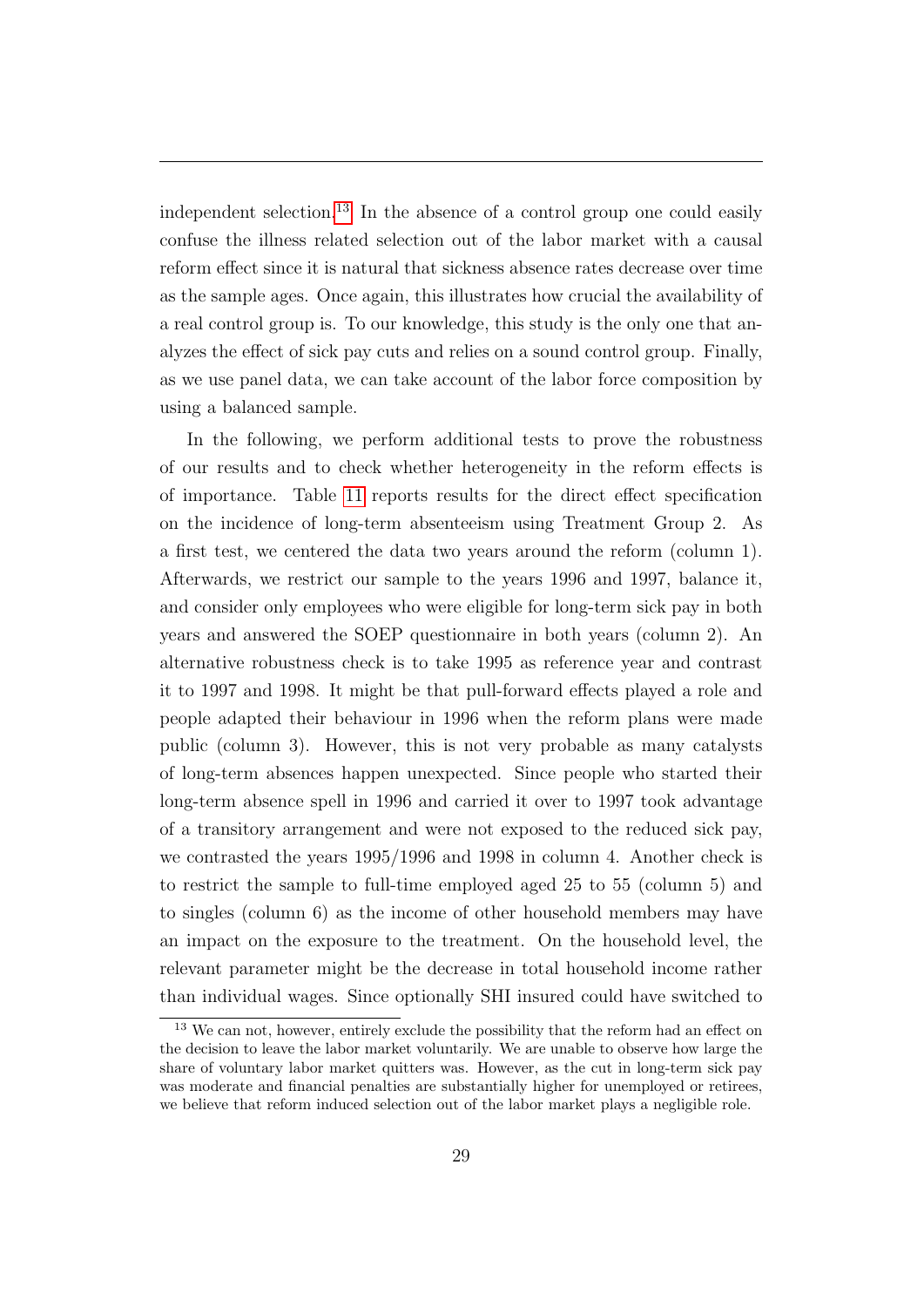the PHI system as a reaction to the reform, we exclude all optionally insured in column 7. As can be easily seen in Table [11,](#page-52-0) none of the difference-indifferences estimates is statistically significant.

We employ the same specifications with the number of benefit days as dependent variable and estimate count data models using Treatment Index 2. As can be seen in Table [12,](#page-53-0) we find significant and negative reform effects on the length of long-term absence spells for singles as well as for middle-aged full-time employed. This suggests that heterogeneity in the reform effects are likely to play a role. However, the effects are small in magnitude. According to the estimates, a 1 unit increase in Treatment Index 1, i.e. a decrease of the long-term sick pay of 1 percent, led to a decrease in the average number of benefit days of around 0.06 and 0.09, respectively. Nevertheless, a linear relationship between decrease in sick pay and reduction of the number of benefit days is doubtful.

#### [Insert Table [11](#page-52-0) about here]

Another standard method for checking the robustness of DiD estimates is to perform placebo regressions and to estimate the reform effects for years without a reform. For the assumption of common time trends of control and treatment group to hold, none of the placebo reform effects should be significant. Table [13](#page-54-0) displays placebo regression results on the incidence and duration of long-term absenteeism for the years 1993 to 1997. All placebo estimates turn out to be insignificant.

#### [Insert Table [13](#page-54-0) about here]

### 6.2 Calculation of SHI Reform Savings

In this subsection we calculate the total amount that the SHI has saved from 1997 to 2006 through the cut in long-term sick pay. The sum reflects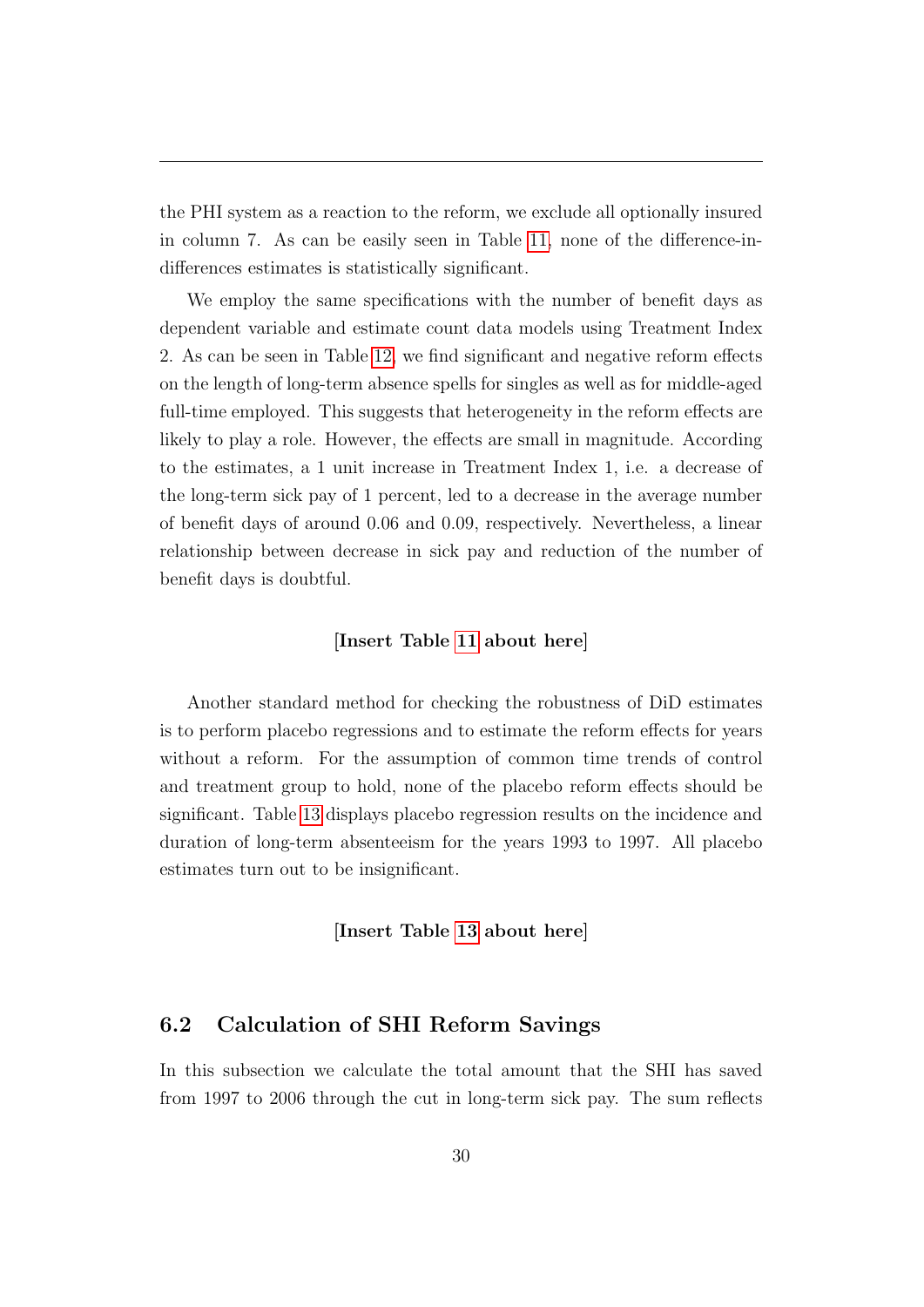the redistributional effect of the reform; reducing the replacement level for the long-term sick benefits the rest of the statutory health insurance pool through lower contribution rates.

For every eligible individual and the years 1997 to 2006, we calculate the sick pay according to the old and the new regulations, take the difference, and sum over the frequency weighted number of long-term absences for the whole period. The long-term sick pay amounted to 80 percent of the monthly gross wage before the reform and to 70 percent after the reform up to the contribution ceiling. The benefit cap decreased from 100 percent of the monthly net wage before the reform to 90 percent after the reform.

Already in 1995, the German Federal Constitutional Court (Bundesverfassungsgericht) pronounced the common practice to calculate long-term sick pay to be unconstitutional.[14](#page-32-0) The Court criticized that SHI insured were forced to pay contribution rates on lump sum payments like cristmas or vacation bonuses (up to the contribution ceiling) but that these lump sum payments were not considered in the calculation of the sick pay. However, the legislator ignored these objections when passing the reform bill at the end of 1996. From 1997 to 2000, sick pay was calculated without considering lump sum payments but several Federal Social Court (Bundessozialgericht) actions were filed. In 2003, the Federal Social Court found judgement for plaintiff.[15](#page-32-1) The claimants whose sick pay was miscalculated between January 1, 1997 and June 22, 2000 were set a time limit of one month to make an application for reimbursement of their miscalculated sick pay. From June 22, 2000 on, lump sum payments were considered (up to the contribution ceiling) in the calculation of long-term sick pay.

As it is unknown how many percent of the claimants filed an application within this rather restrictive time frame, our calculation specifications assume both full and zero reimbursement. Another question is whether the cut in long-term sick pay sensitized the population and caused the lawsuits.

<span id="page-32-0"></span><sup>14</sup> The judgement was pronounced at January 11, 1995 and is categorized under BVerfGE 92, 53.

<span id="page-32-1"></span><sup>&</sup>lt;sup>15</sup> The judgement was pronounced at March 25, 2003 and is categorized under B 1 KR 36/01 R.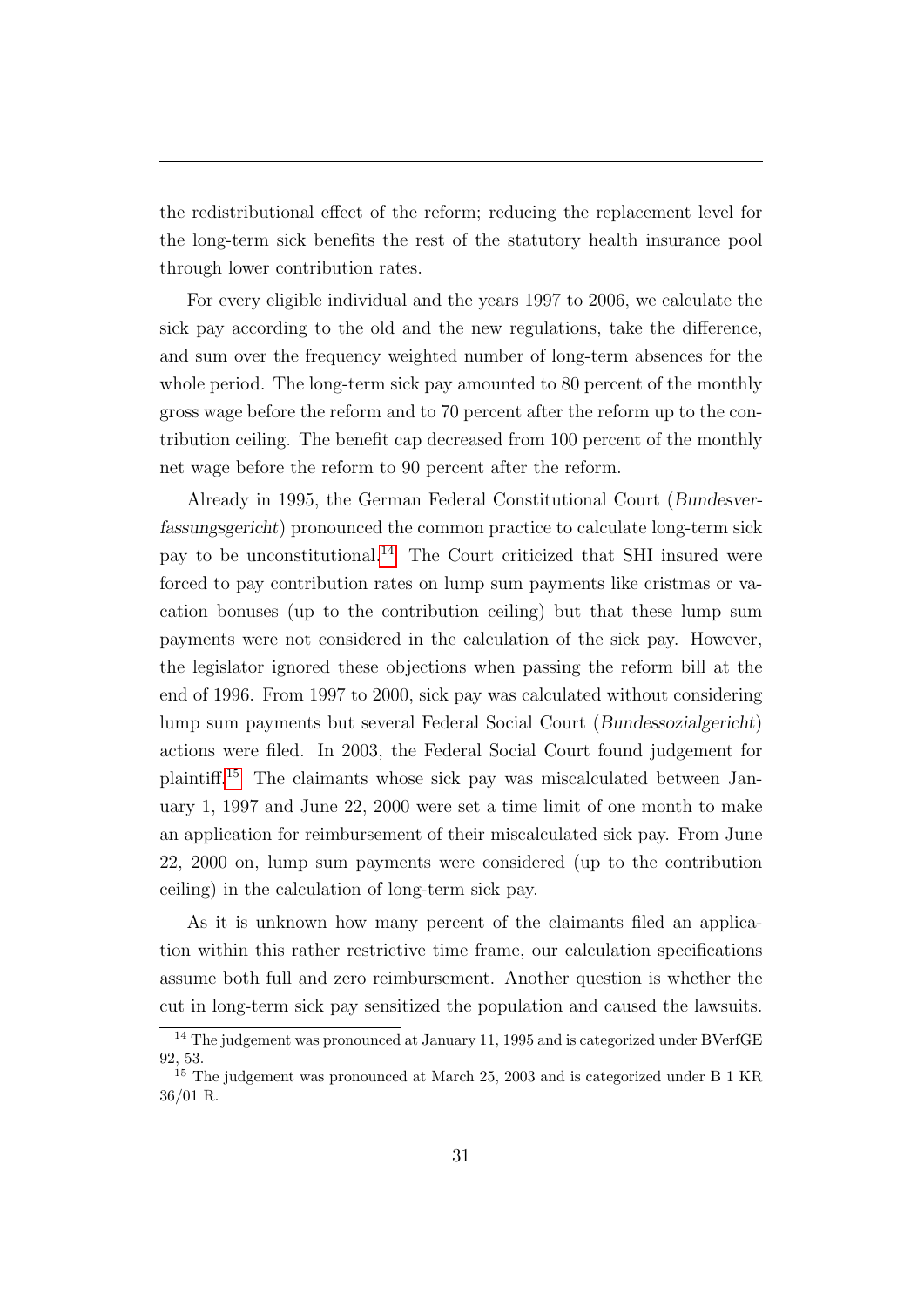To deal with these unknowns, we formulate three scenarios. Specification I assumes that full reimbursement of the miscalculated sick pay was provided. It further assumes that if no reform had taken place, the change in the basis of calculation would have been effective from 2000 on. Specification II equals Specification I but it assumes that lump sum payments would have been considered from 1997 onwards in case of no reform. Specification III assumes that there had not been a change in the basis of calculation without the reform and that in reality, the change became not effective until 2000.

We take advantage of the rich SOEP dataset that does not only provide generated gross and net income measures but it also provides the sum of yearly bonuses per employee. In a first step, we calculate the amount of long-term sick pay that every eligible individual would receive per day according to the pre- and the post-reform regulations and our three specifications. Observations with nonsense income data were dropped.[16](#page-33-0)

In a second step, we use administrative data from the German Ministry of Health on the total number of SHI long-term sick pay cases and the average number of benefit days benefits provided by the SHI. Every statutory health insurance (2006: 253) is legally obligated to file information about the insured and the benefits provided. The data are collected, aggregated, and published by the German Ministry of Health. Unfortunately, only the total number of eligible SHI insured, the ratio of long-term sickness cases, and the average length of sick pay received is available. No personal data and no income information is collected. Hence, we combine administrative data with the SOEP dataset that contains very detailed income information.

Comparing the frequency weighted number of SHI long-term sickness cases in the SOEP with the administrative data reveals that the SOEP underestimates the number of cases and well as the average benefit days per case. This is not surprising as especially long-term sick with very long sickness spells have a higher probability to not participate in the survey.

<span id="page-33-0"></span>Now consider Table [14.](#page-55-0) All values are expressed in euros and inflation-

<sup>&</sup>lt;sup>16</sup> We dropped respondents who claimed to be full-time employed and to earn less than  $\epsilon$  400 per month. Additionally, we dropped part-time employees who claimed to earn less than  $\in 200$  per month.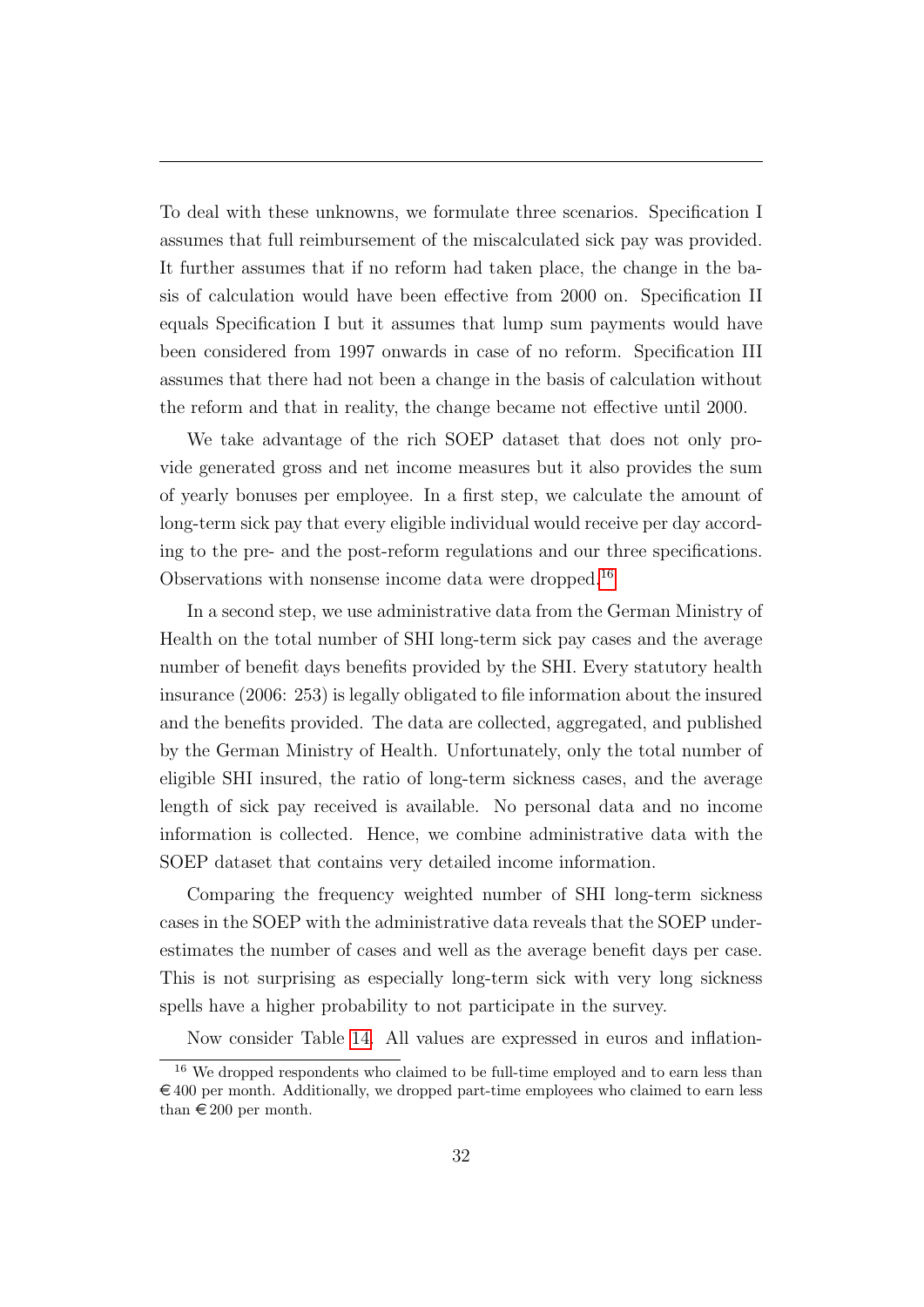adjusted with 2005 as the reference year. Columns 1, 2, and 3 show the estimates according to our three model specifications. The first row displays the difference between the average sick pay per case when the pre- and the post-reform regulations are compared. The sick pay per day and individual affected is calculated with SOEP data and is then multiplied with the average number of benefit days for those who had a long-term absence spell according to the Ministry of Health (2006: 76.07 days per case). Through the reform, the long-term sick pay has been cut on average by approximately  $\epsilon \leq 300$  per case and year. Between 1997 and 2006 and according to our calculations, the average sum of long-term sick pay per case lay around  $\in 2,900$ .<sup>[17](#page-34-0)</sup>

#### [Insert Table [14](#page-55-0) about here]

The second row presents the estimates when we consider the frequency weighted long-term absence cases of the SOEP. All eligible SHI insured are included but as we slightly underestimate the total number of cases, we take these estimates as the lower bound. According to these estimates, the SHI expenditures decreased between 4 and 4.4 billion euros as a result of the reform. The third row displays the total amount saved when we only consider compulsorily SHI insured and use administrative data on the number of cases instead of SOEP data. Row four, by contrast, shows the estimates when we consider all SHI insured who are eligible for long-term sick pay according to official statistics. All in all, we estimate the total reform induced SHI health expenditure savings from 1997 to 2006 to lie between 4 and 5.8 billion euros depending on the assumptions. When considering all eligible SHI insured and under the assumption that the change in the calculation basis was independent of the reform, our estimate yields a total saving of 5,583,292,817 euros.

<span id="page-34-0"></span><sup>&</sup>lt;sup>17</sup> Under the assumption of no reimbursement of the miscalculated sick pay between 1997 an 2000 and in nominal values.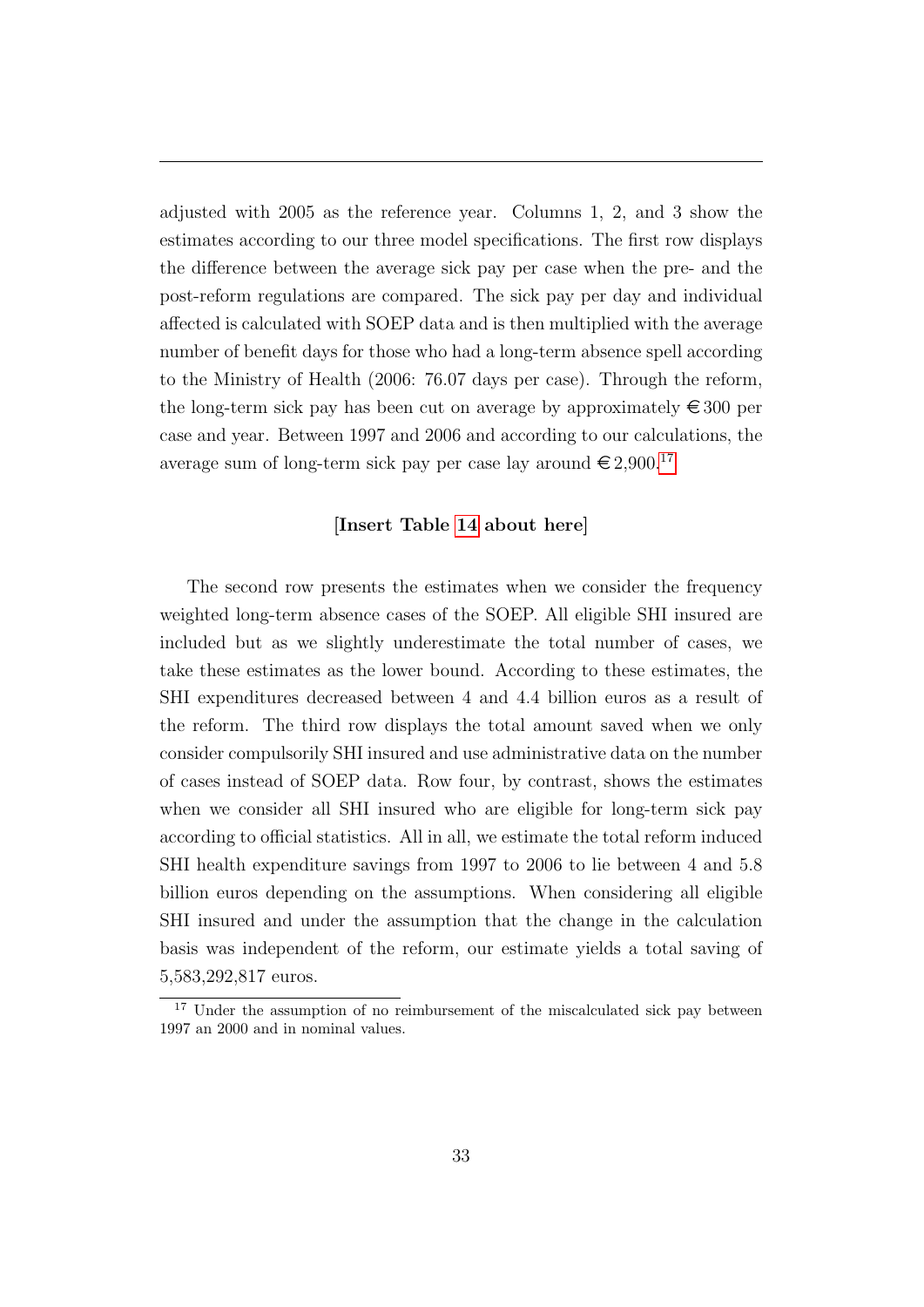# <span id="page-35-0"></span>7 Discussion and Conclusion

Economists often assume that moral hazard is responsible for a significant fraction of workplace absences, thereby contributing to rising health expenditures and labor costs. If this assumption holds true, it justifies reductions in sick pay replacement levels which would eventually lower the absence rate and duration, increase efficiency in the insurance market, and decrease health expenditures and labor costs. Several countries with public health insurance systems have indeed reduced the replacement levels for sick pay in recent years. Concurrently, some studies have found that people adapt their shortterm absence behavior to economic incentives providing evidence for the existence of a considerable degree of moral hazard in the decision to go on sick leave.

The aim of this study is to analyze the causal effects of cuts in sick pay on long-term absenteeism. In Germany, two health reforms came into force at the end of 1996. The first reduced the compensation level for the first six weeks of a sickness spell from 100 percent to 80 percent of foregone gross wages. The second reduced the compensation level from the seventh week onwards from 80 to 70 percent.

We show that within a dynamic model of absence behavior, the net effect of the two reforms on long-term absenteeism is a priori unclear, as it is composed of two diverging effects. The direct effect increases the costs of being long-term absent and leads to a decrease of long-term absenteeism. The indirect effect arises as the replacement level for long-term absences is lower than the one for short-term absences. It has a positive impact on longterm absenteeism since through the two reforms, the costs of being long-term absent decreased relative to the costs of being short-term absent. The reform effects are derived under the assumption that the individuals' sickness levels are independent from previous periods and that every sickness level is equally probable. If we relax this assumption and assume that employees who are long-term sick are seriously ill, the sick pay incentive structure breaks down and long-term sick employees do not change their absence behavior as a reaction to moderate cuts in replacement levels.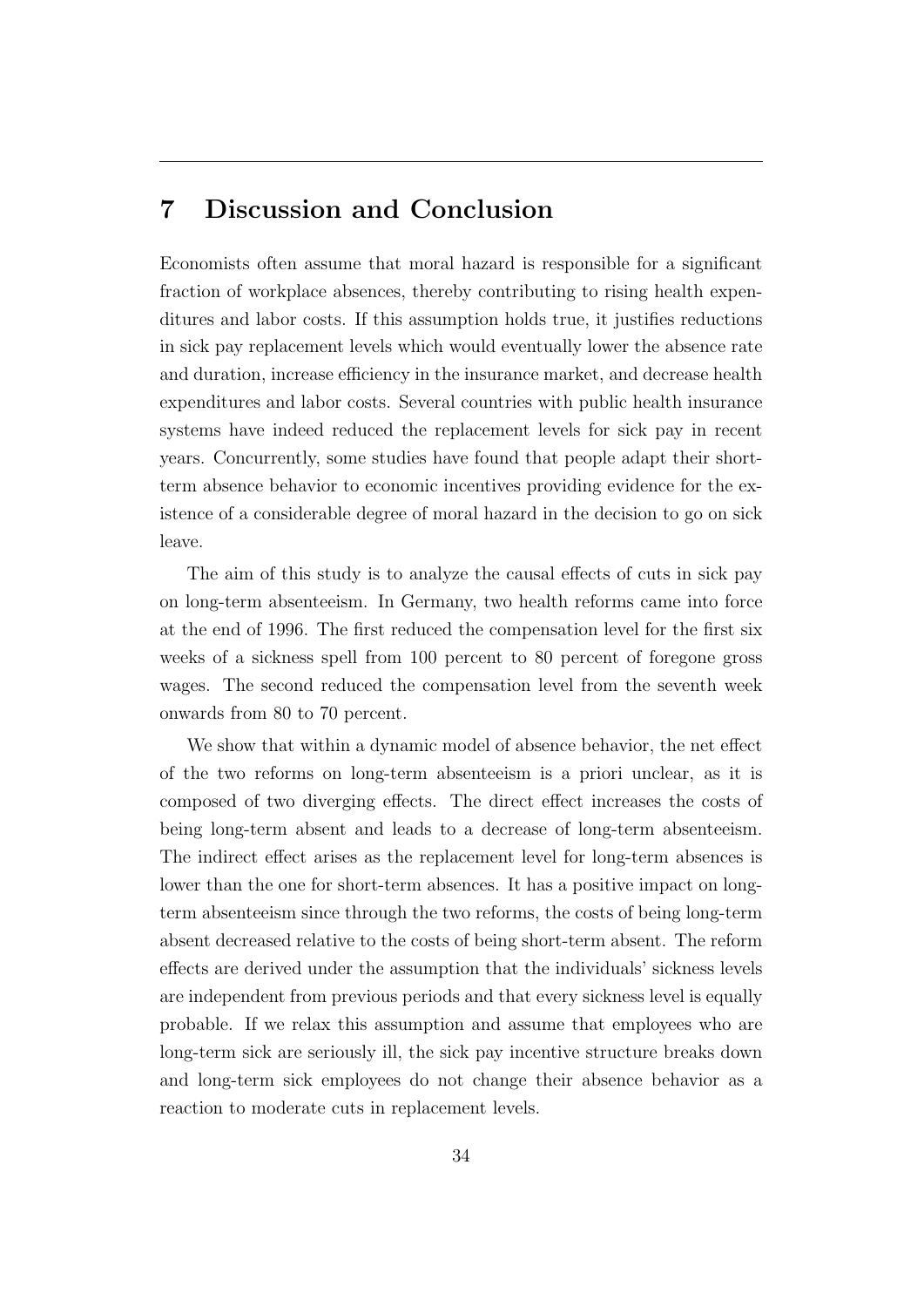The identification and estimation of the direct as well as the net effect is feasible by difference-in-differences. SOEP data and the two-track health insurance system in Germany allow us to identify subsamples that were affected by both reforms, only by the reduction in long-term sick pay, and by neither reform. Moreover, the legislator defined an upper limit for long-term sick pay that decreased from 100 percent of net wages to 90 percent of net wages as a consequence of the reform. Hence, an additional source of exogenous variation is provided that does not only allow us to assign employees to treatment and control groups but makes it possible to differentiate by treatment intensity in percent of the gross wages. Every part of the reform was distinct exogenous to the individual and politically determined. Moreover, selection into or out of the treatment is not an issue here as switching between the SHI and the PHI is not allowed due to rigid legal restrictions.

Our empirical findings suggest that the health reforms have, for the population average, not led to a significant change in the incidence and length of long-term absence spells. These results are robust to a battery of specifications. Beside a thorough assignment to treatment and control groups, we differentiate by treatment intensity. Moreover, the panel structure of the data allows us to take the labor force composition into account. We also experimented with different pre-reform and post-reform years and excluded optionally insured. Additionally, we performed placebo regressions to prove the common time trend assumption. Although we do not find general reform effects, we find evidence for heterogeneity in the effects. According to our estimates, the reform induced a small but significant decrease in the length of long-term sickness spells as far as singles and full-time employed middle-aged people are concerned.

After a thorough empirical investigation, we come to the conclusion that the long-term sick have not adapted their behavior to the monetary reform incentives in a significant manner. The empirical findings are in line with our theoretical model predictions if long-term sick are assumed to be seriously ill. This is plausible as, in Germany, the most common causes for sickness spells of more than 6 weeks are chronic diseases of the spine and arthropathy, ac-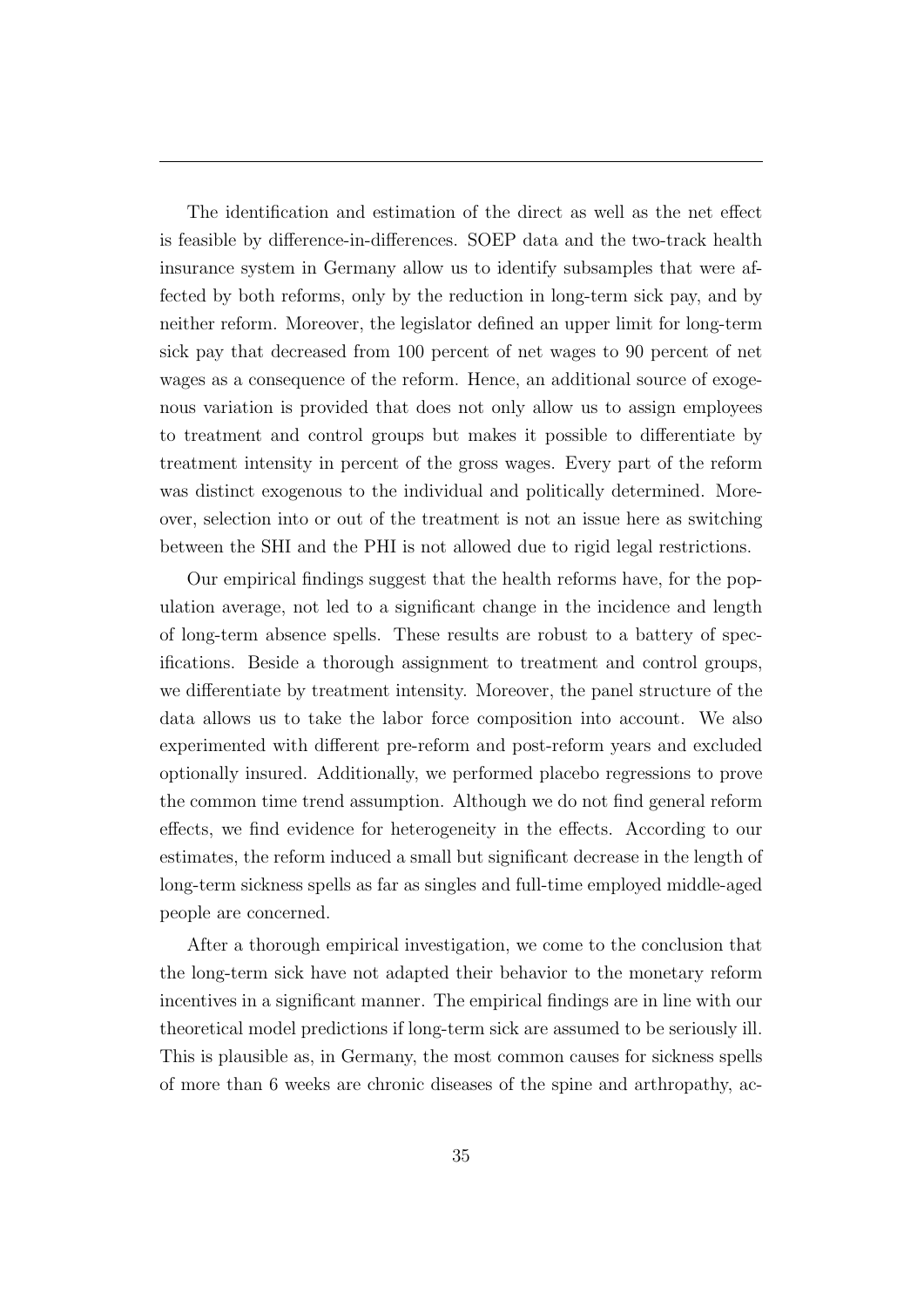cidents, cancer, and mental diseases. Moreover, 43 percent of the concerned persons have strong or very strong fears to be laid-off and to become unemployed [\(M¨uller et al., 1998\)](#page-40-7). Interestingly, our results are in contrast to a study from Sweden that found absence behavior to be considerably affected by economic incentives even when absence spells of more than 90 days are assessed. The differences in the findings might be due to a.) cultural peculiarities, e.g. Germans are said to have a strong work ethic, b.) different reform settings, e.g. in this study the majority of the treated faced a 4 to 8 percent gross wage cut in long-term sick pay which is smaller than the cut in other studies, c.) the application of different econometric techniques, e.g. to our knowledge, this is the only study which does not rely on before-after estimators but employs a sound control group. By combining SOEP income data with administrative data we estimate the total SHI reform savings from 1997 to 2006 to lie between 4 and 5.8 billion euros in real terms as of 2005. The most realistic scenario yields a sum of 5.5 billion euros that was redistributed from the long-term sick to the insurance pool for the benefit of lower contribution rates.

Various pieces of evidence throughout this study let us infer that moral hazard is of minor importance when sickness spells or more than 30 days are considered. Consequently, health reforms in the spirit of the German do not lead to more efficient sickness insurance markets by decreasing moral hazard but are merely an instrument to cut health expenditures. On the other hand, if applied with moderate cuts in replacement levels, this cost containment instrument seems to be economically efficient in the sense that it induces no major behavioral changes which might lead to undesirable equilibria. Policy makers should be aware of the reform effects and the distributional consequences. It is simply a normative question whether this instrument to cut health expenditures should be applied.

Further research on how sickness absence, moral hazard, and presenteeism are related to the design of insurance contracts is essential as it has short and long-term consequences for health expenditures, health outcomes, labor costs, and productivity.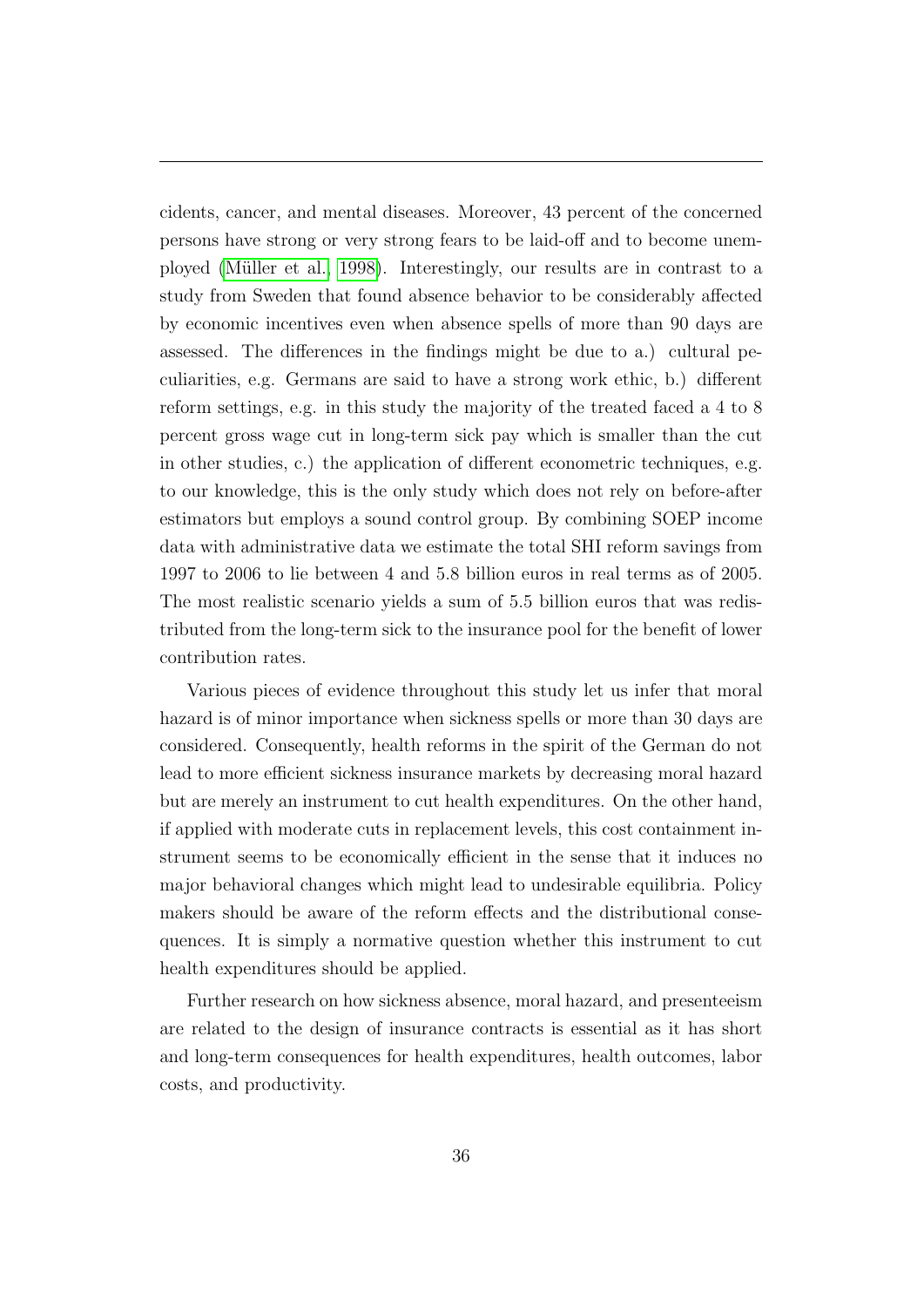# References

- <span id="page-38-8"></span>Ai, C. and E. C. Norton (2004). Interaction terms in logit and probit models. Economics Letters 80, 123–129.
- <span id="page-38-1"></span>Askildsen, J. E., E. Bratberg, and Ø. A. Nilsen (2005). Unemployment, labor force composition and sickness absence: A panel study. Health Economics 14, 1087-1101.
- <span id="page-38-6"></span>Barmby, T., J. Sessions, and J. Treble (1994). Absenteeism, efficiency wages and shirking. Scandinavian Journal of Economics 96 (4), 561–566.
- <span id="page-38-5"></span>Brown, S. (1994). Dynamic implications of absence behaviour. Applied Economics 26, 1163–1175.
- <span id="page-38-7"></span>Brown, S. and J. G. Sessions (1996). The economics of absence: Theory and evidence. Journal of Economic Surveys  $10(1)$ , 23–53.
- <span id="page-38-9"></span>Cameron, A. C. and P. K. Trivedi (2005). Microeconometrics: Methods and Applications (1 ed.). Cambridge University Press.
- <span id="page-38-3"></span>Chatterji, M. and C. J. Tilley (2002). Sickness, absenteeism, presenteeism, and sick pay. Oxford Economic Papers 54, 669–687.
- <span id="page-38-4"></span>Curington, W. P. (1994). Compensation for permanent impairment and the duration of work absence: Evidence from four natural experiments. The Journal of Human Resources 29(3), 888-910.
- <span id="page-38-10"></span>Deb, P. and P. K. Trivedi (1997). Demand for medical care by the elderly: A finite mixture approach. The Journal of Applied Econometrics 12(3), 313–336.
- <span id="page-38-0"></span>Dionne, G. and B. Dostie (2007). New evidence on the determinants of absenteeism using linked employer-employee data. Industrial  $\mathcal{B}'$  Labor Relations Review 61 $(1)$ , 108-120.
- <span id="page-38-2"></span>Engellandt, A. and R. T. Riphahn (2005). Temporary contracts and employee effort. Labor Economics 12, 281–299.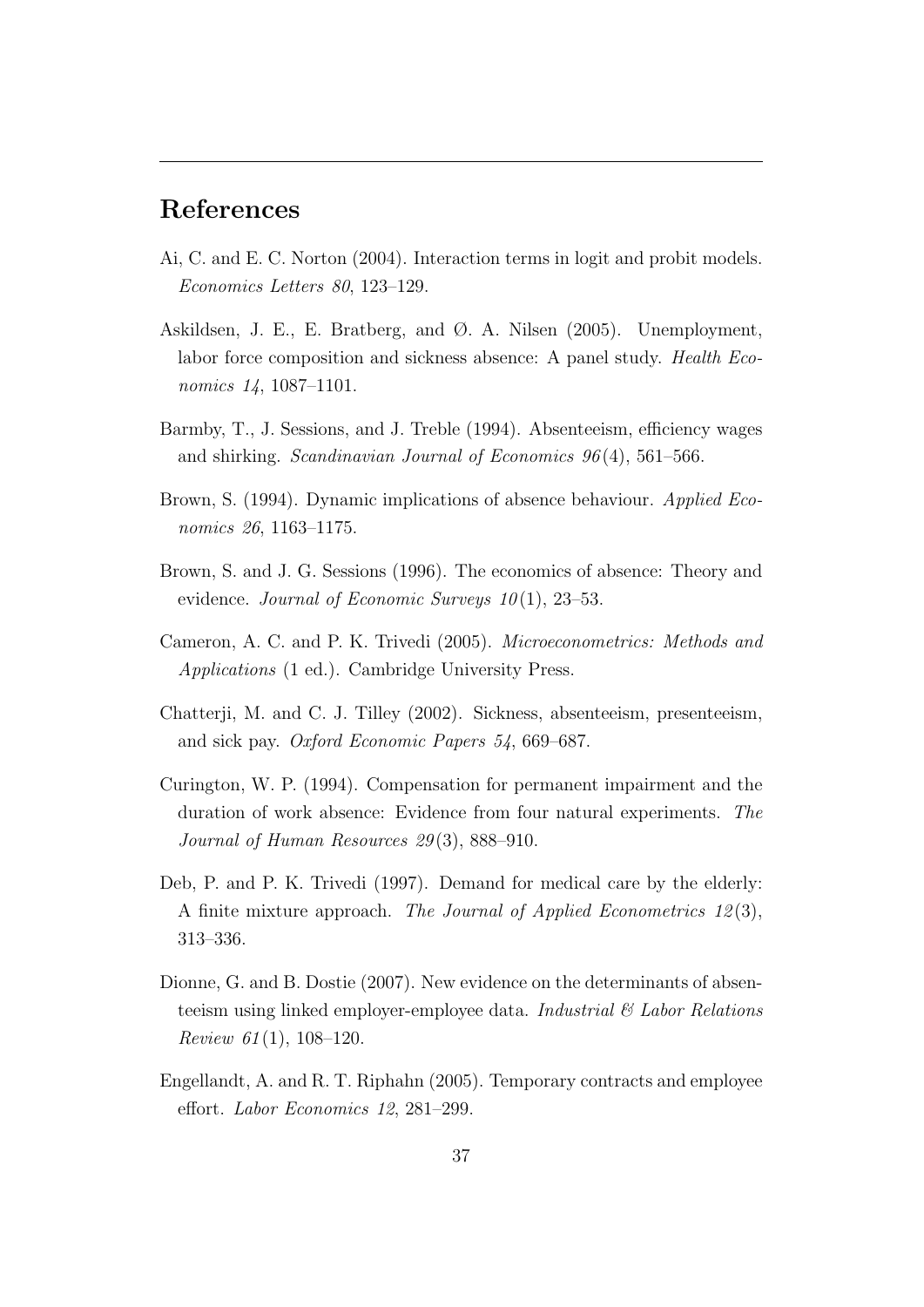- <span id="page-39-10"></span>Frick, J. R. and M. M. Grabka (2005). Item-non-response on income questions in panel surveys: Incidence, imputation and the impact on inequality and mobility. Allgemeines Statistisches Archiv 89(1), 49–60.
- <span id="page-39-0"></span>German Federal Statistical Office (1998). Statistical Yearbook 1998 For the Federal Republic of Germany. Metzler-Poeschel.
- <span id="page-39-9"></span>German Federal Statistical Office (2008). Federal Health Monitoring. www.gbe-bund.de, last access at 25.06.2008.
- <span id="page-39-8"></span>German Ministry of Health (2008). www.bmg.bund.de, last access at 22.02.2008.
- <span id="page-39-6"></span>Henrekson, M. and M. Persson (2004). The effects on sick leave of changes in the sickness insurance system. Journal of Labor Economics  $22(1)$ , 87–113.
- <span id="page-39-4"></span>Ichino, A. and R. T. Riphahn (2005). The effect of employment protection on worker effort. A comparison of absenteeism during and after probation. Journal of the European Economic Association  $3(1)$ , 120–143.
- <span id="page-39-1"></span>Jensen, S. and J. McIntosh (1999). Absenteeism in the workplace: Results from danish sample survey data. Applied Economics Letters 6, 337–341.
- <span id="page-39-2"></span>Johansson, P. and M. Palme (1996). Do economic incentives affect work absence? Empirical evidence using swedish micro data. Journal of Public Economics 59(1), 195–218.
- <span id="page-39-5"></span>Johansson, P. and M. Palme (2002). Assessing the effect of public policy on worker absenteeism. Journal of Human Resources 37(2), 381–409.
- <span id="page-39-7"></span>Johansson, P. and M. Palme (2005). Moral hazard and sickness insurance. Journal of Public Economics 89, 1879–1890.
- <span id="page-39-3"></span>Lindbeck, A., M. Palme, and M. Persson (2006). Job security and work absence: Evidence from a natural experiment. Working Paper Series 660, Research Institute of Industrial Economics. http://ideas.repec.org/p/hhs/iuiwop/0660.html.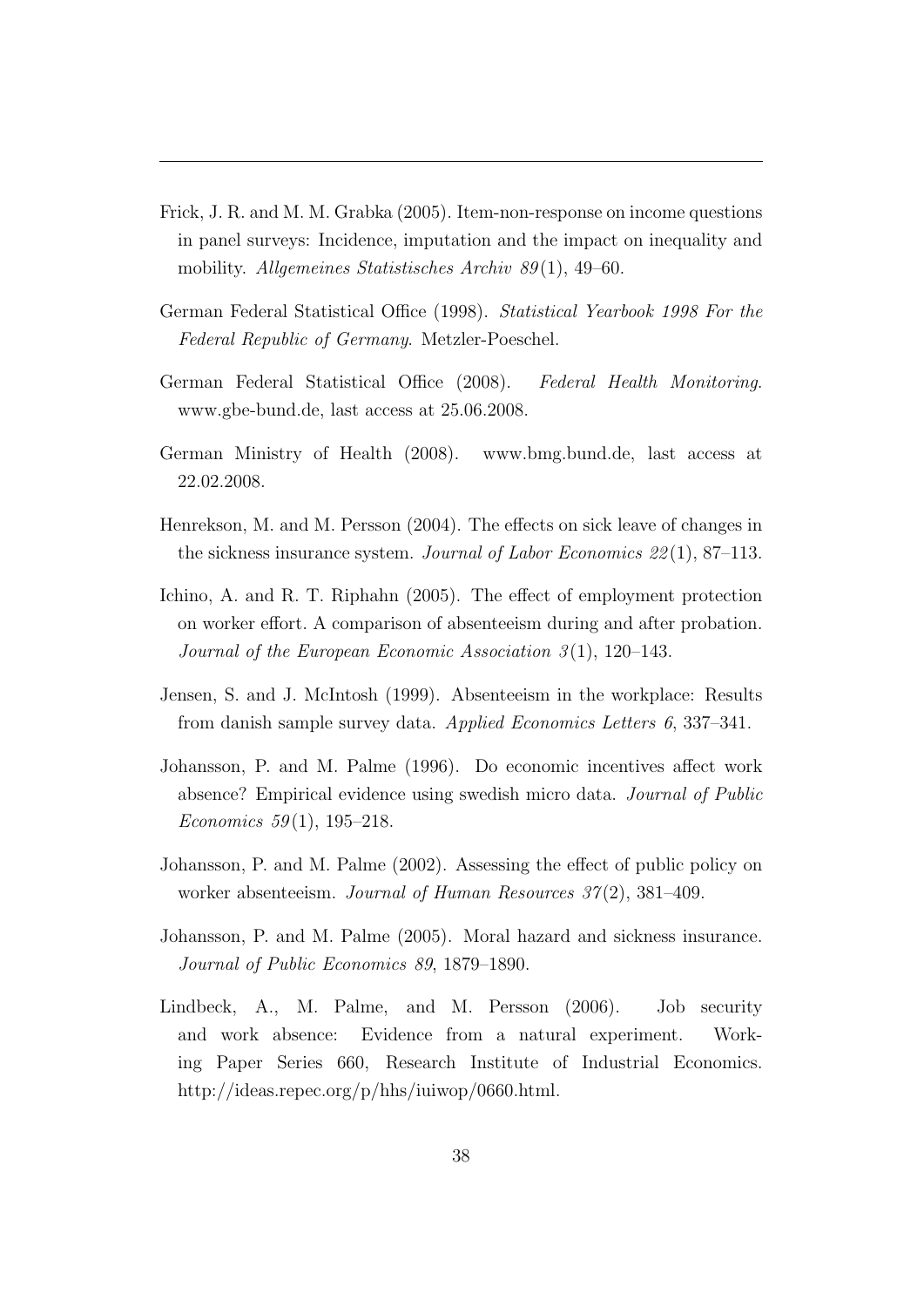- <span id="page-40-3"></span>Meyer, B. D., W. K. Viscusi, and D. L. Durbin (1995). Workers' compensation and injury duration: Evidence from a natural experiment. American Economic Review 85 (3), 322–340.
- <span id="page-40-7"></span>Müller, R., D. Hebel, B. Braun, R. Beck, U. Helmert, G. Marstedt, and H. Müller (1998). Auswirkungen von Krankengeld-Kürzungen: Materielle Bestrafung und soziale Diskriminierung chronisch erkrankter Erwerbstätiger. Ergebnisse einer Befragung von GKV-Mitgliedern (2 ed.). Schriftenreihe zur Gesundheitsanalyse, Volume 1. GEK Edition.
- <span id="page-40-0"></span>OECD (2006). OCED Health Data 2006.
- <span id="page-40-1"></span>Ose, S. O. (2005). Working conditions, compensation and absenteeism. Journal of Health Economics 24, 161–188.
- <span id="page-40-5"></span>Puhani, P. A. (2008). The treatment effect, the cross difference, and the interaction term in nonlinear "difference-in-differences" models. IZA Discussion Paper Series 3478, IZA. http://www.iza.org, last access at 22.02.2008.
- <span id="page-40-2"></span>Riphahn, R. T. (2004). Employment protection and effort among German employees. Economics Letters 85, 353–357.
- <span id="page-40-4"></span>Wagner, G. G., J. R. Frick, and J. Schupp (2007). The German Socio-Economic Panel study (SOEP) - evolution, scope and enhancements. Journal of Applied Social Science (Schmoller's Jahrbuch) 127 (1), 139–169.
- <span id="page-40-6"></span>Winkelmann, R. (2008). *Econometric Analysis of Count Data* (5 ed.). Springer.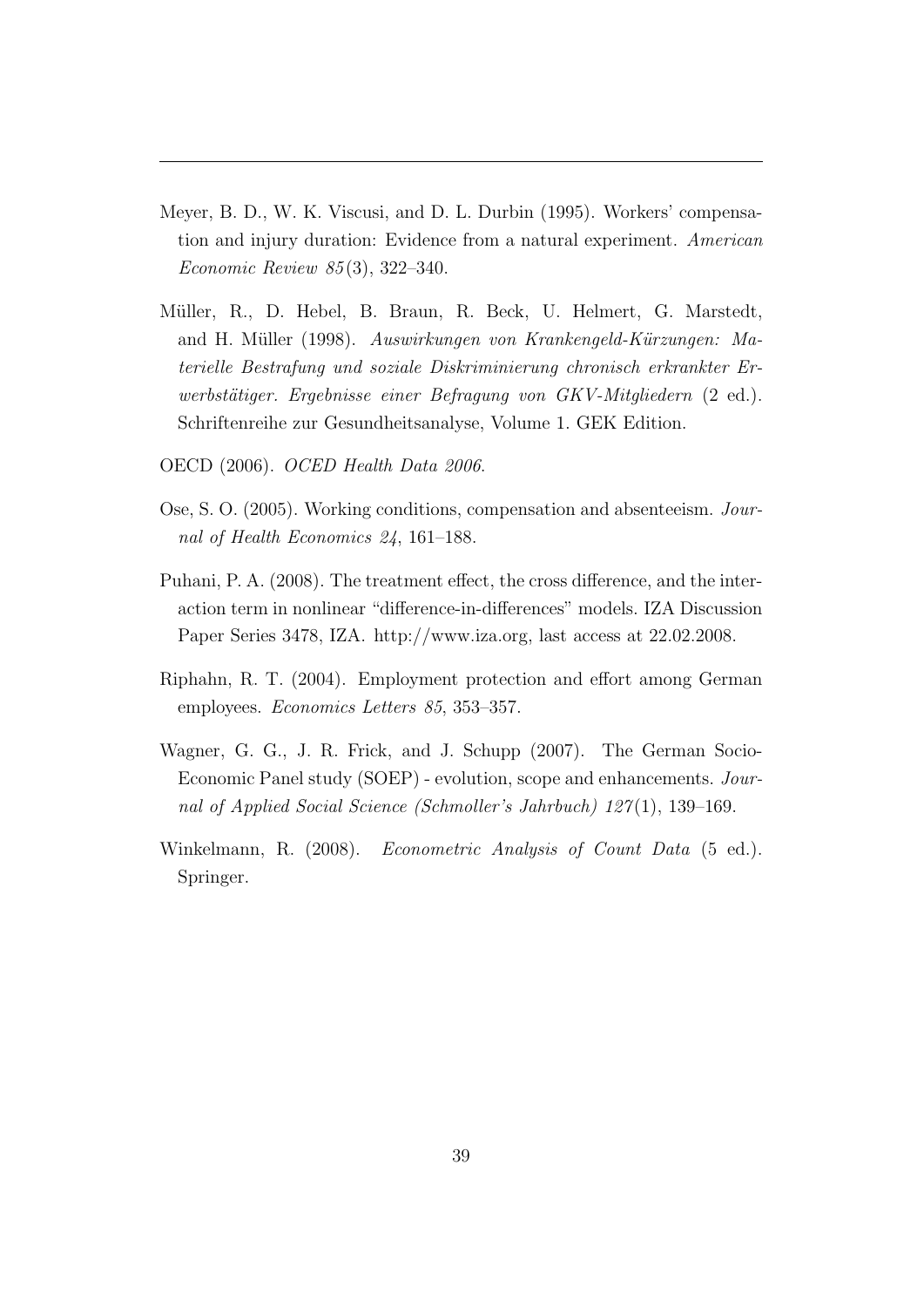

Figure 1: Replacement Rates for Short and Long-Term Absence Spells in Percent of Foregone Gross Wages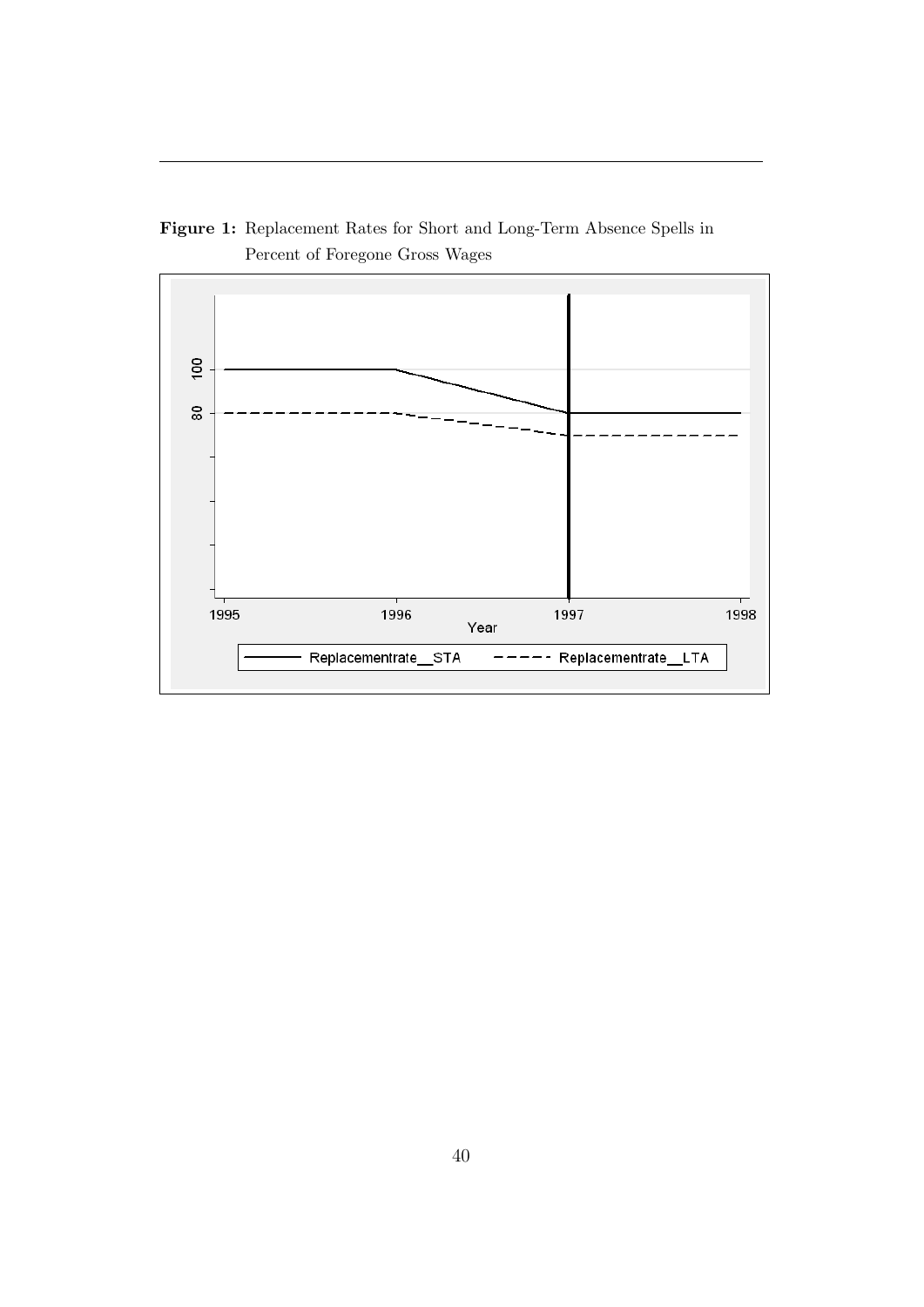|                                        | <b>Reduction Sickness</b><br>$\emph{Comparison} < 30$<br>days (paid by employer) | <b>Reduction Sickness</b><br>$\mathbf{Compensation} > 30$<br>days (paid by SHI) |  |  |
|----------------------------------------|----------------------------------------------------------------------------------|---------------------------------------------------------------------------------|--|--|
| Private sector Employees with SHI (1)  | yes                                                                              | yes                                                                             |  |  |
| Public sector employees with SHI (2)   | $\mathbf{n}\mathbf{o}$                                                           | yes                                                                             |  |  |
| Trainees with SHI $(3)$                | $\mathbf{n}\mathbf{o}$                                                           | yes                                                                             |  |  |
| Public sector employees with PHI $(4)$ | $\mathbf{n}\mathbf{o}$                                                           | $\mathbf{n}$                                                                    |  |  |
| Self-employed with $PHI(5)$            | $\mathbf{n}\mathbf{o}$                                                           | $\mathbf{n}\mathbf{o}$                                                          |  |  |

<span id="page-42-0"></span>Table 1: Definition of Subsamples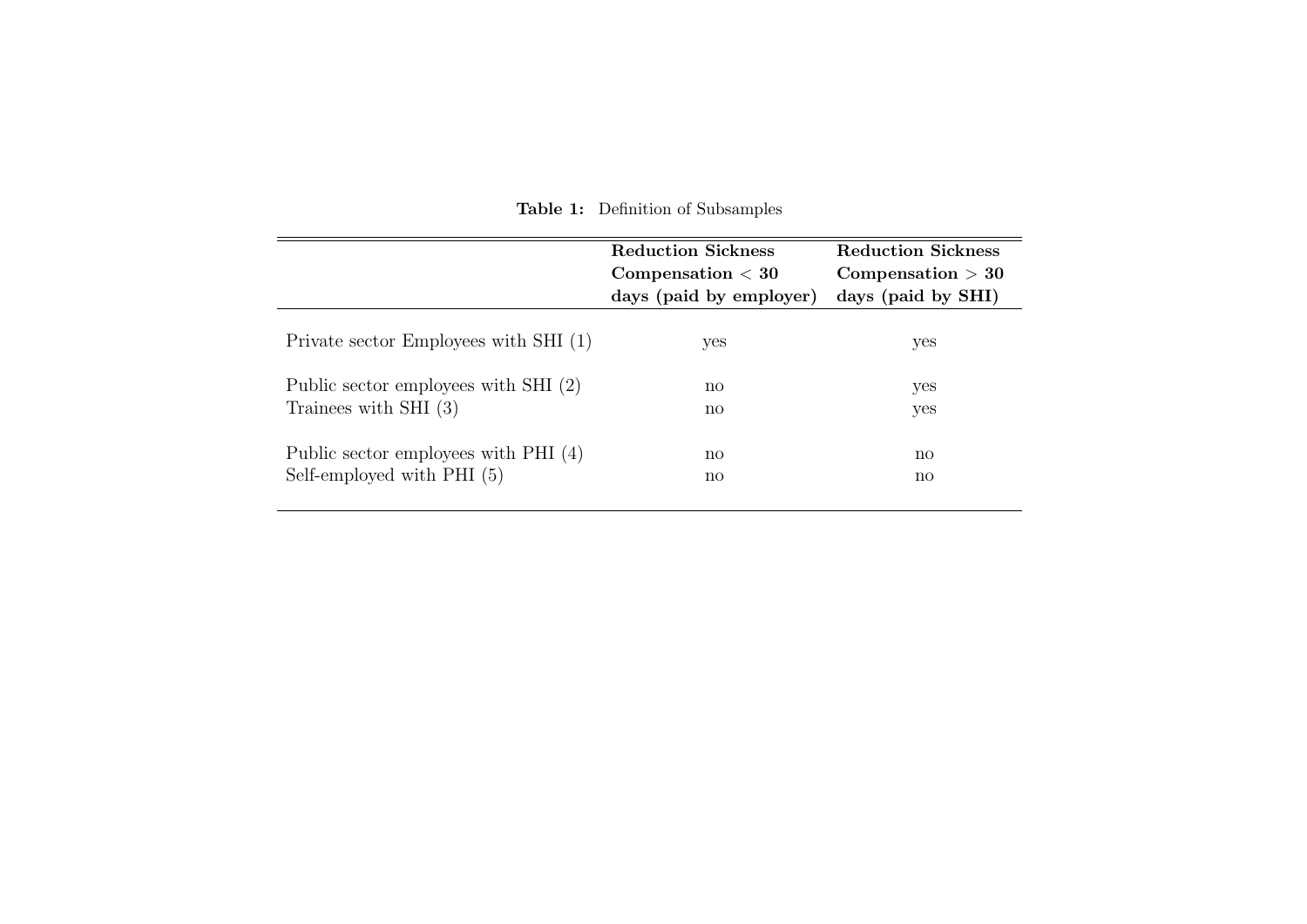| Effect to be estimated | Treatment groups                                  | Control group          |
|------------------------|---------------------------------------------------|------------------------|
| Net effect             | subsample $(1)$<br><b>Treatment Group 1</b>       | subsamples $(4) + (5)$ |
| Direct effect          | subsample $(2) + (3)$<br><b>Treatment Group 2</b> | subsamples $(4) + (5)$ |

Table 2: Overview Treatment and Control Groups

 $=$ 

<span id="page-43-0"></span>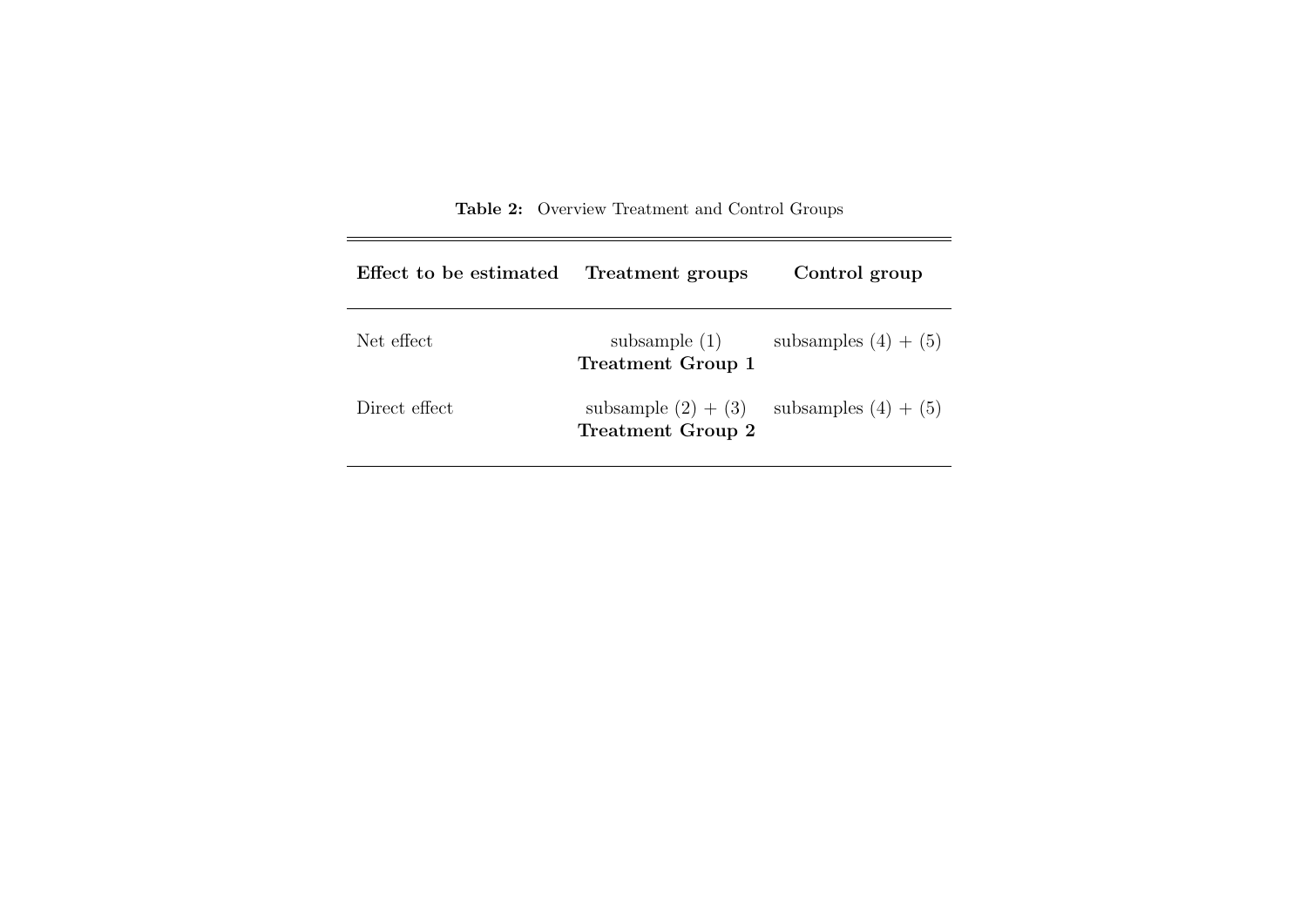<span id="page-44-0"></span>

| Variable                           | Control |         | <b>Treatment</b> Treatment |
|------------------------------------|---------|---------|----------------------------|
|                                    | Group   | Group 1 | Group 2                    |
|                                    |         |         |                            |
| Long-term absent                   | 0.033   | 0.061   | 0.028                      |
| Long-term absent benefit days      | 2.099   | 3.744   | 2.786                      |
| Personal characteristics           |         |         |                            |
| Female                             | 0.417   | 0.366   | 0.586                      |
| Age                                | 40.6    | 39.9    | 37.5                       |
| Age square/ $100$                  | 17.6    | 17.0    | 15.6                       |
| Immigrant                          | 0.096   | 0.215   | 0.112                      |
| East Germany                       | 0.166   | 0.258   | 0.379                      |
| Partner                            | 0.762   | 0.802   | 0.650                      |
| Married                            | 0.676   | 0.696   | 0.568                      |
| Children                           | 0.486   | 0.470   | 0.435                      |
| Disabled                           | 0.033   | 0.052   | 0.053                      |
| Good health                        | 0.646   | 0.607   | 0.604                      |
| Bad health                         | 0.081   | 0.099   | 0.105                      |
| No sports                          | 0.293   | 0.409   | 0.332                      |
| <b>Educational characteristics</b> |         |         |                            |
| Dropout                            | 0.022   | 0.050   | 0.044                      |
| Degree after 8 years of schooling  | 0.236   | 0.358   | 0.271                      |
| Degree after 10 years of schooling | 0.289   | 0.330   | 0.438                      |
| Degree after 12 years of schooling | 0.051   | 0.035   | 0.035                      |
| Degree after 13 years of schooling | 0.357   | 0.115   | 0.162                      |
| Other degree                       | 0.046   | 0.112   | 0.051                      |
| Work in job trained for            | 0.602   | 0.545   | 0.511                      |
| New job                            | 0.205   | 0.179   | 0.179                      |
| No. of years in company            | 10.2    | 9.0     | 8.8                        |

Table 3: Variable Means by Treatment and Control Groups

Continued on next page...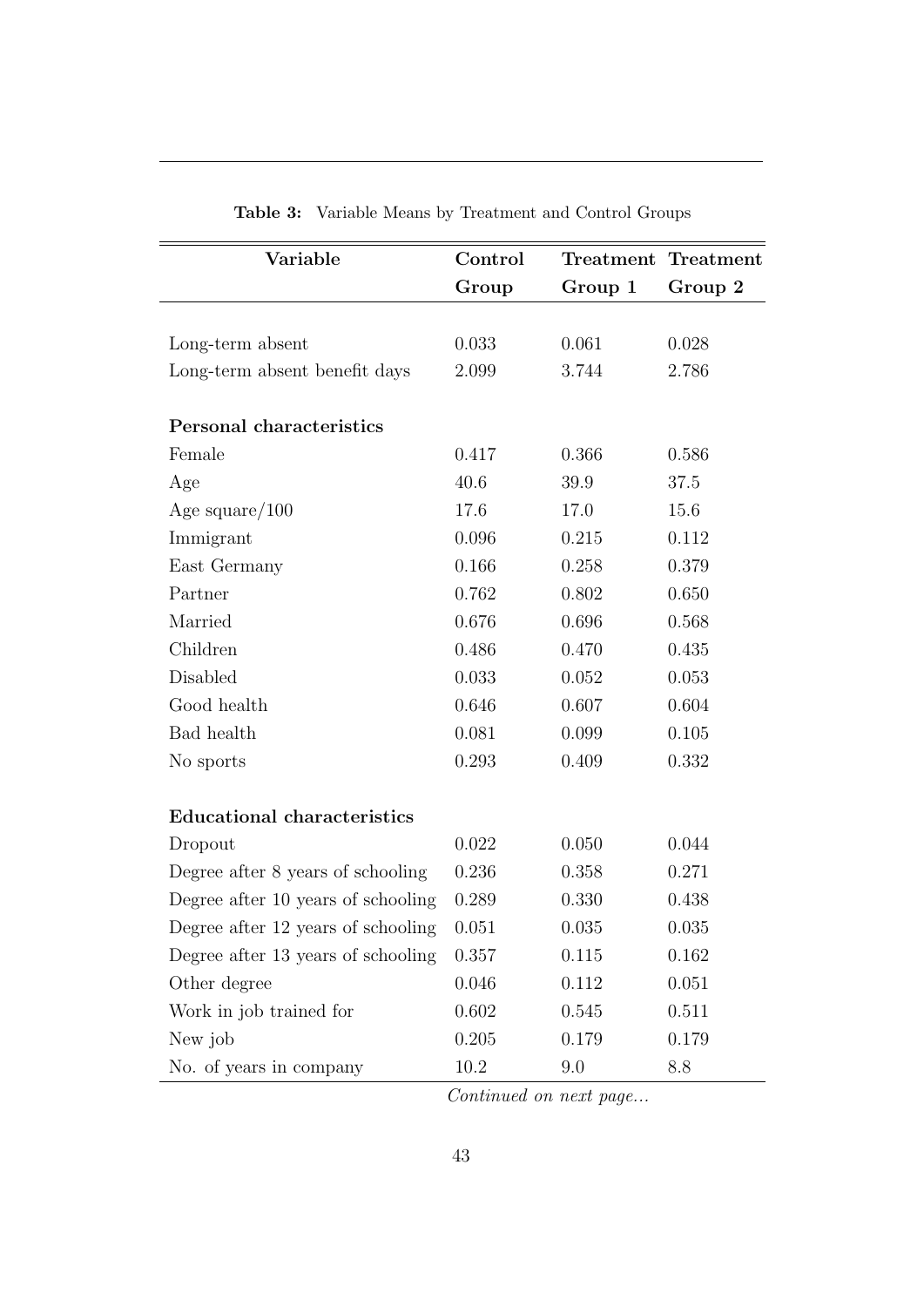| Table 3 continued          |         |         |                     |
|----------------------------|---------|---------|---------------------|
| Variable                   | Control |         | Treatment Treatment |
|                            | Group   | Group 1 | Group 2             |
|                            |         |         |                     |
| Job characteristics        |         |         |                     |
| No tenure                  | 0.107   | 0.051   | 0.274               |
| One man firm               | 0.101   | 0.000   | 0.000               |
| Small company              | 0.332   | 0.274   | 0.169               |
| Medium company             | 0.177   | 0.312   | 0.281               |
| Big company                | 0.125   | 0.221   | 0.290               |
| Huge company               | 0.265   | 0.193   | 0.260               |
| Self employed              | 0.308   | 0.000   | 0.000               |
| Blue collar worker         | 0.115   | 0.528   | 0.189               |
| White collar worker        | 0.152   | 0.472   | 0.578               |
| Civil servant              | 0.388   | 0.000   | 0.031               |
| Public servant             | 0.488   | 0.000   | 0.829               |
| High job autonomy          | 0.501   | 0.160   | 0.152               |
| Gross income per month     | 2,347   | 2,013   | 1,672               |
|                            |         |         |                     |
| Regional unemployment rate | 11.5    | 12.0    | 13.1                |
|                            |         |         |                     |
| N                          | 2,737   | 16,020  | 6,519               |

44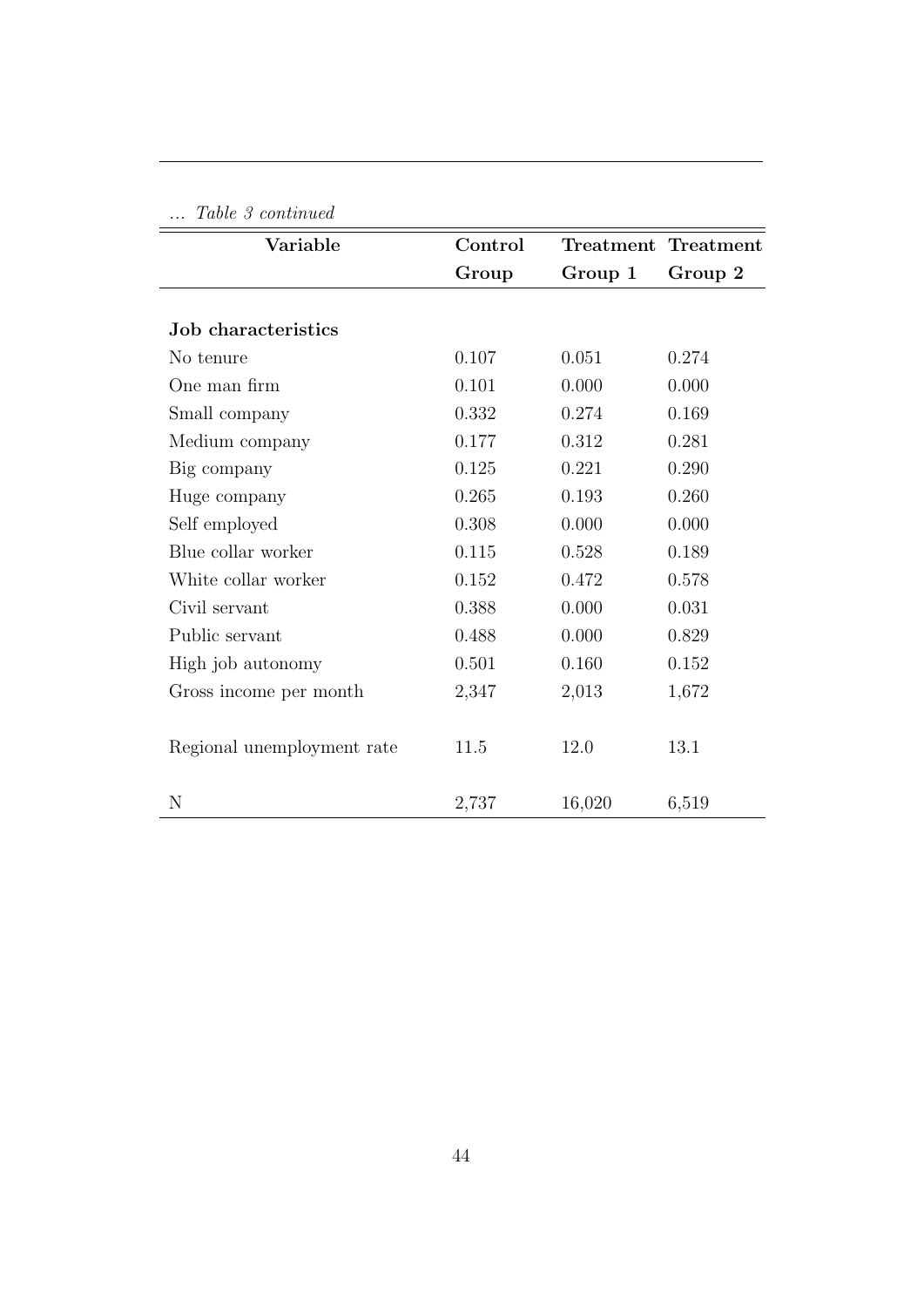<span id="page-46-0"></span>

| Variable                                    | Coefficient | <b>Standard Error</b> |
|---------------------------------------------|-------------|-----------------------|
|                                             |             |                       |
| Personal characteristics                    |             |                       |
| Female (d)                                  | $-0.001$    | 0.003                 |
| Age                                         | 0.000       | 0.001                 |
| Age squared/ $100$                          | 0.001       | 0.001                 |
| Immigrant $(d)$                             | 0.002       | 0.005                 |
| East Germany (d)                            | $-0.015$    | 0.010                 |
| Partner $(d)$                               | $0.004\,$   | 0.004                 |
| Married(d)                                  | $-0.006$    | 0.004                 |
| Children (d)                                | $-0.006*$   | 0.003                 |
| Disabled $(d)$                              | $0.032***$  | 0.007                 |
| Good health (d)                             | $-0.024***$ | 0.003                 |
| Bad health (d)                              | $0.072***$  | 0.007                 |
| No sports $(d)$                             | $0.007***$  | 0.003                 |
|                                             |             |                       |
| <b>Educational characteristics</b>          |             |                       |
| Degree after $8$ years' of schooling $(d)$  | $-0.006$    | 0.006                 |
| Degree after 10 years' of schooling $(d)$   | $-0.009$    | 0.006                 |
| Degree after $12$ years' of schooling $(d)$ | $-0.017**$  | 0.007                 |
| Degree after 13 years' of schooling $(d)$   | $-0.014**$  | 0.006                 |
| Other degree (d)                            | $-0.004$    | 0.006                 |
| Work in job trained for (d)                 | $-0.002$    | 0.003                 |
| New job $(d)$                               | $0.009**$   | 0.004                 |
| No. of years in company                     | $-0.000$    | 0.000                 |
| Job characteristics                         |             |                       |
| No tenure last year (d)                     | $-0.010***$ | 0.004                 |
| Medium size company (d)                     | $0.010***$  | 0.004                 |
| Big company $(d)$                           | $0.011***$  | 0.004                 |
| Huge company (d)                            | $0.010**$   | 0.004                 |
| White collar worker (d)                     | $-0.014***$ | 0.003                 |
| High job autonomy (d)                       | $-0.007*$   | 0.004                 |
| Gross wage per month                        | $-0.004**$  | 0.002                 |
|                                             |             |                       |
| Regional unemployment rate                  | $0.003*$    | 0.002                 |
| Year $1996$ (d)                             | 0.004       | 0.004                 |
| Year 1997 (d)                               | $-0.004$    | 0.005                 |
| Year $1998(d)$                              | $-0.000$    | 0.005                 |
|                                             |             |                       |
| R-squared                                   | 0.108       |                       |
| $\chi^2$                                    | 904         |                       |
| $\overline{N}$                              | 25276       |                       |

Table 4: Determinants of Long-Term Absenteeism

 $^*$  p<0.10,  $^{**}$  p<0.05,  $^{***}$  p<0.01

Dependent variable: dummy that is 1 if respondent had long-term absence spell Standard errors in parentheses are adjusted for clustering on person id Regression includes state dummies

Left out reference categories are dropout, blue collar worker, and small company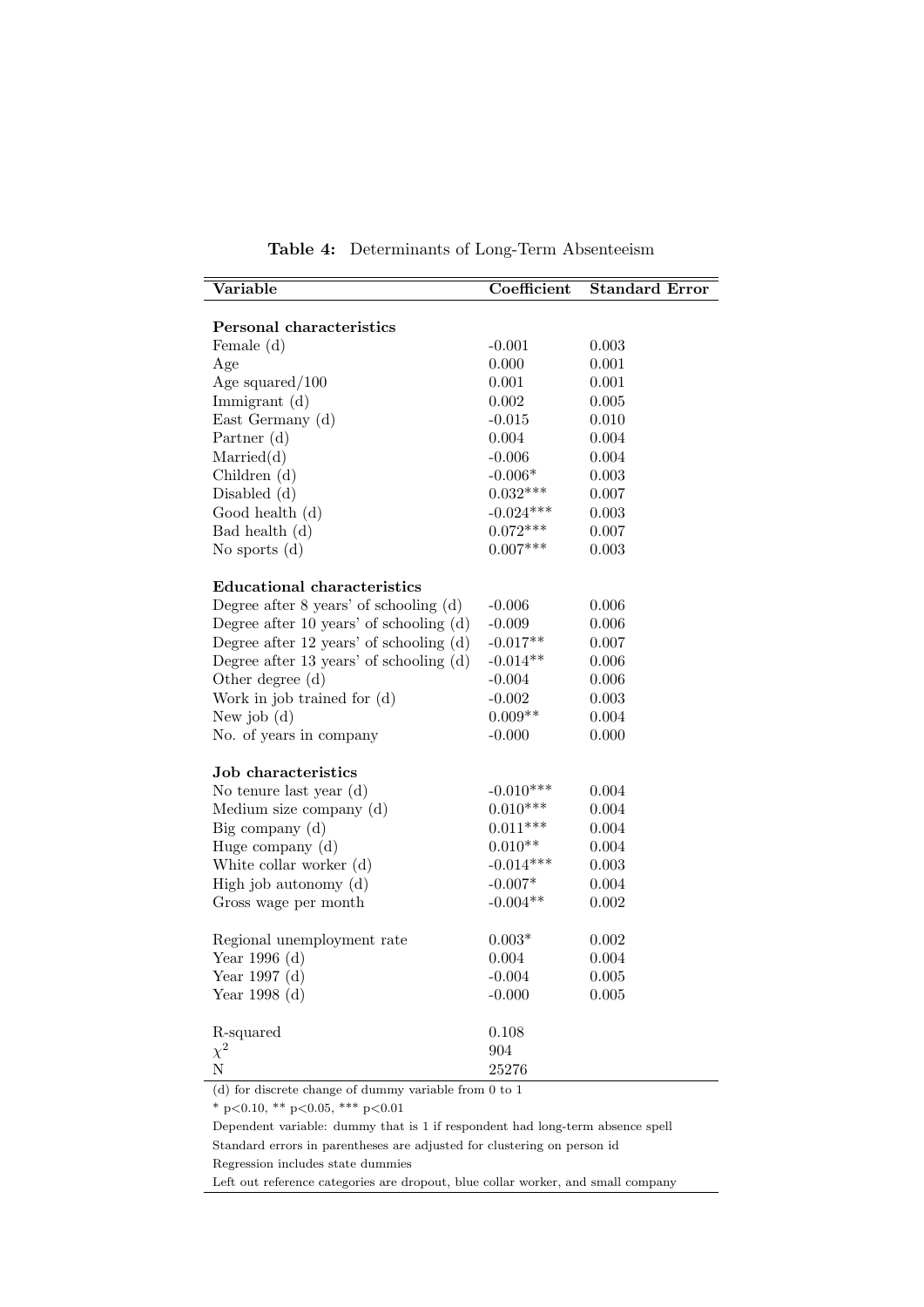|                                                              |         |         |            | 1995/1996 1997/1998 Difference Diff-in-Diff |  |  |
|--------------------------------------------------------------|---------|---------|------------|---------------------------------------------|--|--|
| Treatment Group $1 \quad 0.06256$                            |         | 0.05986 | $-0.0027$  |                                             |  |  |
| Control Group                                                | 0.03508 | 0.03059 | $-0.00449$ | 0.00179                                     |  |  |
| Average incidence rate of long-term absenteeism is displayed |         |         |            |                                             |  |  |

<span id="page-47-0"></span>Table 5: Simple Difference-in-Differences Estimate on the Incidence of Long-Term Absenteeism

<span id="page-47-1"></span>Table 6: Simple Difference-in-Differences Estimate on the Duration of Long-Term Absenteeism

|                                                       |          | 1995/1996 1997/1998 Difference Diff-in-Diff |           |           |  |  |
|-------------------------------------------------------|----------|---------------------------------------------|-----------|-----------|--|--|
| Treatment Group 2                                     | - 2.9649 | 2.6232                                      | $-0.3417$ |           |  |  |
| Control Group                                         | 2.0476   | 2.1535                                      | 0.1059    | $-0.4476$ |  |  |
| Average number of long-term benefit days is displayed |          |                                             |           |           |  |  |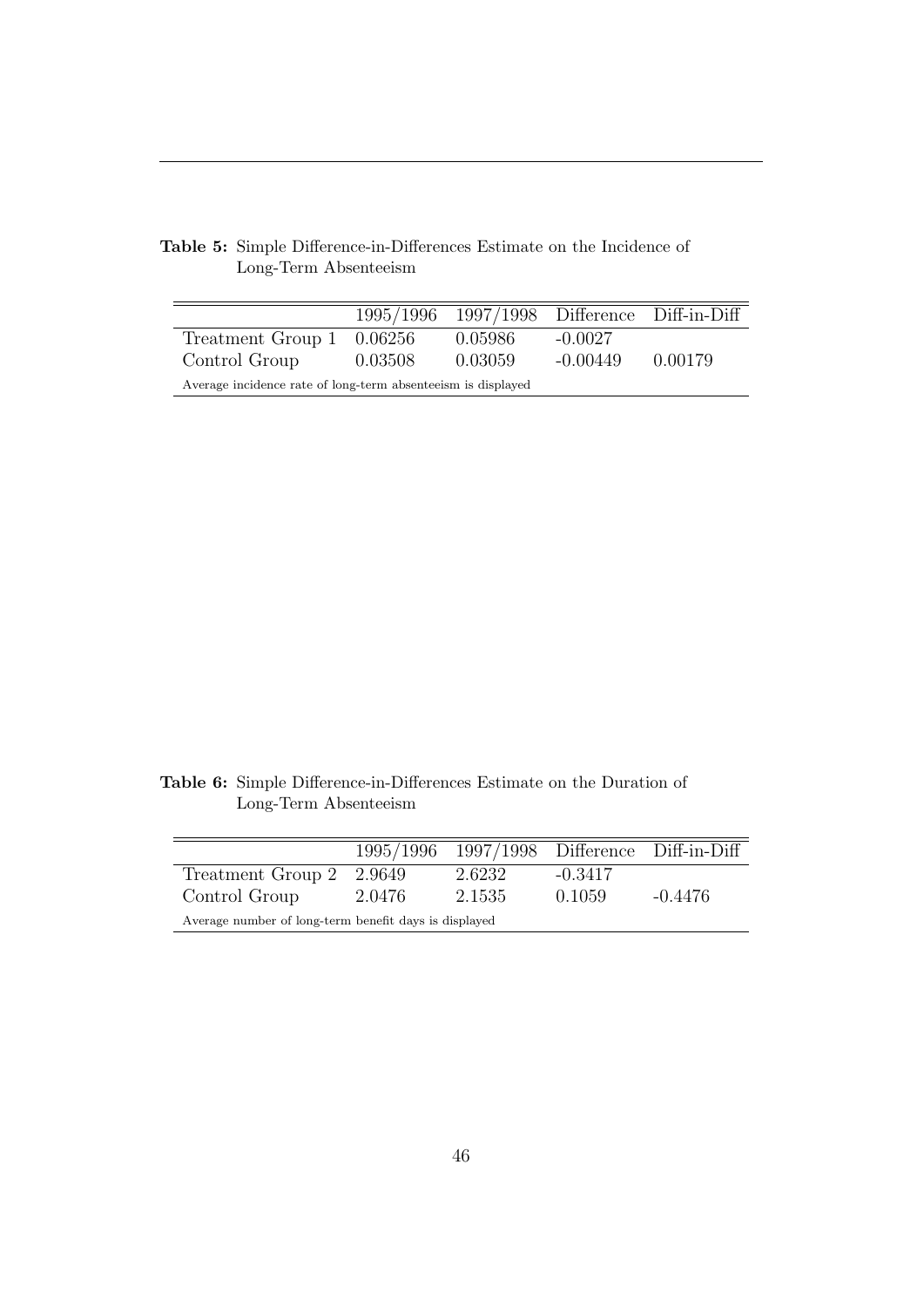| Variable                    | Model 1      | Model 2      | Model 3      | Model 4      | Model 5      | Model 6    |
|-----------------------------|--------------|--------------|--------------|--------------|--------------|------------|
|                             |              |              |              |              |              |            |
| $DiD1$ (d)                  | 0.0041       | 0.0032       | 0.0064       | 0.0042       | 0.0070       | 0.0073     |
|                             | (0.0111)     | (0.0111)     | (0.0108)     | (0.0108)     | (0.0101)     | (0.0098)   |
| Post reform dummy $(d)$     | $-0.0015$    | $-0.0115$    | $-0.0124$    | $-0.0097$    | $-0.0106$    | $-0.0094$  |
|                             | (0.0109)     | (0.0122)     | (0.0118)     | (0.0119)     | (0.0109)     | (0.0105)   |
| Year 1996 (d)               | 0.0068       | 0.0005       | 0.0009       | 0.0010       | $-0.0001$    | 0.0007     |
|                             | (0.0045)     | (0.0053)     | (0.0052)     | (0.0052)     | (0.0047)     | (0.0047)   |
| Year 1997 $(d)$             | $-0.0035$    | $-0.0055$    | $-0.0046$    | $-0.0060$    | $-0.0053$    | $-0.0050$  |
|                             | (0.0042)     | (0.0043)     | (0.0042)     | (0.0041)     | (0.0038)     | (0.0038)   |
| Treatment Group $1(d)$      | $0.0269***$  | $0.0265***$  | $0.0161**$   | $0.0240***$  | $0.0160***$  | $0.0139**$ |
|                             | (0.0058)     | (0.0058)     | (0.0064)     | (0.0061)     | (0.0055)     | (0.0060)   |
| Educational characteristics | no           | no           | yes          | $\mathbf{n}$ | $\mathbf{n}$ | yes        |
| Job characteristics         | $\mathbf{n}$ | $\mathbf{n}$ | $\mathbf{n}$ | yes          | $\mathbf{n}$ | yes        |
| Personal characteristics    | no           | $\mathbf{n}$ | $\mathbf{n}$ | $\mathbf{n}$ | yes          | yes        |
| Regional unemployment rate  | $\mathbf{n}$ | yes          | yes          | yes          | yes          | yes        |
| State dummies               | $\mathbf{n}$ | yes          | yes          | yes          | yes          | yes        |
| R-squared                   | 0.0053       | 0.0094       | 0.0311       | 0.0259       | 0.1052       | 0.1157     |
| $\chi^2$                    | 33.49        | 54.25        | 189.90       | 154.99       | 709.47       | 785.51     |
| N                           | 18757        | 18757        | 18757        | 18757        | 18757        | 18757      |

Table 7: Precise Difference-in-Differences Estimation on the Incidence of Long-Term Absenteeism

<span id="page-48-0"></span>\* p<0.1, \*\* p<0.05, \*\*\* p<0.01

Dependent variable: dummy that is 1 if respondent had long-term absence spell

Standard errors in parentheses are adjusted for clustering on person id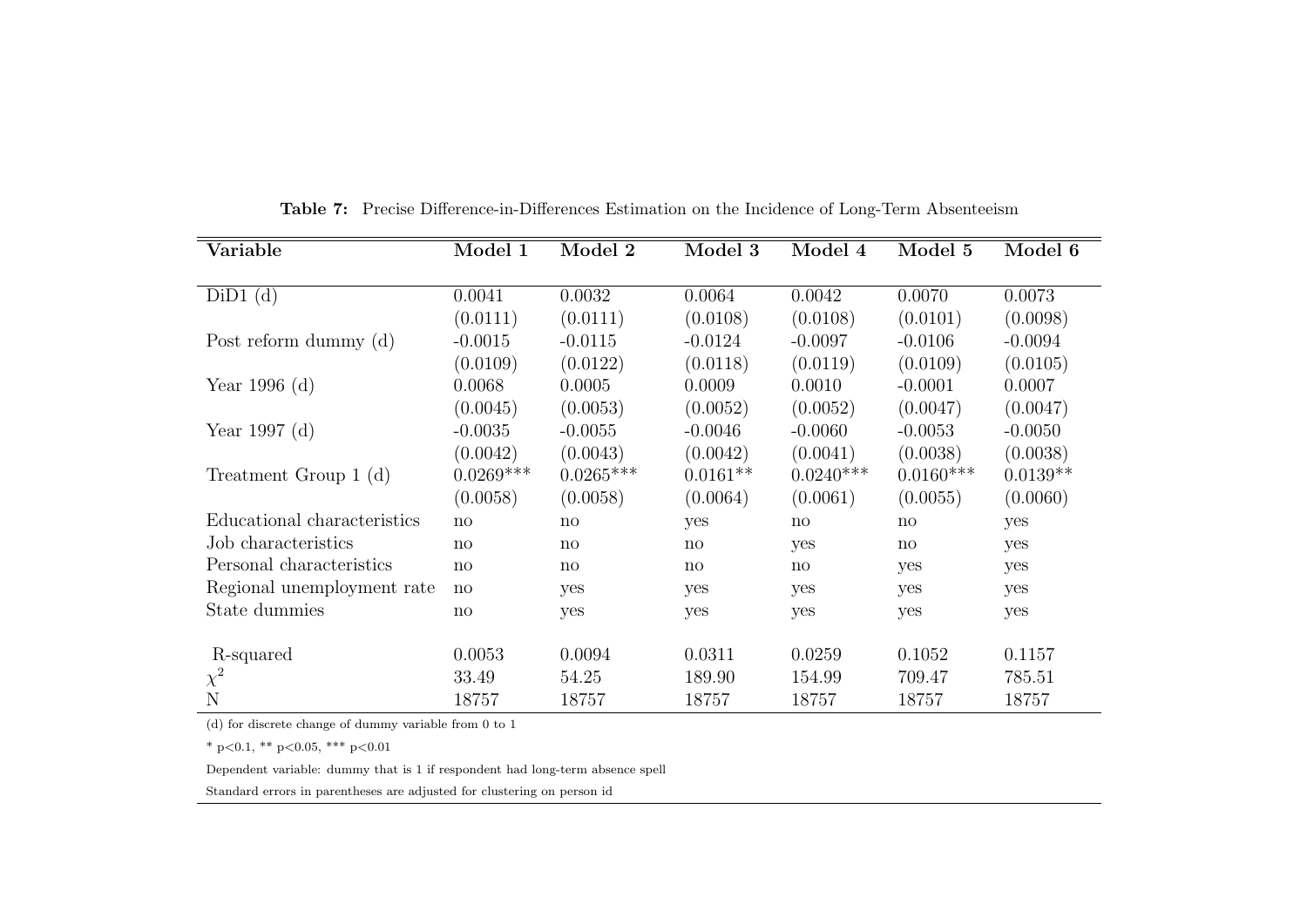<span id="page-49-0"></span>

| <b>Net</b>                               |                                       | Direct vs.                                                       |
|------------------------------------------|---------------------------------------|------------------------------------------------------------------|
| effect                                   | effect                                | indirect effect                                                  |
| 0.007<br>(0.010)<br>$0.014**$<br>(0.006) |                                       |                                                                  |
|                                          | 0.003                                 |                                                                  |
|                                          | $-0.011**$<br>(0.005)                 |                                                                  |
|                                          |                                       | $-0.003$<br>(0.006)                                              |
|                                          |                                       | $-0.027***$<br>(0.003)                                           |
| $-0.009$                                 | 0.004                                 | $-0.000$                                                         |
| 0.001                                    | $0.013**$                             | (0.005)<br>0.003<br>(0.004)                                      |
| $-0.005$<br>(0.004)                      | 0.003<br>(0.004)                      | $-0.005*$<br>(0.003)                                             |
| yes                                      | yes                                   | yes                                                              |
| yes                                      | yes                                   | yes                                                              |
| yes                                      | yes                                   | yes                                                              |
| yes                                      | yes                                   | yes                                                              |
| yes                                      | yes                                   | yes                                                              |
| 0.116                                    | 0.110                                 | 0.124                                                            |
|                                          |                                       | 1136.85<br>22539                                                 |
|                                          | (0.011)<br>(0.005)<br>785.51<br>18757 | <b>Direct</b><br>(0.006)<br>(0.007)<br>(0.006)<br>271.14<br>9256 |

Table 8: DiD Estimation on Incidence: Direct vs. Indirect Effect

\* p<0.1, \*\* p<0.05, \*\*\* p<0.01

Dependent variable: dummy that is 1 if respondent had long-term absence spell

Standard errors in parentheses are adjusted for clustering on person id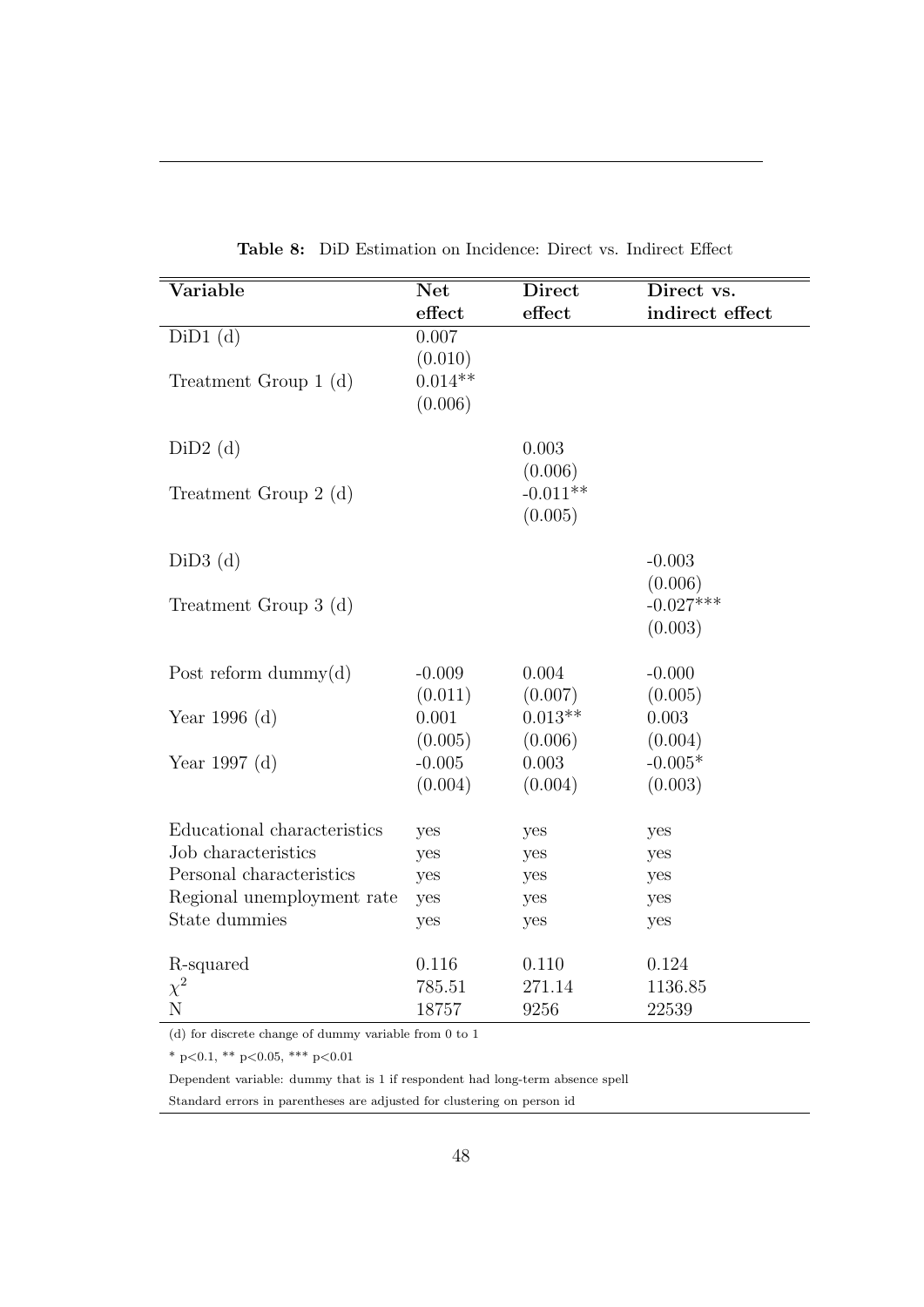| Variable                                                | <b>Net</b> | <b>Direct</b> |
|---------------------------------------------------------|------------|---------------|
|                                                         | effect     | effect        |
| DiD1                                                    | 0.000      |               |
|                                                         | (0.001)    |               |
| Treatment Index 1                                       | $0.003***$ |               |
|                                                         | (0.001)    |               |
| DiD2                                                    |            | 0.000         |
|                                                         |            | (0.001)       |
| Treatment Index 2                                       |            | $-0.000$      |
|                                                         |            | (0.001)       |
|                                                         |            |               |
| Post reform dummy $(d)$                                 | $-0.004$   | 0.005         |
|                                                         | (0.009)    | (0.007)       |
| Year 1996 (d)                                           | 0.001      | $0.013**$     |
|                                                         | (0.005)    | (0.006)       |
| Year 1997 (d)                                           | $-0.005$   | 0.003         |
|                                                         | (0.004)    | (0.004)       |
| Educational characteristics                             | yes        | yes           |
| Job characteristics                                     | yes        | yes           |
| Personal characteristics                                | yes        | yes           |
| Regional unemployment rate                              | yes        | yes           |
| State dummies                                           | yes        | yes           |
| R-squared                                               | 0.117      | 0.107         |
| $\chi^2$                                                | 790.07     | 275.91        |
| N                                                       | 18757      | 9256          |
| $(d)$ for discrete change of dummy variable from 0 to 1 |            |               |
| * p<0.1, ** p<0.05, *** p<0.01                          |            |               |

<span id="page-50-0"></span>Table 9: DiD Estimation on Incidence with Varying Treatment Intensity

Standard errors in parentheses are adjusted for clustering on person id

Dependent variable: dummy that is 1 if respondent had long-term absence spell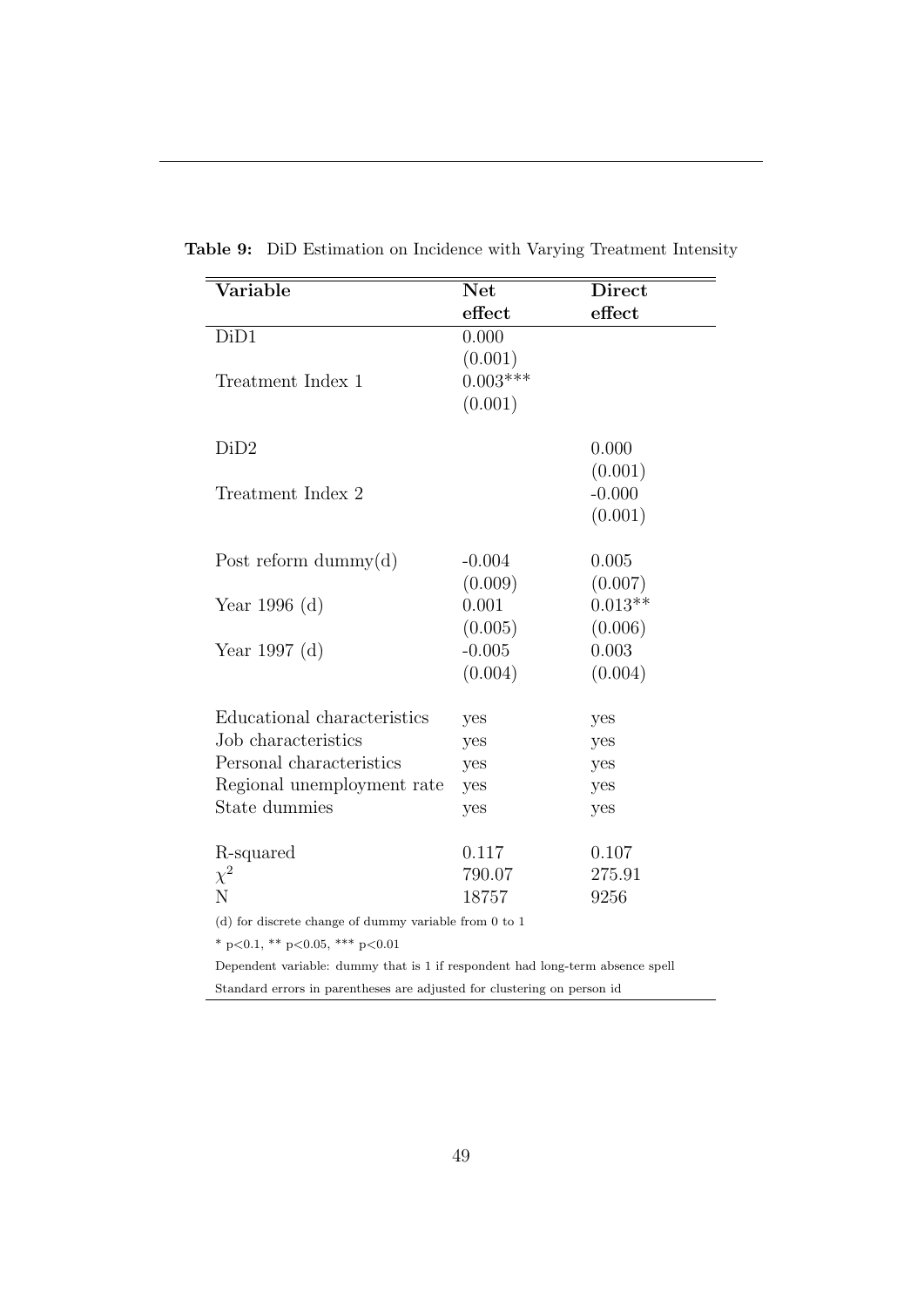|                                                                                                                                                               |                                  | <b>Zero-Inflated Model</b>                 | Hurdle-at-Zero Model        |                                     |  |
|---------------------------------------------------------------------------------------------------------------------------------------------------------------|----------------------------------|--------------------------------------------|-----------------------------|-------------------------------------|--|
| Variable                                                                                                                                                      | Direct effect                    | Direct effect:<br><b>Varying Intensity</b> | Direct effect               | Direct effect:<br>Varying Intensity |  |
| DiD2                                                                                                                                                          | 0.099                            | $-0.024$                                   | 2.566                       | $-0.736$                            |  |
| Treatment Group 2                                                                                                                                             | (0.383)<br>$0.470***$<br>(0.156) | (0.050)                                    | (17.96)<br>0.468<br>(0.180) | (2.27)                              |  |
| Treatment Index 2                                                                                                                                             | $0.051***$<br>(0.017)            |                                            |                             | $0.051***$<br>(0.014)               |  |
| Post reform dummy $(d)$<br>$-0.053$<br>(0.287)                                                                                                                |                                  | 0.112<br>$-0.053$<br>(0.276)<br>(0.300)    |                             | 0.110<br>(0.289)                    |  |
| Year 1996 (d)                                                                                                                                                 | 0.043<br>(0.157)                 | 0.081<br>(0.155)                           | 0.042<br>(0.180)            | 0.079<br>(0.181)                    |  |
| Year 1997 (d)                                                                                                                                                 | 0.121<br>(0.143)                 | 0.067<br>(0.144)                           | 0.121<br>(0.157)            | 0.067<br>(0.156)                    |  |
| Educational characteristics                                                                                                                                   | yes                              | yes                                        | yes                         | yes                                 |  |
| Job characteristics                                                                                                                                           | yes                              | yes                                        | yes                         | yes                                 |  |
| Personal characteristics                                                                                                                                      | yes                              | yes                                        | yes                         | yes                                 |  |
| Regional unemployment rate                                                                                                                                    | yes                              | yes                                        | yes                         | yes                                 |  |
| State dummies                                                                                                                                                 | yes                              | yes                                        | yes                         | yes                                 |  |
|                                                                                                                                                               | 7130.91                          | 7689.79                                    | 111.29                      | 108.45                              |  |
|                                                                                                                                                               | 9256                             | 9256                                       | 272                         | 272                                 |  |
| $\chi^2$<br>$(d)$ for discrete change of dummy variable from 0 to 1<br>* p<0.1, ** p<0.05, *** p<0.01<br>Dependent variable: Number of long-term benefit days |                                  |                                            |                             |                                     |  |

#### <span id="page-51-0"></span>Table 10: DiD Estimation on the Duration of Long-Term Absenteeism

Standard errors in parentheses are adjusted for clustering on person id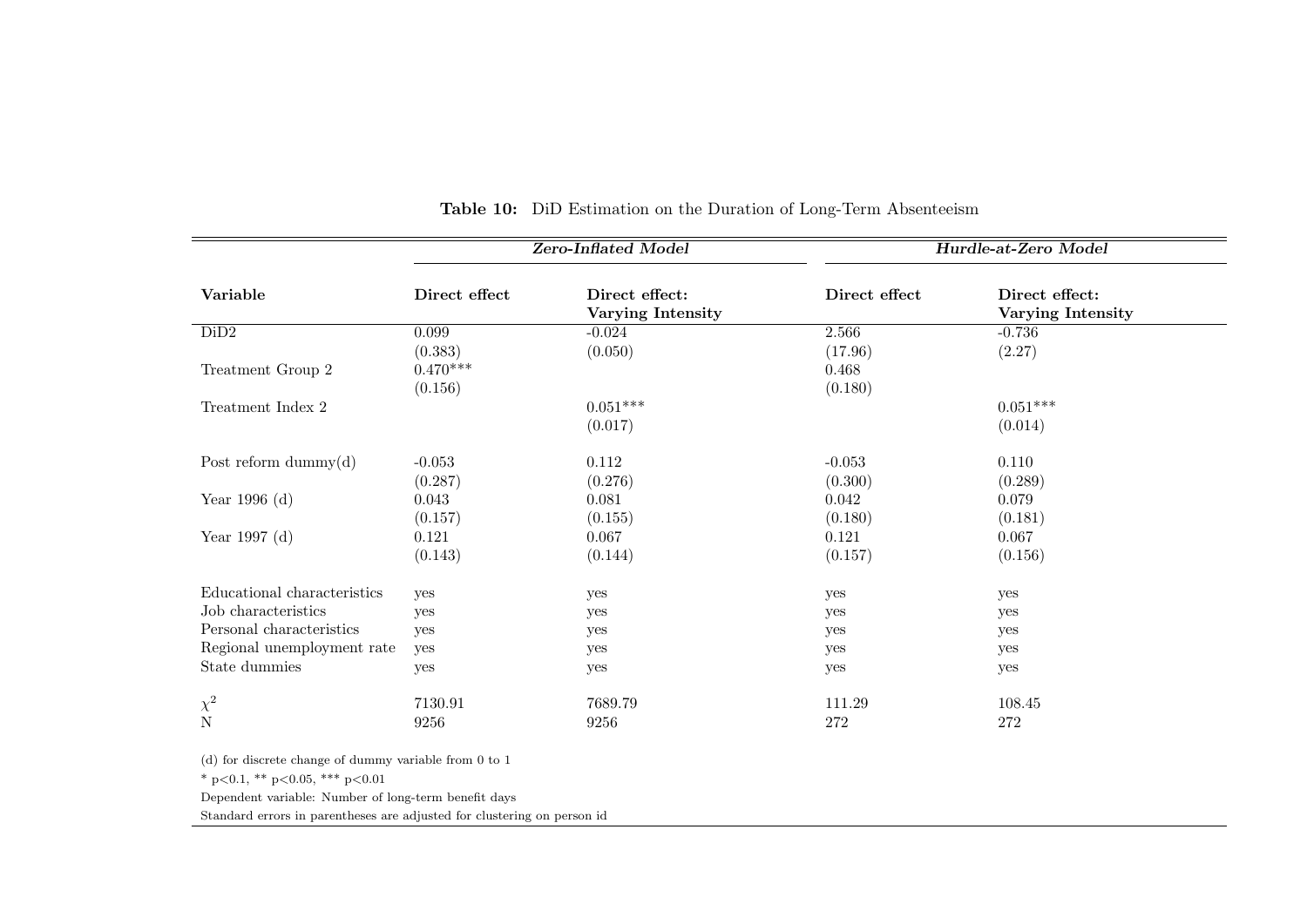| Variable                                                                      | 1996-    | <b>Balanced</b> | 1995 vs.  | 1995/1996 | <b>Full-time:</b> | <b>Singles</b> | No optionally |
|-------------------------------------------------------------------------------|----------|-----------------|-----------|-----------|-------------------|----------------|---------------|
|                                                                               | 1997     | sample:         | 1997/1998 | vs. 1998  | age 25 - 55       |                | insured       |
|                                                                               |          | 1996-1997       |           |           |                   |                |               |
| DiD2                                                                          | 0.0004   | 0.0009          | 0.0007    | 0.0013    | 0.0009            | 0.0016         | 0.0007        |
|                                                                               | (0.0009) | (0.0007)        | (0.0007)  | (0.0007)  | (0.0009)          | (0.0009)       | (0.0007)      |
| Educational characteristics                                                   | yes      | yes             | yes       | yes       | yes               | yes            | yes           |
| Job characteristics                                                           | yes      | yes             | yes       | yes       | yes               | yes            | yes           |
| Personal characteristics                                                      | yes      | yes             | yes       | yes       | yes               | yes            | yes           |
| Regional unemployment rate                                                    | yes      | yes             | yes       | yes       | yes               | yes            | yes           |
| State dummies                                                                 | yes      | yes             | yes       | yes       | yes               | yes            | yes           |
| R-squared                                                                     | 0.136    | 0.205           | 0.123     | 0.164     | 0.15              | 0.158          | 0.135         |
| $\chi^2$                                                                      | 197.40   | 210.69          | 246.71    | 288.77    | 229.92            | 100.92         | 252.20        |
| N                                                                             | 4575     | 3314            | 6800      | 6851      | 5215              | 2800           | 8448          |
| $(d)$ for discrete change of dummy variable from 0 to 1                       |          |                 |           |           |                   |                |               |
| * $p<0.1$ , ** $p<0.05$ , *** $p<0.01$                                        |          |                 |           |           |                   |                |               |
| Dependent variable: dummy that is 1 if respondent had long-term absence spell |          |                 |           |           |                   |                |               |
| Standard errors in parentheses are adjusted for clustering on person id       |          |                 |           |           |                   |                |               |

<span id="page-52-0"></span>Table 11: Robustness and Heterogeneity of Effects: Direct Effect on Incidence Using Treatment Group <sup>2</sup>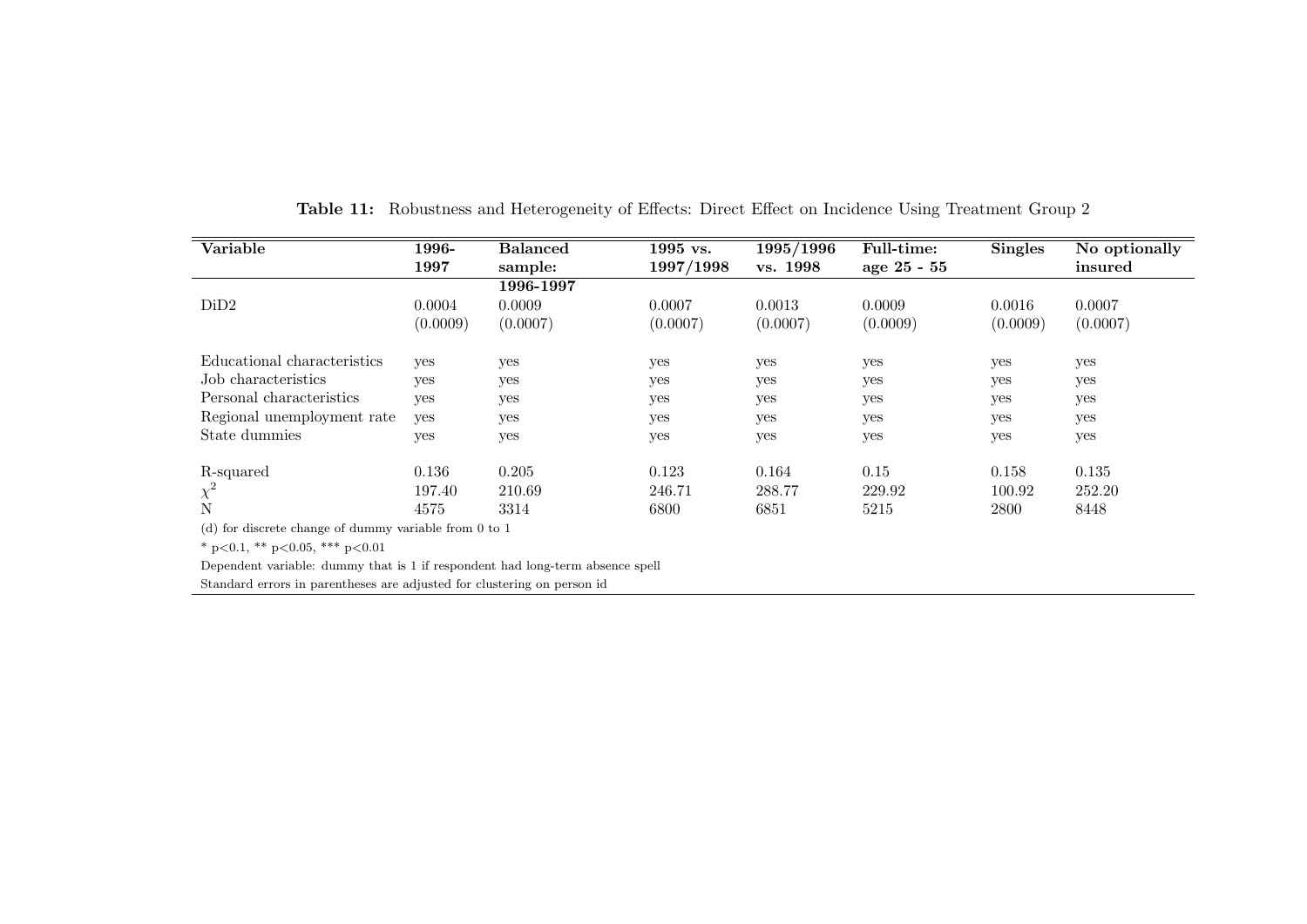| Variable                                                                | 1996-   | <b>Balanced</b> | 1995 vs.  | 1995/1996 | <b>Full-time:</b> | <b>Singles</b> | No optionally |
|-------------------------------------------------------------------------|---------|-----------------|-----------|-----------|-------------------|----------------|---------------|
|                                                                         | 1997    | sample:         | 1997/1998 | vs. 1998  | age 25 - 55       |                | insured       |
|                                                                         |         | 1996-1997       |           |           |                   |                |               |
| DiD2                                                                    | 0.0341  | 0.0051          | $-0.0527$ | $-0.0277$ | $-0.0970**$       | $-0.0614**$    | $-0.0457$     |
|                                                                         | (0.070) | (0.0418)        | (0.0361)  | (0.0449)  | (0.0449)          | (0.0317)       | (0.0461)      |
| Educational characteristics                                             | yes     | yes             | yes       | yes       | yes               | yes            | yes           |
| Job characteristics                                                     | yes     | yes             | yes       | yes       | yes               | yes            | yes           |
| Personal characteristics                                                | yes     | yes             | yes       | yes       | yes               | yes            | yes           |
| Regional unemployment rate                                              | yes     | yes             | yes       | yes       | yes               | yes            | yes           |
| State dummies                                                           | yes     | yes             | yes       | yes       | yes               | yes            | yes           |
| $\chi^2$                                                                | 185.11  | 84475.54        | 316.35    | 238.28    | 180.87            | 57379.92       | 202.64        |
| N                                                                       | 4575    | 3314            | 6800      | 6851      | 5215              | 2800           | 8448          |
| (d) for discrete change of dummy variable from $0$ to $1$               |         |                 |           |           |                   |                |               |
| * $p<0.1$ , ** $p<0.05$ , *** $p<0.01$                                  |         |                 |           |           |                   |                |               |
| Dependent variable: number of long-term benefit days                    |         |                 |           |           |                   |                |               |
| Zero-Inflated NegBin-2 Model is estimated                               |         |                 |           |           |                   |                |               |
| Standard errors in parentheses are adjusted for clustering on person id |         |                 |           |           |                   |                |               |

<span id="page-53-0"></span>Table 12: Robustness and Heterogeneity of Effects: Direct Effect on Duration Using Treatment Index <sup>2</sup>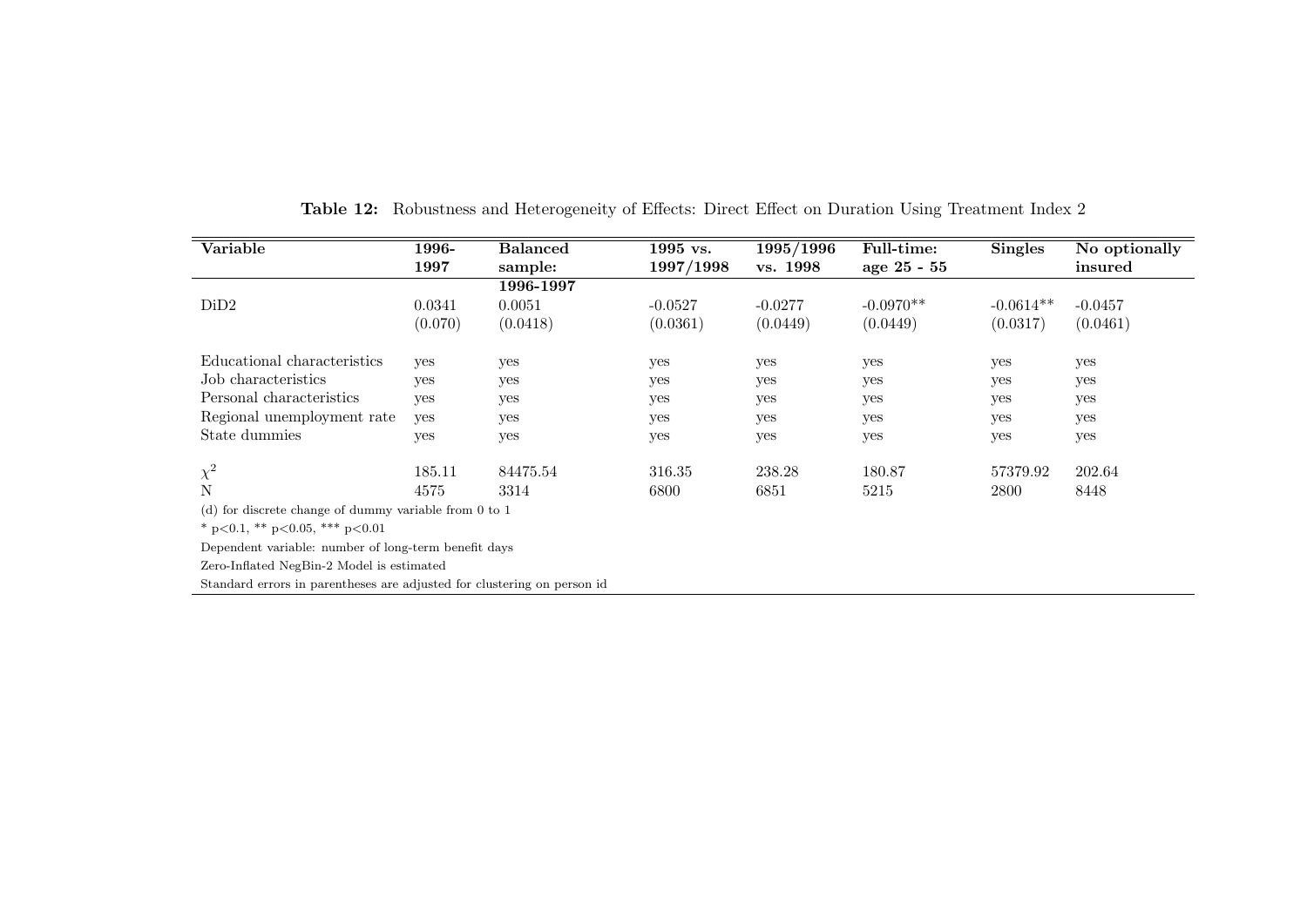| Variable                    | Direct effect | Direct effect |
|-----------------------------|---------------|---------------|
|                             | (Incidence)   | (Duration)    |
| $DiD97$ (d)                 | $-0.001$      | 0.932         |
|                             | (0.007)       | (0.893)       |
| $DiD96$ (d)                 | $-0.008$      | 0.521         |
|                             | (0.005)       | (0.651)       |
| $DiD95$ (d)                 | $-0.008$      | 0.271         |
|                             | (0.005)       | (0.568)       |
| $DiD94$ (d)                 | $-0.003$      | 0.574         |
|                             | (0.007)       | (0.729)       |
| $DiD93$ (d)                 | 0.008         | 1.800         |
|                             | (0.011)       | (1.396)       |
| Educational characteristics | yes           | yes           |
| Job characteristics         | yes           | yes           |
| Personal characteristics    | yes           | yes           |
| Regional unemployment rate  | yes           | yes           |
| State dummies               | yes           | yes           |
|                             |               |               |
| $\chi^2$                    | 383.63        | 1256.82       |
| Ν                           | 13763         | 13763         |

<span id="page-54-0"></span>Table 13: Differences-in-Differences Placebo Estimates Using Treatment Group 2

\* p<0.1, \*\* p<0.05, \*\*\* p<0.01

Dependent variable: dummy that is 1 if respondent had long-term absence spell Standard errors in parentheses are adjusted for clustering on person id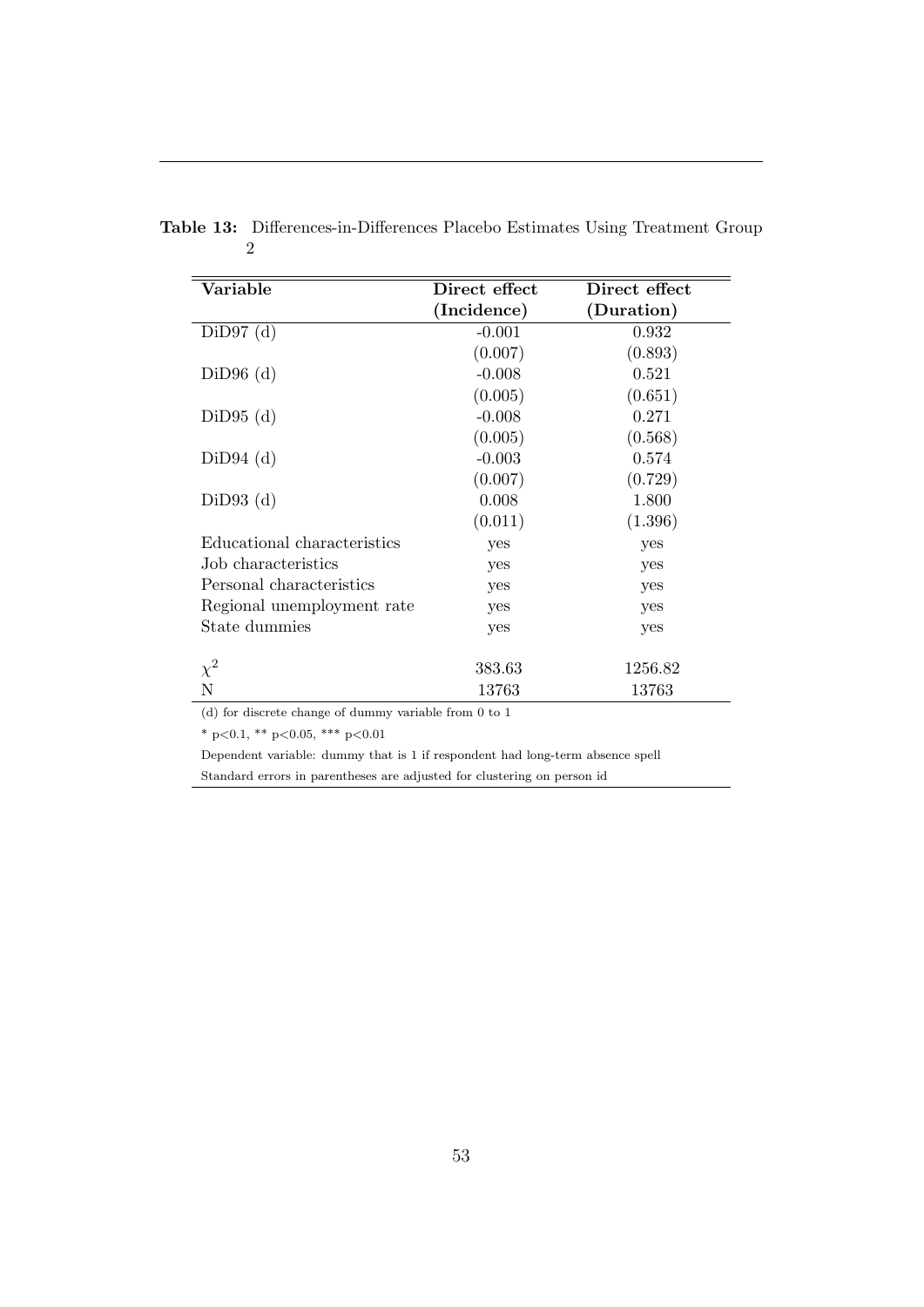| Average: 1997-2006                                                                      | Specification I<br>$\left( 1\right)$ | Specification II<br>$\bf (2)$ | <b>Specification III</b><br>$\bf (3)$ |
|-----------------------------------------------------------------------------------------|--------------------------------------|-------------------------------|---------------------------------------|
| SHI reform savings per case                                                             | 287                                  | 305                           | 314                                   |
| Total amount redistributed:<br>Frequency weighted SOEP cases                            | 3,996,043,598                        | 3,882,017,377                 | 4,426,565,983                         |
| Total amount redistributed:<br>Compulsorily insured<br>(Federal Statistical Office)     | 4,094,026,130                        | 4,030,306,809                 | 4,555,888,018                         |
| Total amount redistributed:<br>All eligible SHI insured<br>(Federal Statistical Office) | 5,217,821,195                        | 5,583,292,817                 | 5,843,037,704                         |

Table 14: Total Amount Saved by SHI Due to Reform: 1997-2006

<span id="page-55-0"></span>Source: SOEP, German Ministry of Health, own calculations

All values are in Euro, inflation-adjusted (2005=100), and weighted

Specification I assumes that there wouldn't have been <sup>a</sup> change in the basis of calculation until <sup>2000</sup> if the reform

had not been implemented; furthermore, full reimbursement of the miscalculated sick pay is assumed (1997-2000).

Specification II assumes that there would have been <sup>a</sup> change in the basis of calculation from <sup>1997</sup> on, if the reform

had not been implemented; full reimbursement of the miscalculated sick pay is assumed (1997-2000).

Specification III assumes that there wouldn't have been <sup>a</sup> change in the basis of calculation at all, if the reform

had not been implemented; zero reimbursement of the miscalculated sick pay is assumed (1997-2000).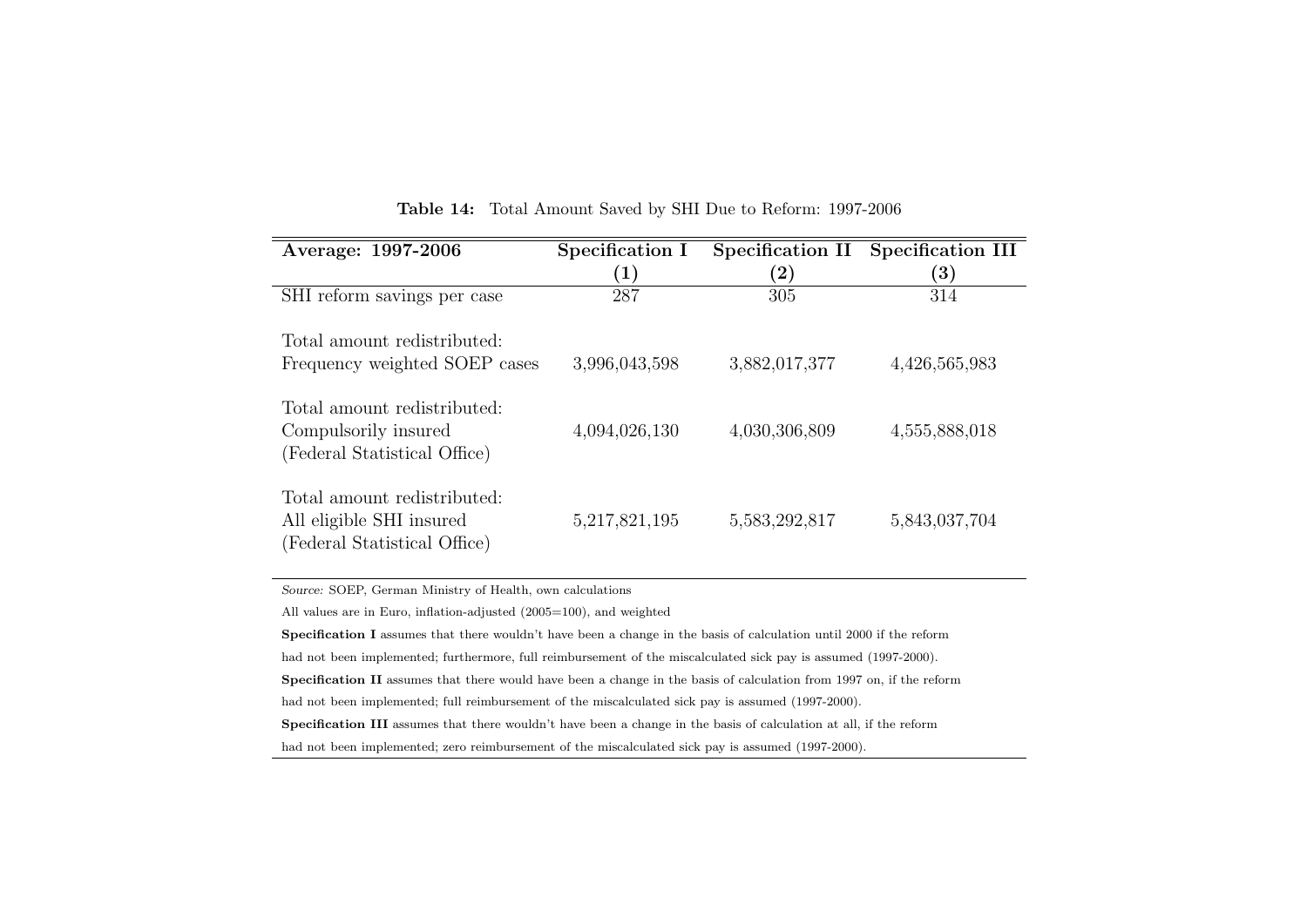# Appendix A

| Variable                            | Mean   | Std. Dev. | Min.           | Max.         | $\mathbf N$ |
|-------------------------------------|--------|-----------|----------------|--------------|-------------|
| Long-term absence                   | 0.05   | 0.217     | $\theta$       | $\mathbf{1}$ | 25276       |
| Long-term absent benefit days       | 3.319  | 20.945    | $\overline{0}$ | 335          | 25276       |
| Treatment Group 1                   | 0.854  | 0.353     | $\overline{0}$ | $\mathbf{1}$ | 18757       |
| Treatment Group 2                   | 0.704  | 0.456     | $\overline{0}$ | $\mathbf{1}$ | 9256        |
| Treatment Group 3                   | 0.289  | 0.453     | $\overline{0}$ | $\mathbf{1}$ | 22539       |
| Treatment Index 1                   | 5.686  | 2.765     | $\overline{0}$ | 10           | 18757       |
| Treatment Index 2                   | 4.638  | 3.331     | $\overline{0}$ | 10           | 9256        |
| Personal characteristics            |        |           |                |              |             |
| Female                              | 0.428  | 0.495     | $\overline{0}$ | $\mathbf{1}$ | 25276       |
| Age                                 | 39.325 | 11.161    | 18             | 65           | 25276       |
| Age squared/ $100$                  | 16.7   | 9.1       | 3.2            | 42.3         | 25276       |
| Immigrant                           | 0.176  | 0.381     | $\overline{0}$ | $\mathbf{1}$ | 25276       |
| East Germany                        | 0.279  | 0.449     | $\overline{0}$ | $\mathbf{1}$ | 25276       |
| Partner                             | 0.759  | 0.428     | $\overline{0}$ | $\mathbf{1}$ | 25276       |
| Married                             | 0.661  | 0.473     | $\overline{0}$ | $\mathbf{1}$ | 25276       |
| Children                            | 0.463  | 0.499     | $\overline{0}$ | $\mathbf{1}$ | 25276       |
| Disabled                            | 0.05   | 0.218     | $\overline{0}$ | $\mathbf{1}$ | 25276       |
| Good health                         | 0.61   | 0.488     | $\overline{0}$ | $\mathbf{1}$ | 25276       |
| Bad health                          | 0.099  | 0.298     | $\overline{0}$ | $\mathbf{1}$ | 25276       |
| No sports                           | 0.376  | 0.485     | $\overline{0}$ | $\mathbf{1}$ | 25276       |
| <b>Educational characteristics</b>  |        |           |                |              |             |
| Drop out                            | 0.045  | 0.208     | $\overline{0}$ | $\mathbf{1}$ | 25276       |
| Degree after 8 years' of schooling  | 0.322  | 0.467     | $\overline{0}$ | $\mathbf{1}$ | 25276       |
| Degree after 10 years' of schooling | 0.354  | 0.478     | $\overline{0}$ | $\mathbf{1}$ | 25276       |
| Degree after 12 years' of schooling | 0.037  | 0.188     | $\overline{0}$ | $\mathbf{1}$ | 25276       |

Table 15: Descriptive Statistics

Continued on next page...